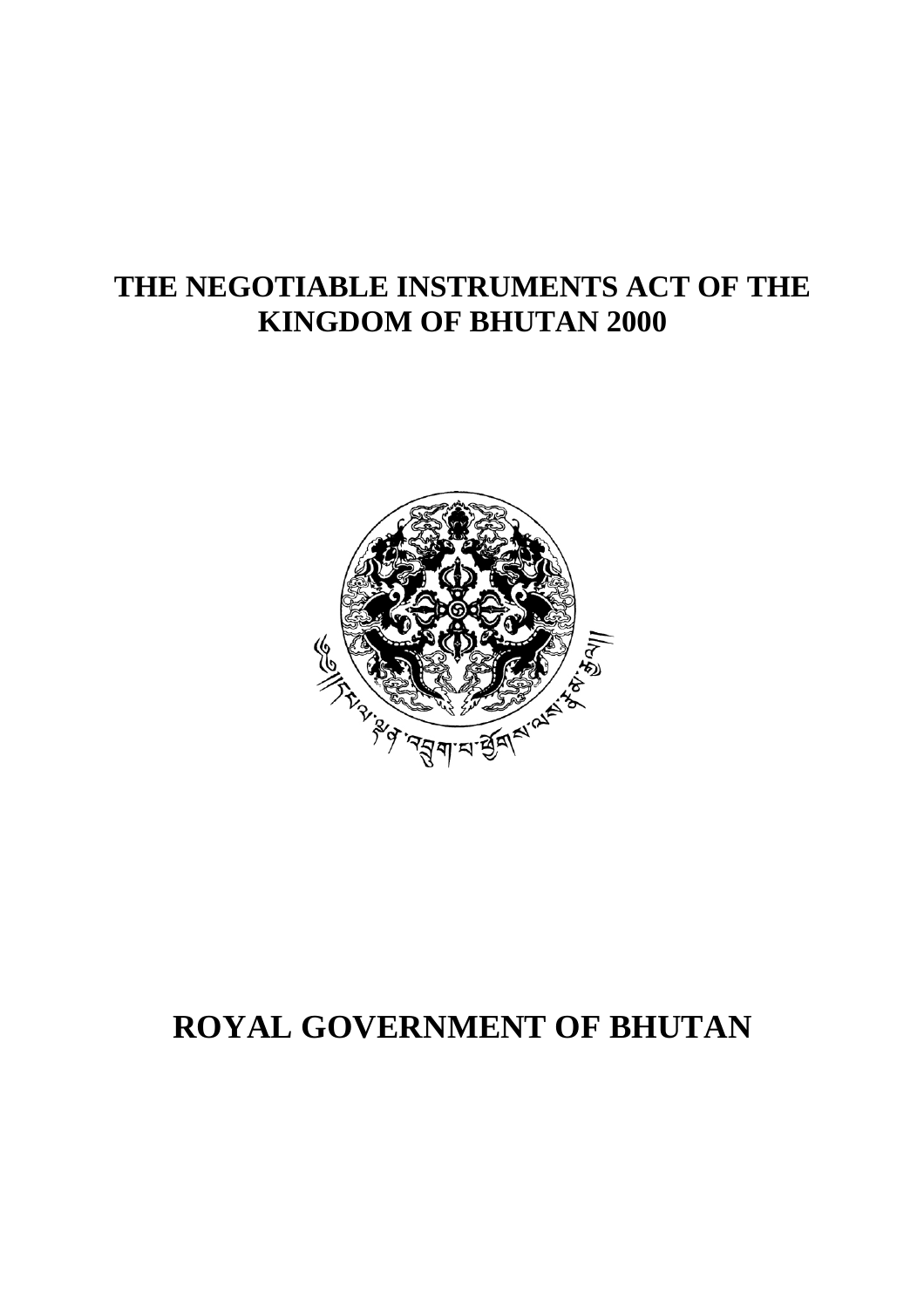#### **CONTENTS**

## PART I

# PRELIMINARY

- 1. Shot title
- 2. Application of the Act
- 3. Interpretation clause

## PART II

#### OF NOTES, BILLS AND CHEQUES

- 4. "Promissory note"
- 5. "Bill of exchange"
- 6. "Cheque"
- 7. "Drawer", "drawee"
- 8. "Holder"
- 9. "Holder in due course"
- 10. "Payment in due course"
- 11. "Inland instrument"
- 12. "Foreign instrument"
- 13. "Negotiable instrument"
- 14. Negotiation
- 15. Indorsement
- 16. Indorsement "in blank" and "in full" "Indorse"
- 17. Ambiguous instruments
- 18. Where amount is stated differently in figures and words
- 19. Instruments payable on demand
- 20. Inchoate stamped instruments
- 21. "At sight" "On presentment", "After sight"
- 22. "Maturity"
- 23. Calculating maturity of bill or note payable so many months after date sight
- 24. Calculating maturity of bill or note payable so many days after date sight
- 25. When day of maturity is a holiday

PART III

#### PARTIES TO NOTES, BILLS AND CHEQUES

- 26. Capacity to make, etc., promissory notes, etc.
- 27. Agency
- 27A. Authority of Partners
- 28. Liability of agent signing
- 29. Liability of legal representative signing
- 29A. Signature essential to liability
- 29B. Forged or Unauthorized Signature
- 29C. Stranger Signing Instrument Presumed to be Indorser
- 30. Liability of drawer
- 31. Liability of drawee of cheque
- 32. Liability of maker of note and acceptor of bill
- 33. Only drawee can be acceptor except in need or for honour
- 34. Acceptance by several drawees not partners
- 35. Liability of indorser
- 36. Liability of prior parties to holder in due course
- 37. Maker, drawer, and acceptor principals
- 38. Prior party a principal in respect of each subsequent party
- 39. Suretyship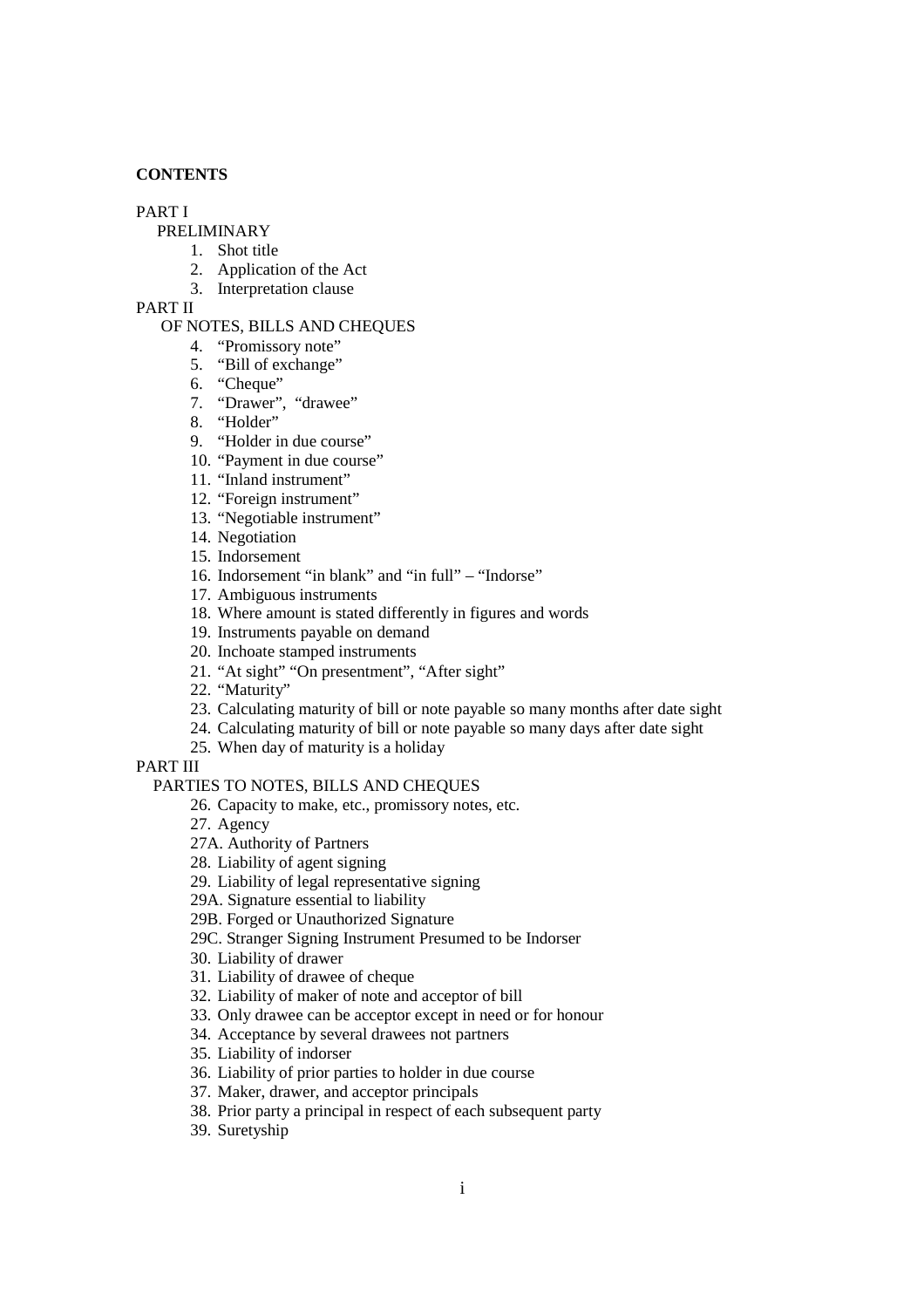- 40. Discharge of indorser's liability
- 41. Acceptor bound, although indorsement forged
- 42. Acceptance of bill drawn in fictitious name
- 43. Negotiable instrument made, etc. without consideration
- 44. Partial absence or failure of money-consideration
- 45. Partial failure of consideration not consisting of money
- 45A. Holder's right to duplicate of lost bill

# PART IV

- OF NEGOTIATION
	- 46. Delivery
	- 47. Negotiation by delivery
	- 48. Negotiation by indorsements
	- 49. Conversion of indorsement in blank into in indorsement in full
	- 50. Effect of indorsement
	- 51. Who may negotiate
	- 52. Indorser who exclude his own liability or makes it conditional
	- 53. Holder deriving title from holder in due course
	- 53A. Rights of Holder in Due Course
	- 54. Instrument endorsed in blank
	- 55. Conversion of indorsement in blank into indorsement in full
	- 56. Indorsement for part of sum due
	- 57. Legal representative cannot by delivery only negotiate instrument indorsed by deceased
	- 58. Instrument obtained by unlawful means of for unlawful consideration
	- 59. Instrument acquired after dishonour or when overdue
	- 60. Instrument negotiable till payment of satisfaction
- PART V

## OF PRESENTMENT

- 61. Presentment for acceptance
- 62. Presentment of promissory note for sight
- 63. Drawee's time for deliberation
- 64. Presentment for payment
- 65. Hours for presentment
- 66. Presentment for payment of instrument payable after date or sight
- 67. Presentment for payment of promissory note payable by instalments
- 68. Presentment for payment of instrument payable at specified place and not elsewhere
- 69. Instrument payable at specified place
- 70. Presentment where no exclusive place specified
- 71. Presentment when maker, etc., has no known place of business or residence
- 71A. What Constitutes valid presentment and mode of presentment
- 72. Presentment of cheque to charge drawer
- 73. Presentment of cheque to charge any other person
- 74. Presentment of instrument payable at demand
- 75. Presentment by or to agent, representative of deceased, or assignee of insolvent
- 75A. Excuse for delay in presentment for acceptance or payment
- 76. When presentment unnecessary
- 77. Liability of banker for negligently dealing with bill presented for payment

PART VI

#### OF PAYMENT AND INTEREST

- 78. To whom payment should be made
- 79. Interest when rate specified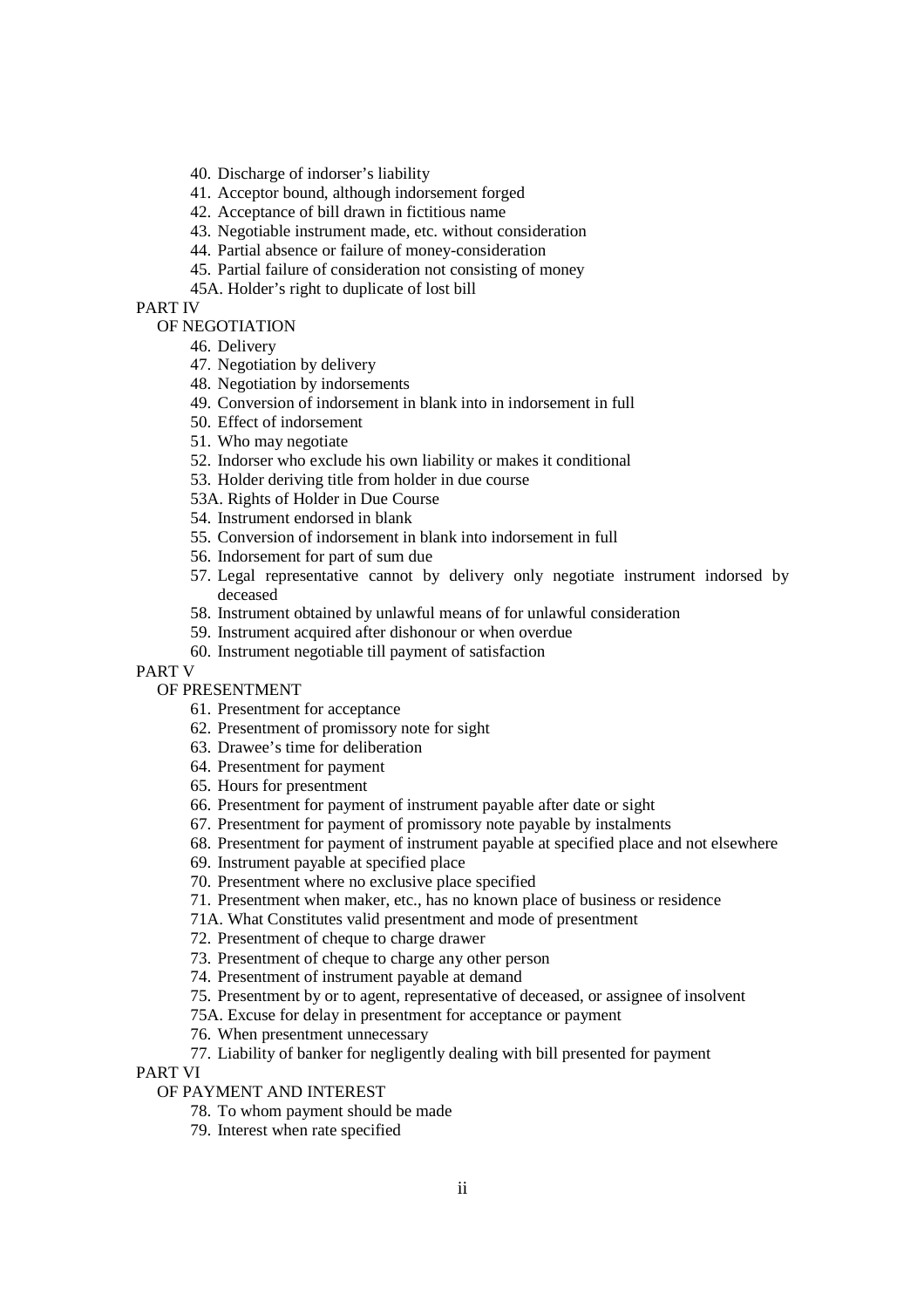80. Interest when no rate specified

81. Delivery of instrument on payment or indemnity in case of loss PART VII

## OF DISCHARGE FROM LIABILITY ON NOTES, BILLS AND CHEQUES

- 82. Discharge from liability
- 83. Discharge by allowing drawee more than forty-eight hours to accept
- 84. When cheque not duly presented and drawer damaged thereby
- 85. Cheque payable to order
- 85A. Drafts drawn by one branch of a bank on another payable to order
- 86. Parties not consenting discharged by qualified or limited acceptance
- 87. Effect of material alteration
- 88. Acceptor or indorser bound notwithstanding previous alteration
- 89. Payment of instrument on which alteration is not apparent
- 90. Extinguishment of rights of action on bill in acceptor's hands

PART VIII

#### OF NOTICE OF DISHONOUR

- 91. Dishonour by non-acceptance
- 92. Dishonour by non-payment
- 93. By and to whom notice should be given
- 94. Mode in which notice may be given
- 95. Party receiving must transmit notice of dishonour
- 96. Agent for presentment
- 97. When party to whom notice given is dead
- 98. When notice of dishonour is unnecessary

PART IX

- OF REASONABLE TIME
	- 99. Reasonable time
	- 100. Reasonable time of giving notice of dishonour
	- 101. Reasonable time for transmitting such notice

#### PART X

## OF ACCEPTANCE AND PAYMENT FOR HONOUR AND REFERENCE IN CASE OF NEED

- 102. Acceptance for honour
- 103. How acceptance for honour must be made
- 104. Acceptance not specifying for whose honour it is made
- 105. Liability of acceptor for honour
- 106. When acceptor for honour may be charged
- 107. Payment for honour
- 108. Right of payer for honour
- 109. Drawee in case of need
- 110. Acceptance and payment by drawee in need

PART XI

# OF COMPENSATION

111. Rules as to compensation

PART XII

# SPECIAL RULES OF EVIDENCE

- 112. Presumption as to negotiable instruments of consideration
- 113. Presumption on proof of dishonour
- 114. Estoppel against denying original validity of instrument
- 115. Estoppel against denying capacity of payee to indorse
- 116. Estoppel against denying signature or capacity of prior party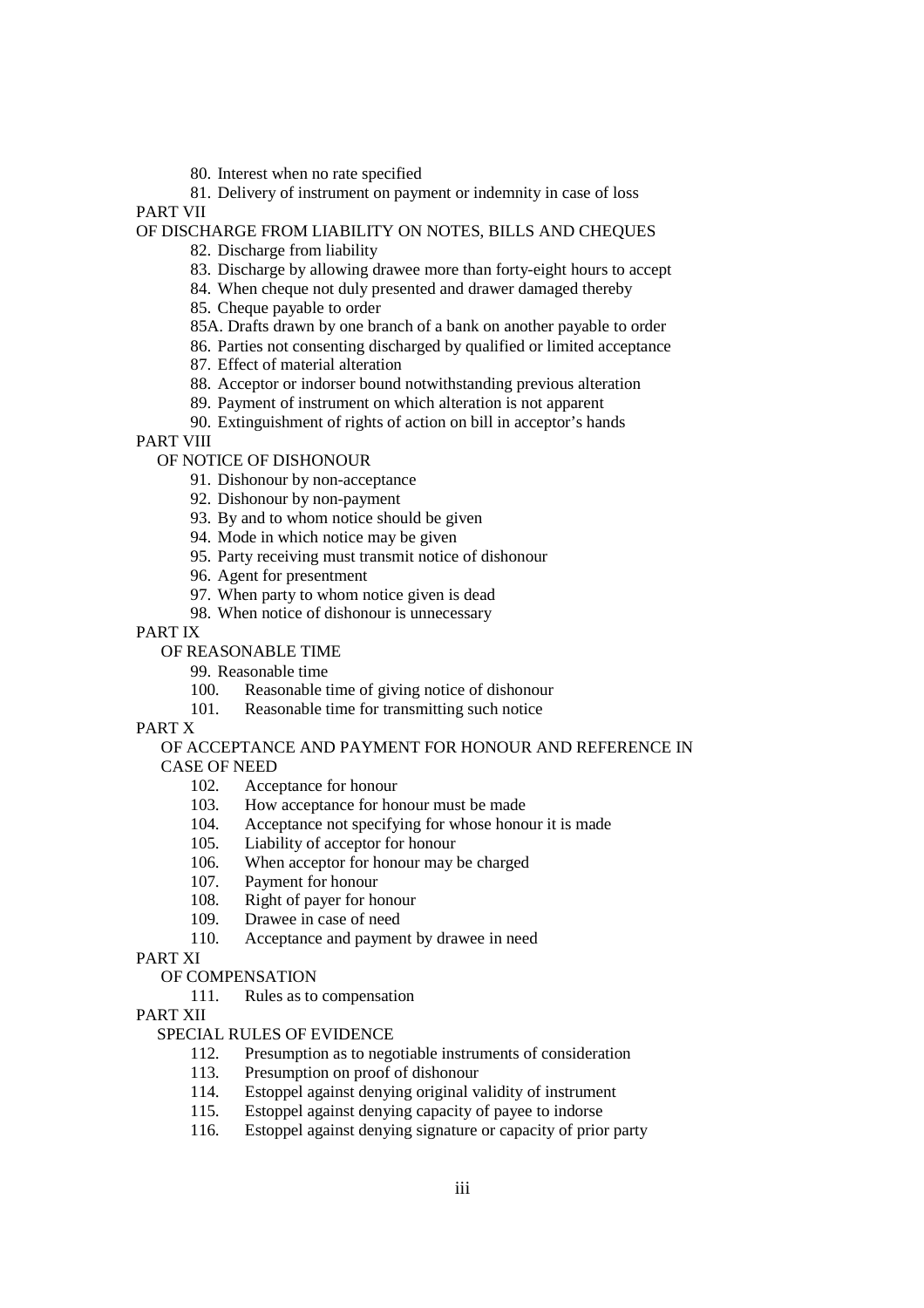#### PART XIII

## OF CROSSED CHEQUES

- 117. Cheque crossed generally
- 117A. Cheque Crossed "Account Payee"
- 118. Cheque crossed specially
- 119. Crossed after issue
- 119A. Crossing a material part of a cheque
- 120. Payment of cheque crossed generally
- 121. Payment of cheque crossed specially more than once
- 122. Payment in due course of crossed cheque<br>123. Payment of crossed cheque out of due cou
- 123. Payment of crossed cheque out of due course<br>124. Cheque bearing "not negotiable"
- Cheque bearing "not negotiable"
- 125. Non-liability of banker receiving payment of cheque
- 125A. Application of Part to drafts

# PART XIV

- OF BILLS IN SETS
	- 126. Set of bills
	- 127. Holder of first acquired part entitled to all

PART XV

# OF INTERNATIONAL LAW

- 128. Law governing liability of parties to a foreign instrument
- 129. Instrument made, etc. out of Bhutan, but in accordance with the law of Bhutan
- 130. Presumption as to foreign law

#### PART XVI

#### OF PENALITIES IN CASE OF DISHONOUR OF CERTAIN CHEQUES FOR INSUFFICIENCY OF FUNDS IN THE ACCOUNTS

- 131. Dishonour of cheque for insufficiency, etc., of funds in the accounts 132. Presumption in favour of holder
- Presumption in favour of holder
- 133. Defence which may not be allowed in any prosecution under section 131
- 134. Offences by companies
- 135. Cognizance of offences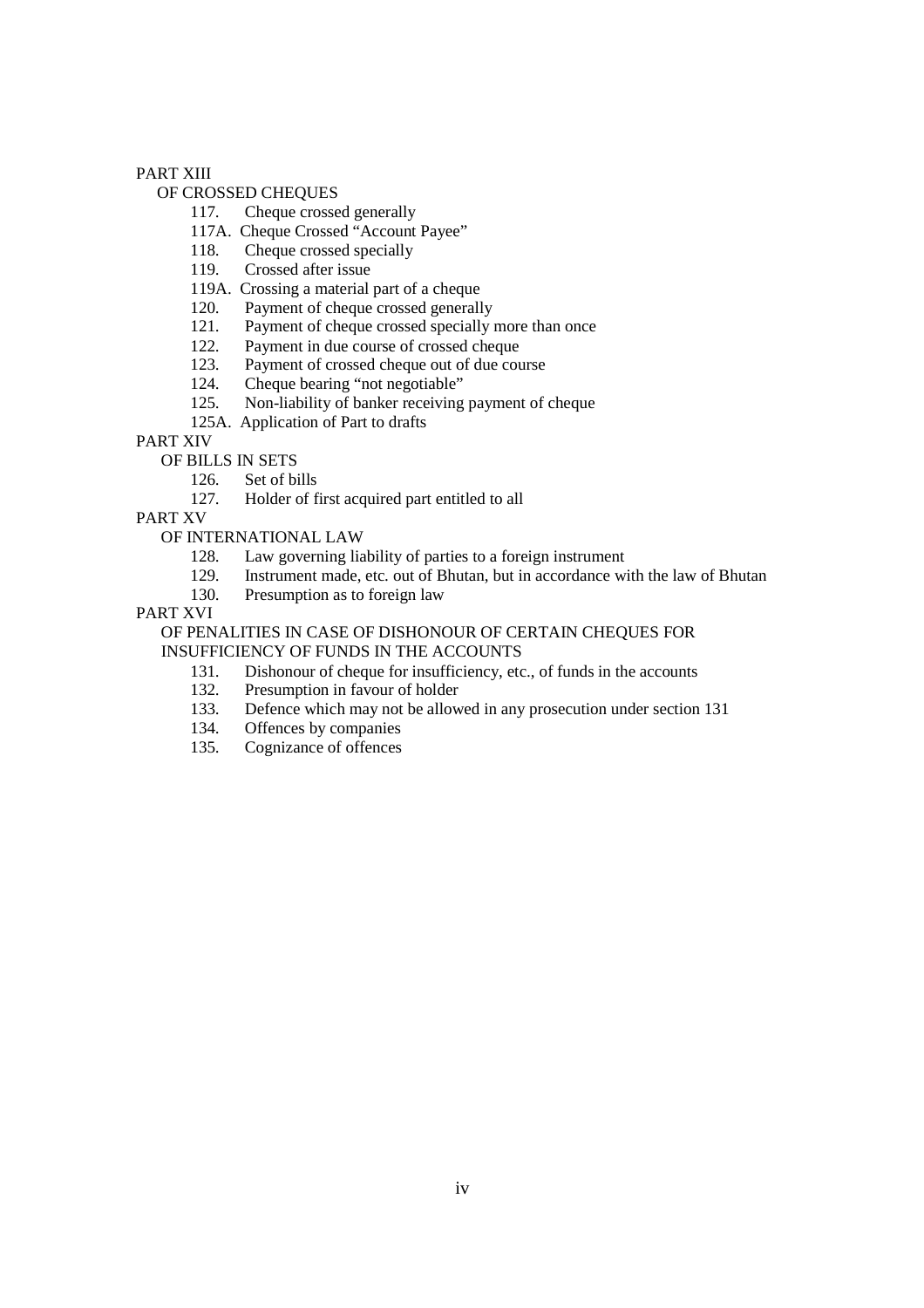# **THE NEGOTIABLE INSTRUMENTS ACT OF THE KINGDOM OF BHUTAN 2000**

An Act to define the law relating to promissory notes, bills of exchange and cheques

WHEREAS it is expedient to define the law relating to promissory notes, bills of exchange and cheques;

It is hereby enacted by the National Assembly at its  $78<sup>th</sup>$  session as follows:

#### **PART I**  PRELIMINARY

## **1. Shot title**

This Act may be called the Negotiable Instruments Act of Kingdom of Bhutan, 2000.

**Local extent and Commencement**: It extends to the whole of the Kingdom of Bhutan; and it shall come into force on the ……day of, ……2000.

## **2. Application of the Act**

Every negotiable instrument shall be governed by the provisions of this Act, and except as otherwise provided in this Act, no usage or custom at variance with any such provision shall apply to any such instrument.

#### **3. Interpretation clause**

In this Act, unless there is anything repugnant in the subject or context, -

- (a) "banker" means a person transacting the business of accepting, for the purpose of lending or investment, of deposits of money from the public, repayable on demand or otherwise and withdrawable by cheque, draft, order or otherwise, and includes any post office saving bank;
- (b) "bearer" means a person who by negotiation comes into possession of a negotiable instrument, which is payable to bearer;
- (c) "delivery" means transfer of possession, actual or constructive, from one person to another;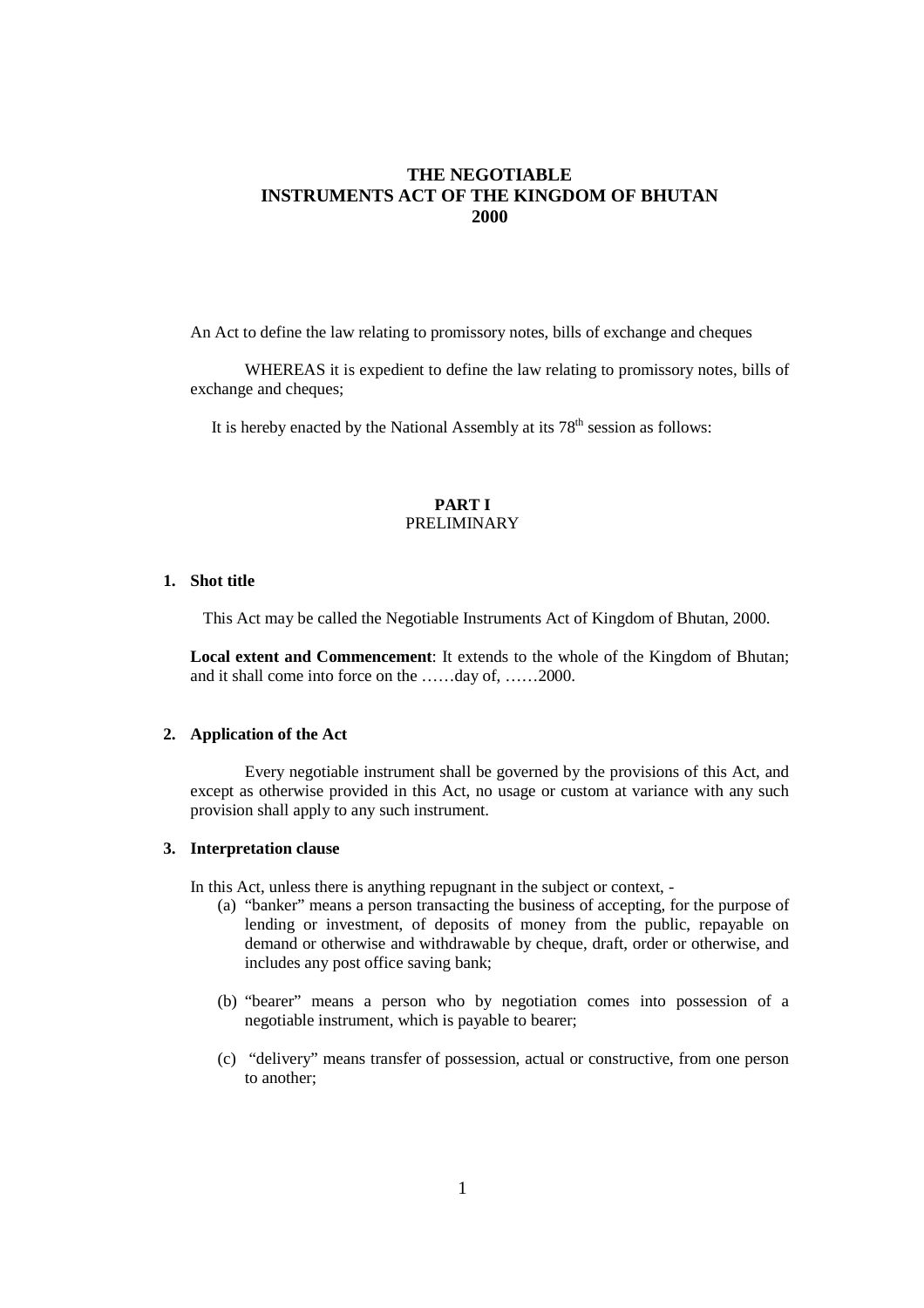- (d) "issue" means the first delivery of a promissory note, bill of exchange or cheque complete in form to a person who takes it as a holder; and
- (e) "material alteration" in relation to a promissory note, bill of exchange or cheque includes any alteration of the date, the sum payable, the time of payment, the place of payment, and, where any such instrument has been accepted generally, the addition of a place of payment without the acceptor's assent.

#### **PART II**  OF NOTES, BILLS AND CHEQUES

#### **4. "Promissory note"**

A "Promissory note" is an instrument in writing (not being a bank-note or a currency-note) containing an unconditional undertaking signed by the maker, to pay a certain sum of money only to, or to the order of, a certain person, or to the bearer of the instrument.

#### *ILLUSTRATIONS*

A signs instruments in the following terms:

- (a) "I promise to pay B or order Nu.500."
- (b) "I acknowledge myself to be indebted to B in Nu.1,000 to be paid on demand, for value received."
- (c) "Mr. B I OU Nu.1,000."
- (d) "I promise to pay B Nu.500 and all other sums which shall be due to him."
- (e) "I promise to pay B Nu.500, first deducting therefrom any money which he may owe me"
- (f) "I promise to pay B Nu.500 seven days after my marriage with C."
- (g) "I promise to pay B Nu.500 on D's death, provided D leave me enough to pay that sum."
- (h) "I promise to pay B Nu. 500 and to deliver to him my black horse on  $1<sup>st</sup>$ January next."

The instruments respectively marked (a) and (b) are promissory notes. The instruments respectively marked (c), (d), (e), (f), (g) and (h) are not promissory notes.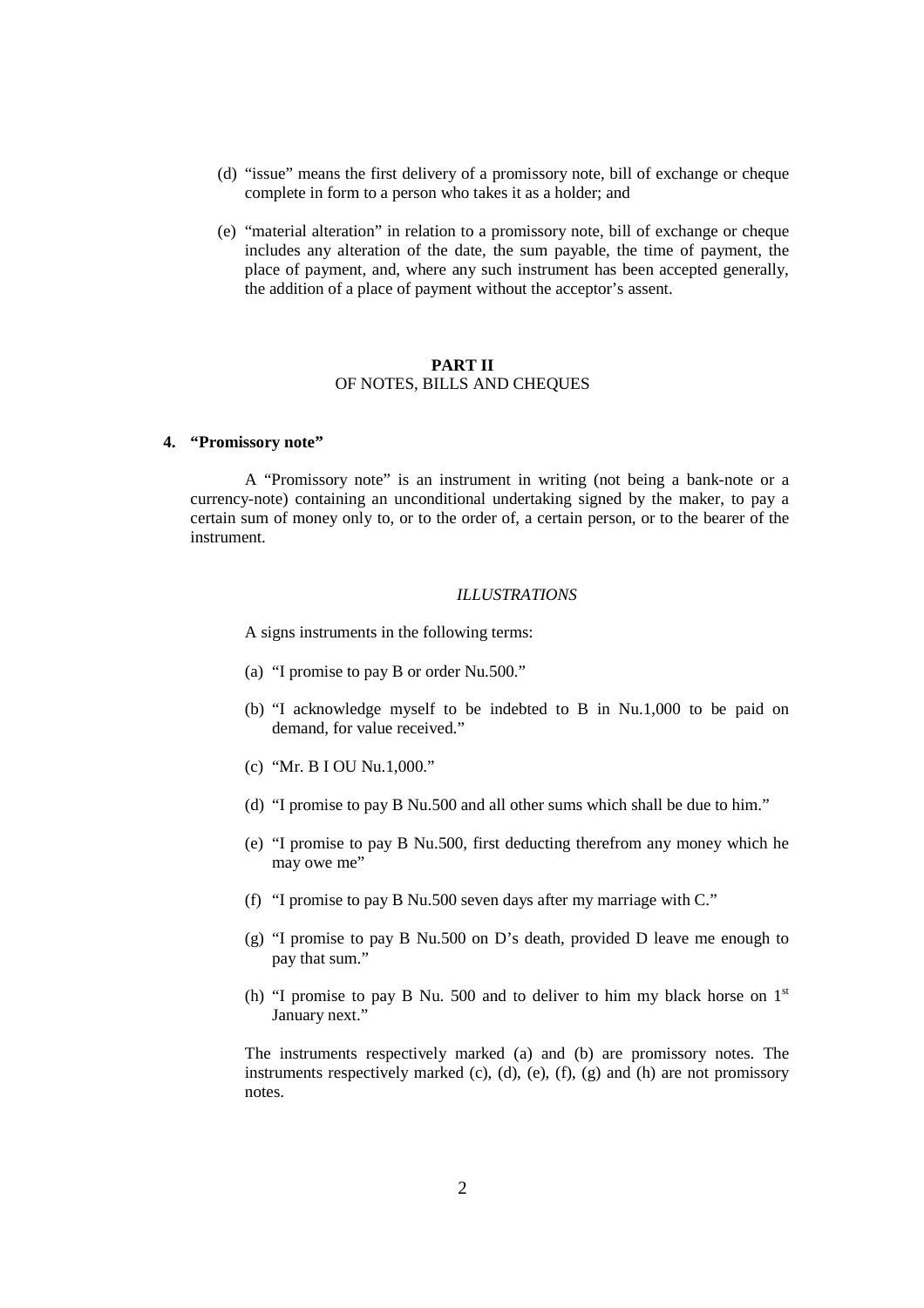#### **5. "Bill of exchange"**

A "bill of exchange" is an instrument in writing containing an unconditional order, signed by the maker, directing a certain person to pay a certain sum of money only to, or to the order of, a certain person or to the bearer of the instrument.

A promise or order to pay is not "conditional" within the meaning of this section and section 4, by reason of the time for payment of the amount or any installment thereof being expressed to be on the lapse of a certain period after the occurrence of a specified event which, according to the ordinary expectation of mankind, is certain to happen, although the time of its happening may be uncertain,

The sum payable may be "certain", within the meaning of this section and section 4, although it includes future interest or is payable at an indicated rate of exchange, or is payable at the current rate of exchange, and although it is to be paid in stated installments and contains a provision that on default of payment of one or more instruments or interest, the whole of the unpaid balance shall become due.

Where the person intended can reasonably be ascertained from the promissory note or the bill of exchange, he is a "certain person" within the meaning of this section and section 4, although he is misnamed or designated by description only.

#### **6. "Cheque"**

A "cheque" is a bill of exchange drawn on a specified banker and not expressed to be payable otherwise than on demand.

#### **7. "Drawer", "drawee"**

The maker of a bill of exchange or cheque is called the "drawer" the person thereby directed to pay is called the "drawee".

**"Drawee in case of need":** When the bill or in any indorsement thereon the name of any person is given in addition to the drawee to be resorted to in case of need such person is called a "drawee in case of need".

**"Acceptor":** After the drawee of a bill has signed his assent upon the bill, or, if there are more parts thereof than one, upon one of such parts, and delivered the same, or given notice of such signing to the holder or to some person on his behalf, he is called the "acceptor".

**"Acceptor for honour":** When acceptance of a bill of exchange has been refused and any person knowing of such refusal accepts it for honour of the drawer or of any one of the indorser, such person is called and "acceptor for honour".

**"Payee":** The person named in the instrument, to whom or to whose order the money is by the instrument director to be paid, is called the "payee".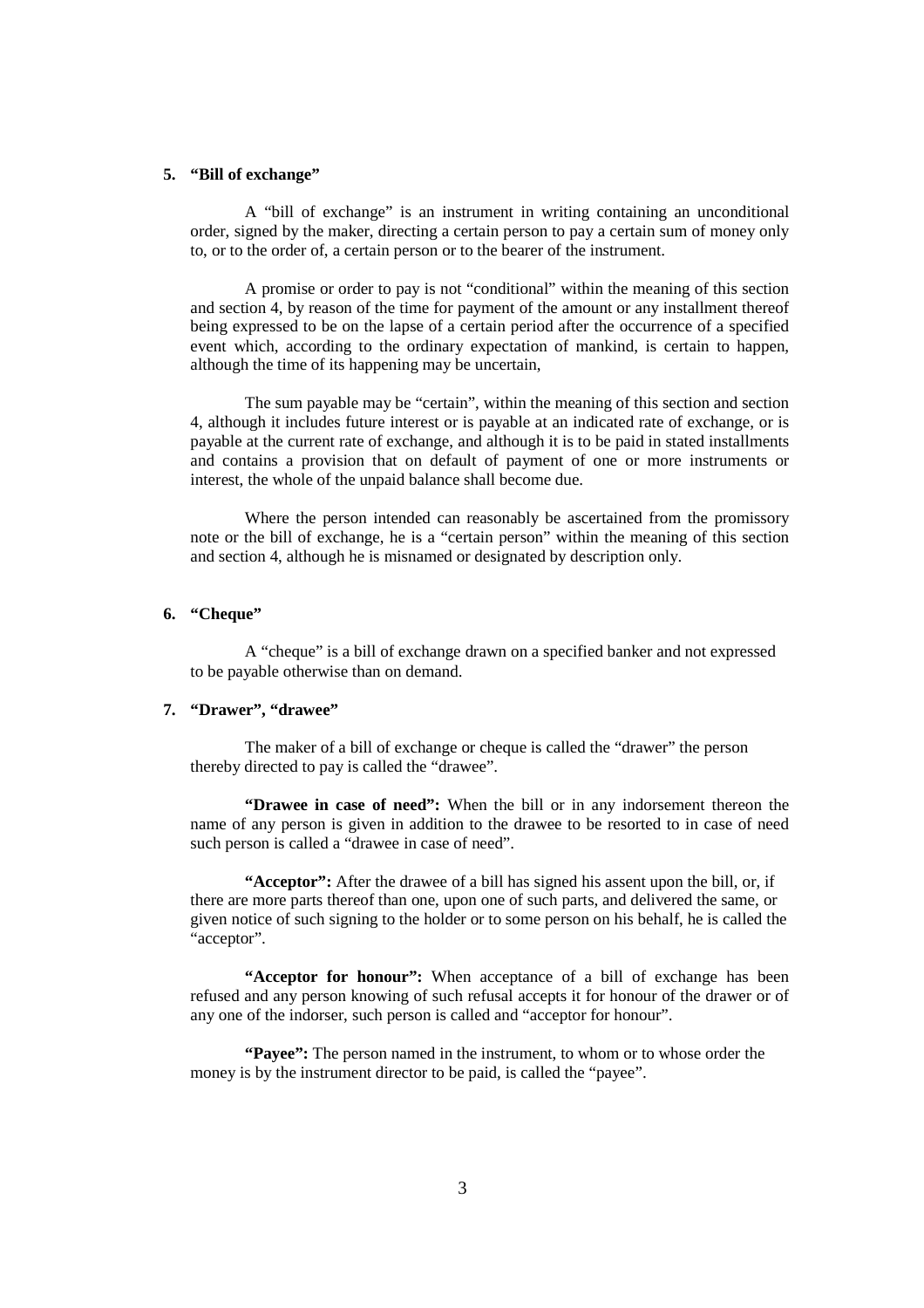#### **8. "Holder"**

The "holder of a promissory note, bill of exchange or cheque means any person entitled in his own name to the possession thereof and to receive or recover the amount due thereon from the parties thereto.

Where the note, bill or cheque is lost or destroyed, its holder is the person so entitled at time of such loss or destruction.

## **9. "Holder in due course"**

"Holder in due course" means any person who for consideration became the possessor of a promissory note, bill of exchange or cheque if payable to bearer, or the payee or indorsee thereof, if payable to order, before the amount mentioned in it became payable, and without having sufficient cause to believe that any defect existed in the title of the person from whom he derived his title.

## **10. "Payment in due course"**

"Payment in due course" means payment in accordance with the apparent tenor of the instrument in good faith and without negligence to any person in possession thereof under circumstances which do not afford a reasonable ground for believing that he is not entitled to receive payment of the amount therein mentioned.

#### **11. "Inland instrument"**

A promissory note, bill of exchange or cheque drawn or made in the Kingdom of Bhutan and made payable in, or drawn upon any person resident in the Kingdom of Bhutan shall be deemed to be an inland instrument.

## **12. "Foreign instrument"**

Any such instrument not so drawn, made or made payable shall be deemed to be a foreign instrument.

#### **13. "Negotiable instrument"**

(1) A "negotiable instrument" means a promissory note, bill of exchange or cheque payable either to order or to bearer.

*Explanation 1:* A promissory note, bill of exchange or cheque is payable to order which is expressed to be so payable or which is expressed to be payable to a particular person, and does not contain words prohibiting transfer or indicating an intention that it shall not be transferable.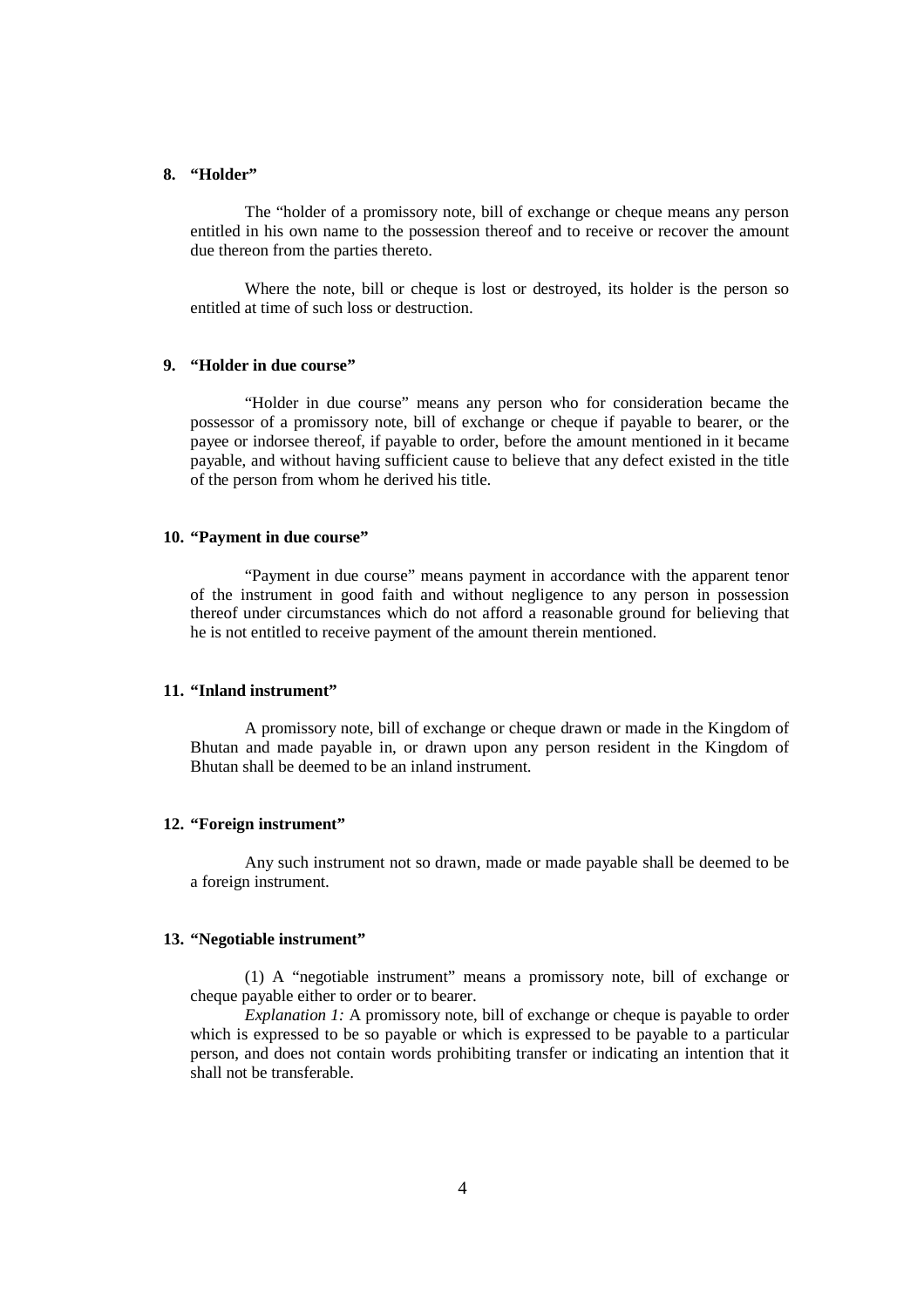*Explanation 2:* A promissory note, bill of exchange or cheque is payable to bearer which is expressed to be so payable or on which the only or last indorsement is an indorsement in bank.

*Explanation 3:* Where a promissory note, bill of exchange or either originally or by indorsement, is expressed to be so payable to the order of a specified person, and not to him or his order, it is nevertheless payable to him or his order at his option in the alternative to one of two, or one or some of several payees.

(2) A negotiable instrument may be made payable to two or more payees jointly, or it may be made payable in the alternative to one of two, or one or some of several payees.

#### **14. Negotiation**

When a promissory note, bill of exchange or cheque is transferred to any person, so as to constitute that person the holder thereof, the instrument is said to be negotiated.

#### **15. Indorsement**

When the maker or holder of a negotiable instrument signs the same, otherwise than as such maker, for the purpose of negotiation on the back or face thereof or on a slip of paper annexed thereto, or so signs for the same purpose a stamped paper intended to be completed as a negotiable instrument, he is said to endorse the same, and is called the "indorser".

## **16. Indorsement "in blank" and "in full"- "indorsee"**

(1) If the indorser signs his name only, the indorsement is said to be "in blank", and if he adds a direction to pay the amount mentioned in the instrument to, or to the order of, a specified person, the indorsement is said to be "in full", and the person so specified is called the "indorsee" of the instrument.

(2) The provisions of this Act relating to a payee shall apply with the necessary modifications to an indorsee.

#### **17. Ambiguous instruments**

When an instrument may be construed either as a promissory note or bill of exchange, the holder may at his election treat it as either and the instrument shall be thenceforward treated accordingly.

#### **18. Where amount is stated differently in figures and words**

If the amount undertaken or ordered to be paid is stated differently in figures and in words, the amount stated in words shall be the amount undertaken or ordered to be paid.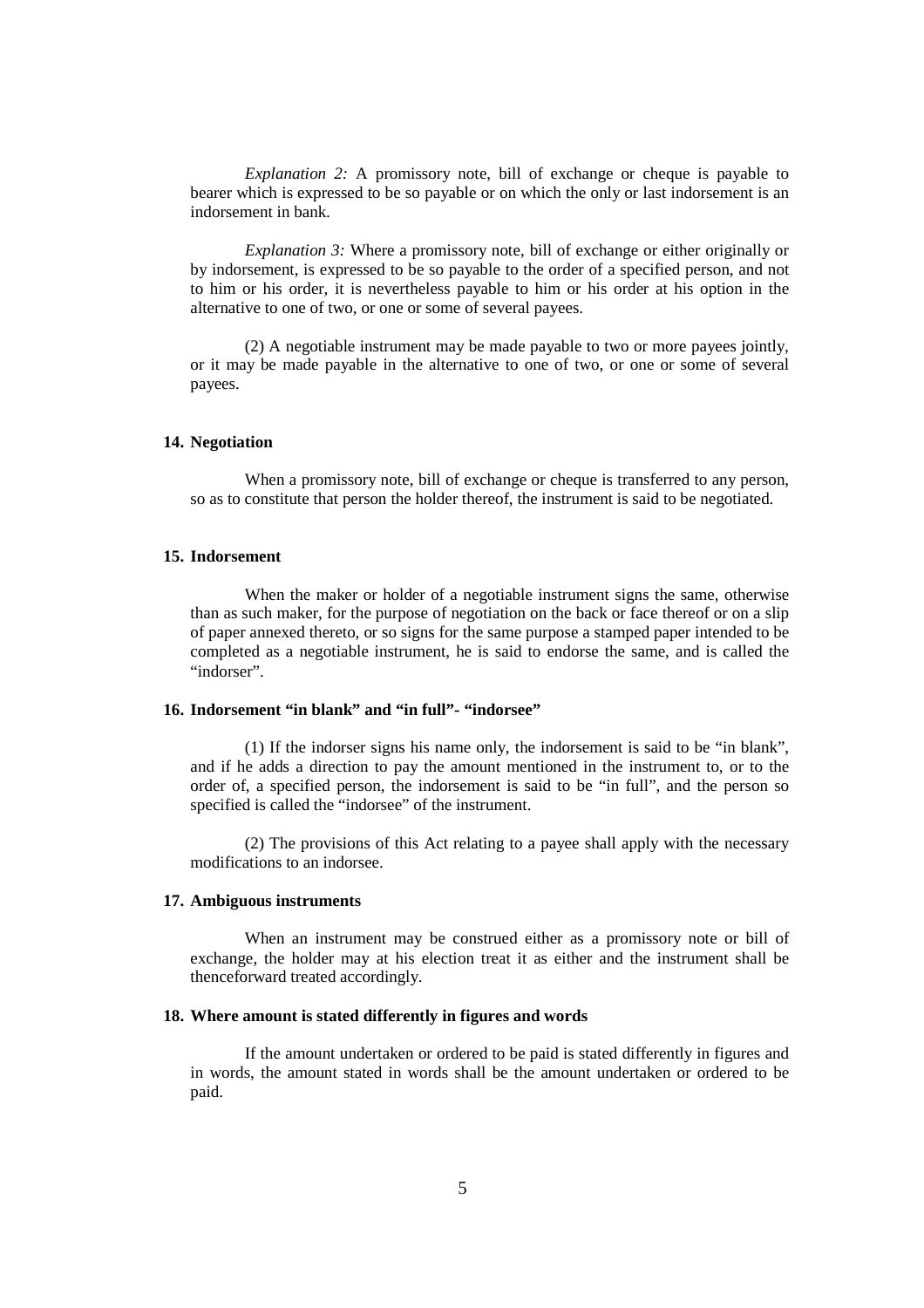#### **19. Instruments payable on demand**

A promissory note or bill of exchange is payable on demand, -

(a) where it is expressed to be so, or to be payable at sight or on presentment; or

(b) where no time for payment is specified in it; or

(c) where the note or bill accepted or indorsed after it is overdue, as regards the person accepting or indorsing it.

#### **20. Inchoate stamped instruments**

(1) where one person signs and delivers to another a paper stamped in accordance with the law relating to stamp duty chargeable on negotiable instruments then in force in the Kingdom Bhutan, either wholly blank or having written thereon an incomplete negotiable instrument, in order that it may be made, or completed into a negotiable instrument he thereby gives prima facie authority to the person who receives that paper to make or complete it, as the case may be, into a negotiable instrument, for the amount, if any specified therein or where no amount is specified, for any amount, not exceeding, in either case, the amount covered by the stamp.

(2) The person so signing shall, subject to the provisions of sub-section (3), be liable upon such instrument, in the capacity in which he signed the same, to any holder in due course, for the amount specified in the instrument or filled up therein:

Provided that no person other than a holder in due course shall receive from the person so signing the paper anything in excess of the amount intended by him to be paid thereunder.

(3) In order that any such instrument may on completion be enforceable against any person who became a party thereto before such completion, it must be filled up within a reasonable time and strictly in accordance with the authority given:

Provided that if any such instrument after completion is negotiated to a holder in due course, it shall be valid and effectual for all purposes in his hands, and he may enforce it as if it had been filled up within a reasonable time and strictly in accordance with the authority given.

## **21. "At sight", "On presentment", "After sight"**

In a promissory note or bill of exchange the expressions "at sight" and "on presentment" mean on demand. The expression "after sight" means, in a promissory note, after presentment for sight, and, in a bill of exchange after acceptance or non-acceptance.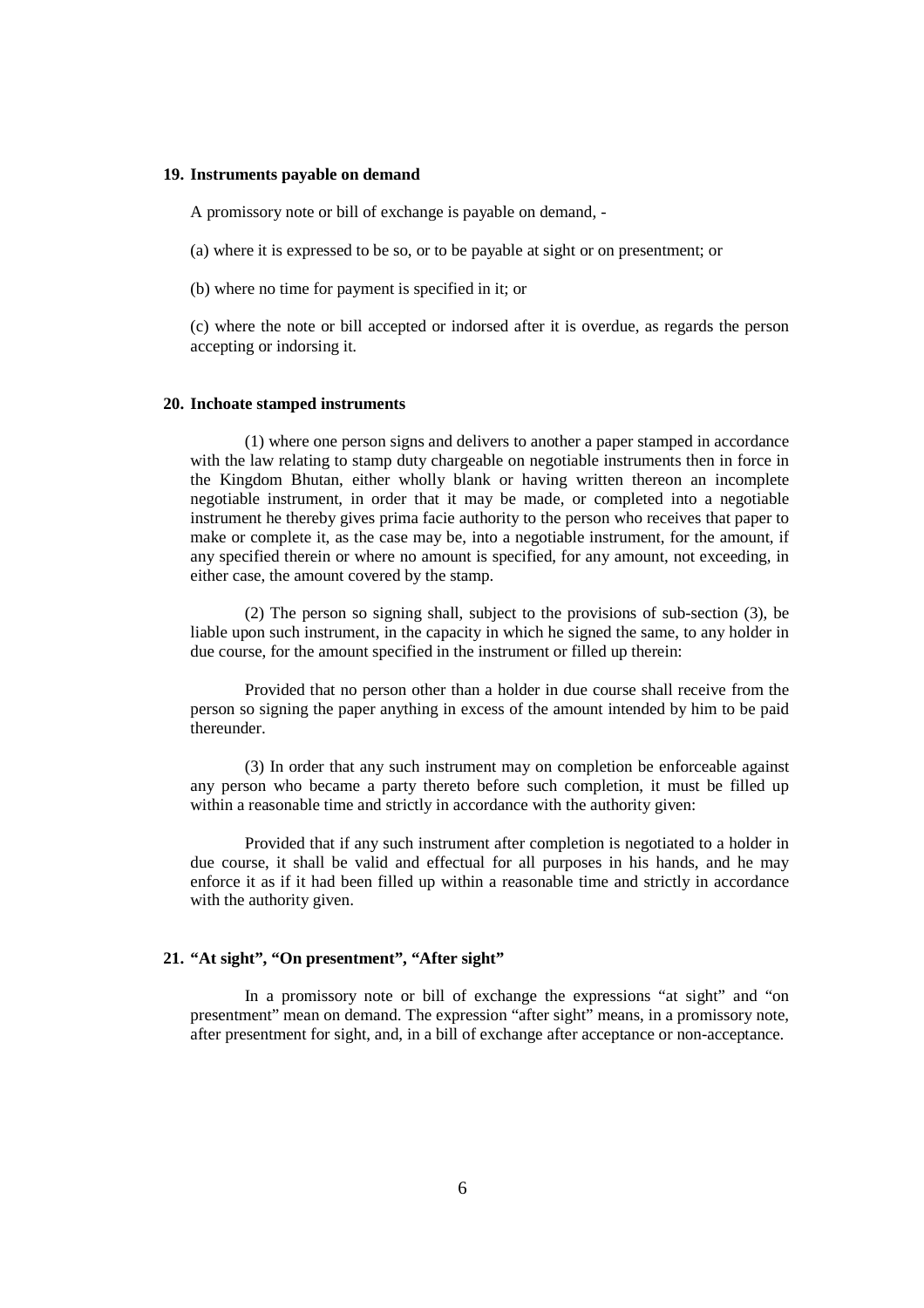#### **22. "Maturity"**

The maturity of a promissory note or bill of exchange is the date at which it falls due.

Days of grace: Every promissory note or bill of exchange which is not expressed to be payable on demand, at sight or on presentment is at maturity on the third day after the day on which it is expressed to be payable.

#### **23. Calculating maturity of bill or note payable so many months after date or sight**

In calculating the date at which a promissory note or bill of exchange, made payable at stated number of months after date or after sight, or after a certain event, is at maturity, the period stated shall be held to terminate on the day of the month, which corresponds with the day on which the instrument is dated, or presented for acceptance or sight, or noted for non-acceptance, or protested for non-acceptance, or the event happens or, where the instrument is a bill of exchange made payable a stated number of months after sight and has been accepted for honour, with the day on which it was so accepted. If the month in which the period would terminate has no corresponding day, the period shall be held to terminate on the last day of such month.

#### *ILLUSTRATIONS*

- (a) A negotiable instrument, dated 29 January, 1878, is made payable at one month after date. The instrument is at maturity on the third day after the 28 February, 1878.
- (b) A negotiable instrument, dated  $30<sup>th</sup>$  August, 1878, is made payable three month after date. The instrument is at maturity on the 3<sup>rd</sup> day of December, 1878.
- (c) A promissory note or bill of exchange, dated  $31<sup>st</sup>$  August, 1878, is made payable three months after date. The instrument is at maturity on the 3<sup>rd</sup> December 1878.

#### **24. Calculating maturity of bill or note payable so many days after date or sight**

In calculating the date at which a promissory note or bill of exchange made payable at certain number of days after date or after sight or after a certain event is at maturity, the day of the date, or of presentment for acceptance or sight, or of nonacceptance, or on which the event happens, shall be excluded.

#### **25. When day of maturity is a holiday**

When the day on which a promissory note or bill of exchange is at maturity is a public holiday, the instrument shall be deemed to be due on the next preceding business day.

*Explanation.* – The expression "public holiday" includes Sundays and the days declared by the Royal Government of Bhutan, by notification in the official, circular, to be public holidays.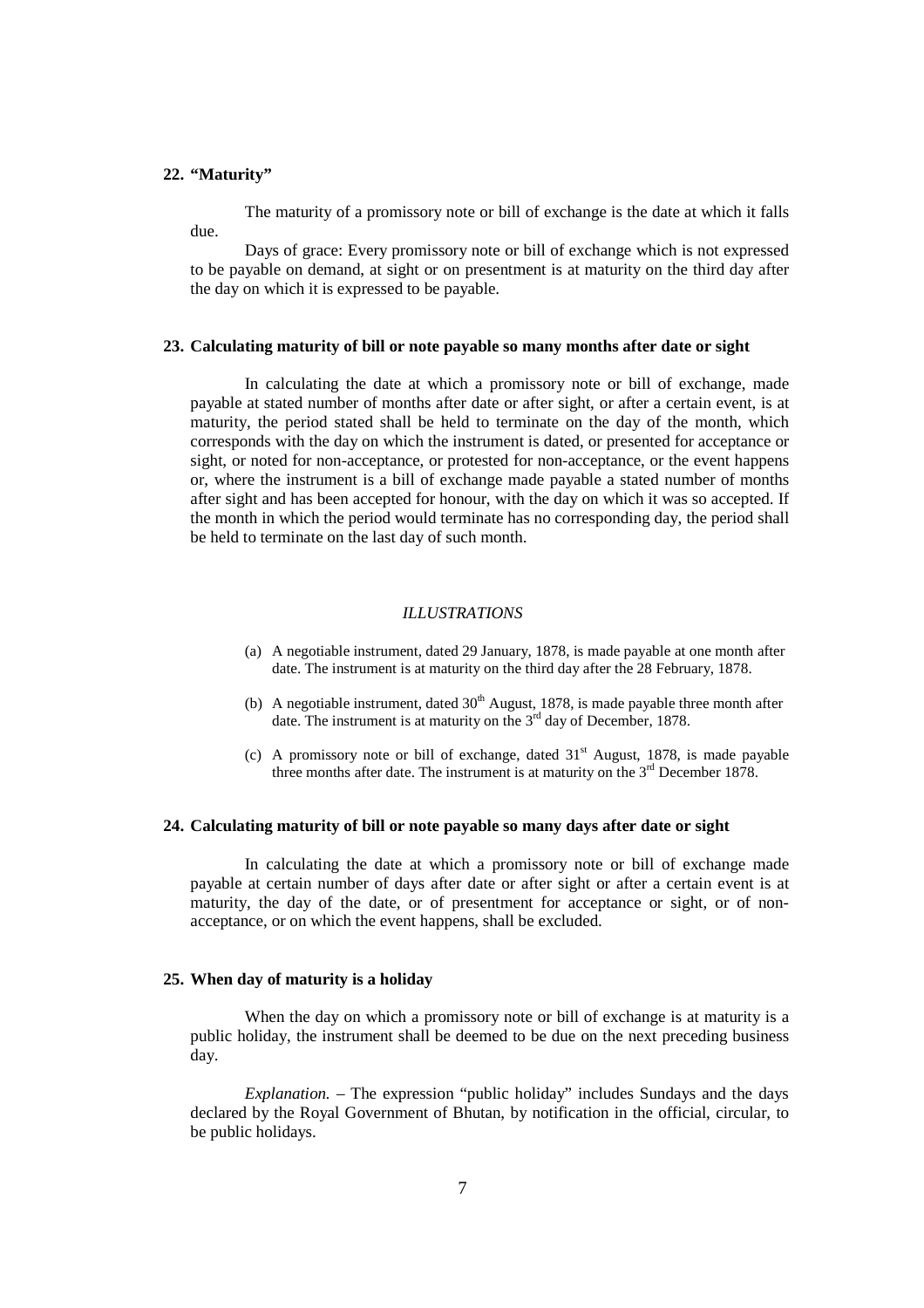#### **PART III**  PARTIES TO NOTES, BILLS CHEQUES

#### **26. Capacity to make, etc., promissory notes, etc.**

Every person who is of the age of majority according to the law to which he is subject, and who is of sound mind and is not disqualified from contracting by any law to which he is subject, may bind himself and be bound by the making, drawing, acceptance, indorsement, delivery and negotiation of a promissory note, bill of exchange or cheque.

Where such an instrument is made, drawn or negotiated by a minor, the making, drawing or negotiation entitles the holder to receive payment of such instrument and to enforce it against any party thereto other than the minor.

 Nothing herein contained shall be deemed to empower a corporation to make, indorse or accept such instruments except in cases in which, under the law for the time being in force, they are so empowered.

#### **27. Agency**

Every person capable of binding himself or of being bound, by the making, drawing, acceptance or negotiation of a negotiable instrument, may so bind himself or be bound by a duly authorised agent acting in his name.

A general authority to transact business and to receive and discharge debts does not confer upon an agent the power of accepting or indorsing bills of exchange so as to bind his principal.

An authority to draw bills of exchange does not of itself import an authority to indorse.

## **27A. AUTHORITY OF PARTNERS**

A partner acting in the firm name may bind the firm by the making, drawing, acceptance or negotiation of a negotiable instrument to the extent authorized by the agreement relating to partnership.

#### **28. Liability of agent signing**

(1) Where a person signs a promissory note, bill of exchange or cheque without adding to his signature words indicating that he signs it as an agent for and on behalf of a principal or in a representative character, he is personally liable thereon but the mere addition to his signature of words describing him as an agent or as filling a representative character does not exempt him from personal liability.

(2) Notwithstanding anything contained in sub-section (1), any person signing on a promissory note, bill of exchange or cheque for and on behalf of the principal is not liable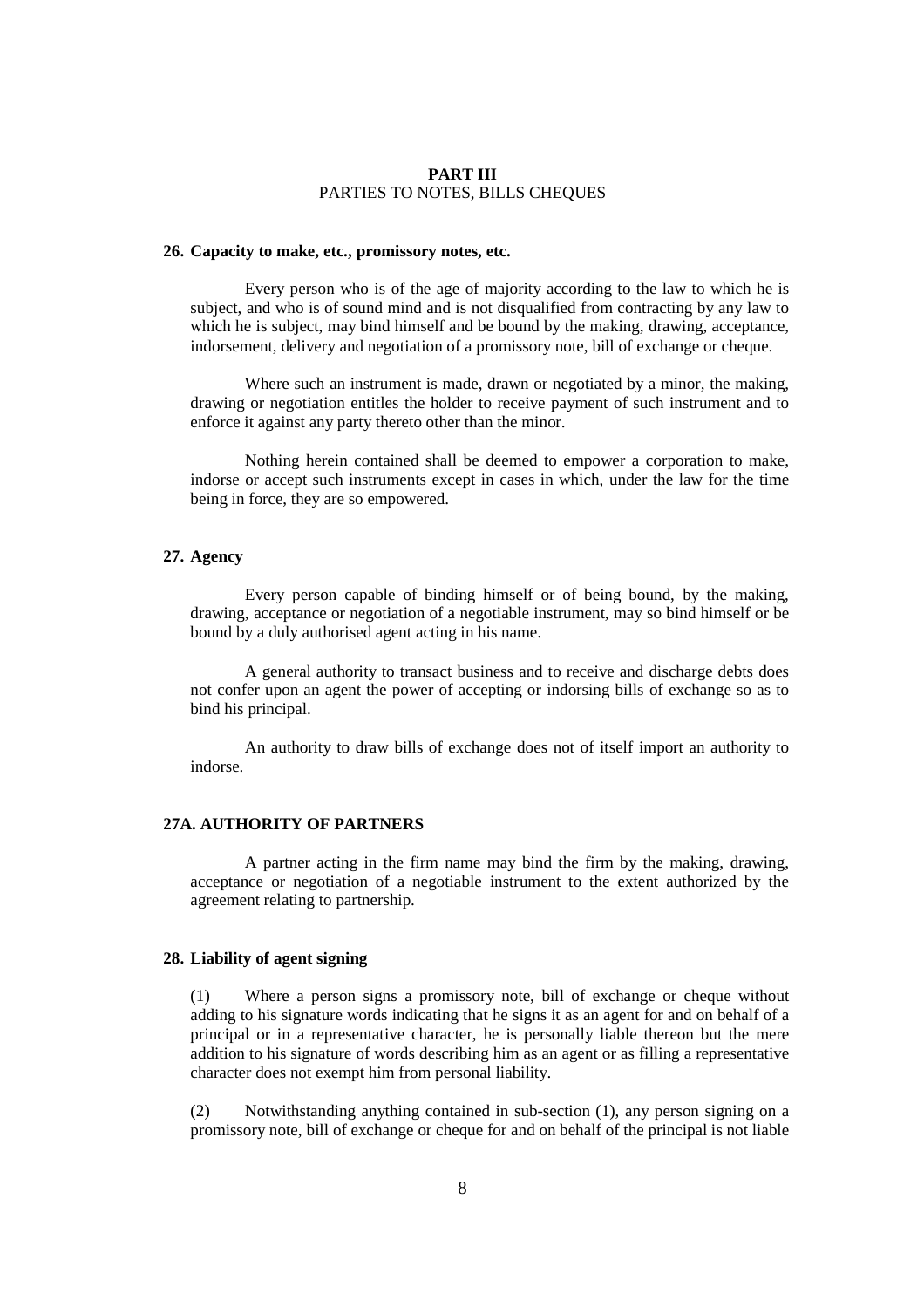to a person who induces him to sign upon the belief that the principal alone would be held liable.

## **29. Liability of legal representative signing**

A legal representative of a deceased person who signs his name to a promissory note, bill of exchange or cheque is liable personally thereon unless he expressly limits his liability to the extent of the assets received by him as such.

#### **29A. SIGNATURE ESSENTIAL TO LIABILITY**

 No person is liable as maker, drawer, indorser or acceptor of a promissory note, bill of exchange or cheque who has not signed it as such.

 Provided that where a person signs any such instrument in a trade or assumed name he is liable thereon as if he had signed it own name.

#### **29B. FORGED OR UNAUTHORIZED SIGNATURE**

Subject to the provisions of this Act, where a signature on a promissory note, bill of exchange or cheque is forged or placed thereon without the authority of the person whose signature it purports to be, the forged or unauthorized signature is wholly inoperative, and no right to retain the instrument or to give a discharge therefore or to enforce payment thereof against any party thereto can be acquired through or under that signature unless the party against whom it is sought to retain or enforce payment of the instrument is precluded from setting up the forgery or want of authority.

Provided that nothing in this section shall affect the ratification of an unauthorized signature not amounting to a forgery.

The penalty for forged or unauthorized signature on a promissory note, bill of exchange or cheque shall be in accordance with the relevant provisions of the Thrimzhung Chenpo.

## **29C. STRANGER SIGNING INSTRUMENT PRESUMED TO BE INDORSER**

A person placing his signature upon a negotiable instrument otherwise than as maker, drawer or acceptor is presumed to be an indorser unless he clearly indicates by appropriate words his intention to be bound in some other capacity.

# **30. Liability of drawer**

The drawer of a bill of exchange or cheque is bound in case of dishonour by the drawee or acceptor thereof, to compensate the holder, provided due notice of dishonour has been given to, or received by, the drawer as hereinafter provided.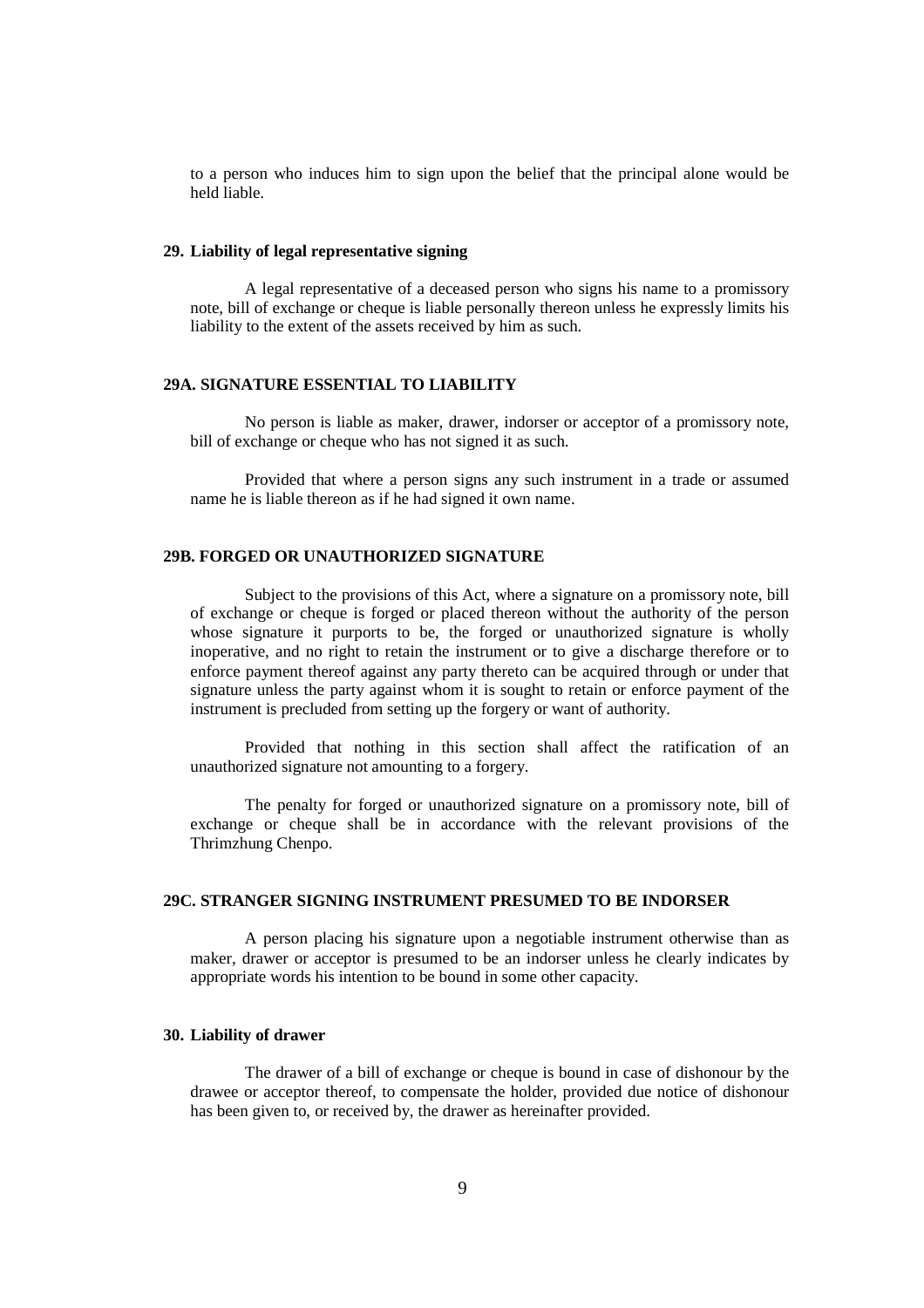#### **31. Liability of drawee of cheque**

The drawee of a cheque having sufficient funds of the drawer in his hands properly applicable to the payment of such cheque must pay the cheque when duly required so to do, and in default of such payment, must compensate the drawer for any loss or damage caused by such default.

#### **32. Liability of maker of note and acceptor of bill**

In the absence of a contract to the contrary, the maker of a promissory note and the acceptor before maturity of a bill of exchange are bound to pay the amount thereof at maturity according to the apparent tenor of the note or acceptance respectively, and the acceptor of a bill of exchange at or after maturity is bound to pay the amount thereof to the holder on demand.

#### **33. Only drawee can be acceptor except in need or for honour**

No person except the drawee of a bill of exchange, or all or some of several drawees, or a person named therein as a drawee in case of need, or an acceptor for honour, can bind himself by an acceptance.

#### **34. Acceptance by several drawees not partners**

Where there are several drawees of a bill of exchange who are not partners, each of them can accept it for himself, but none of them can accept it for another without his authority.

#### **35. Liability of indorser**

In the absence of a contract to the contrary, whoever indorses and delivers a negotiable instrument before maturity, without, in such indorsement, expressly excluding or making conditional his own liability, is bound thereby to every subsequent holder, in case of dishonour by the drawee, acceptor or maker, to compensate such holder for any loss or damage caused to him by such dishonour, provided due notice of dishonour has been given to, or received by, such indorser as hereinafter provided.

#### **36. Liability of prior parties to holder in due course**

Every prior party to a negotiable instrument is liable thereon to a holder in due course until the instrument is duly satisfied.

#### **37. Maker, drawer, and acceptor principals**

The maker of a promissory note or cheque, the drawer of a bill of exchange until acceptance, and the acceptor are, in the absence of a contract to the contrary, respectively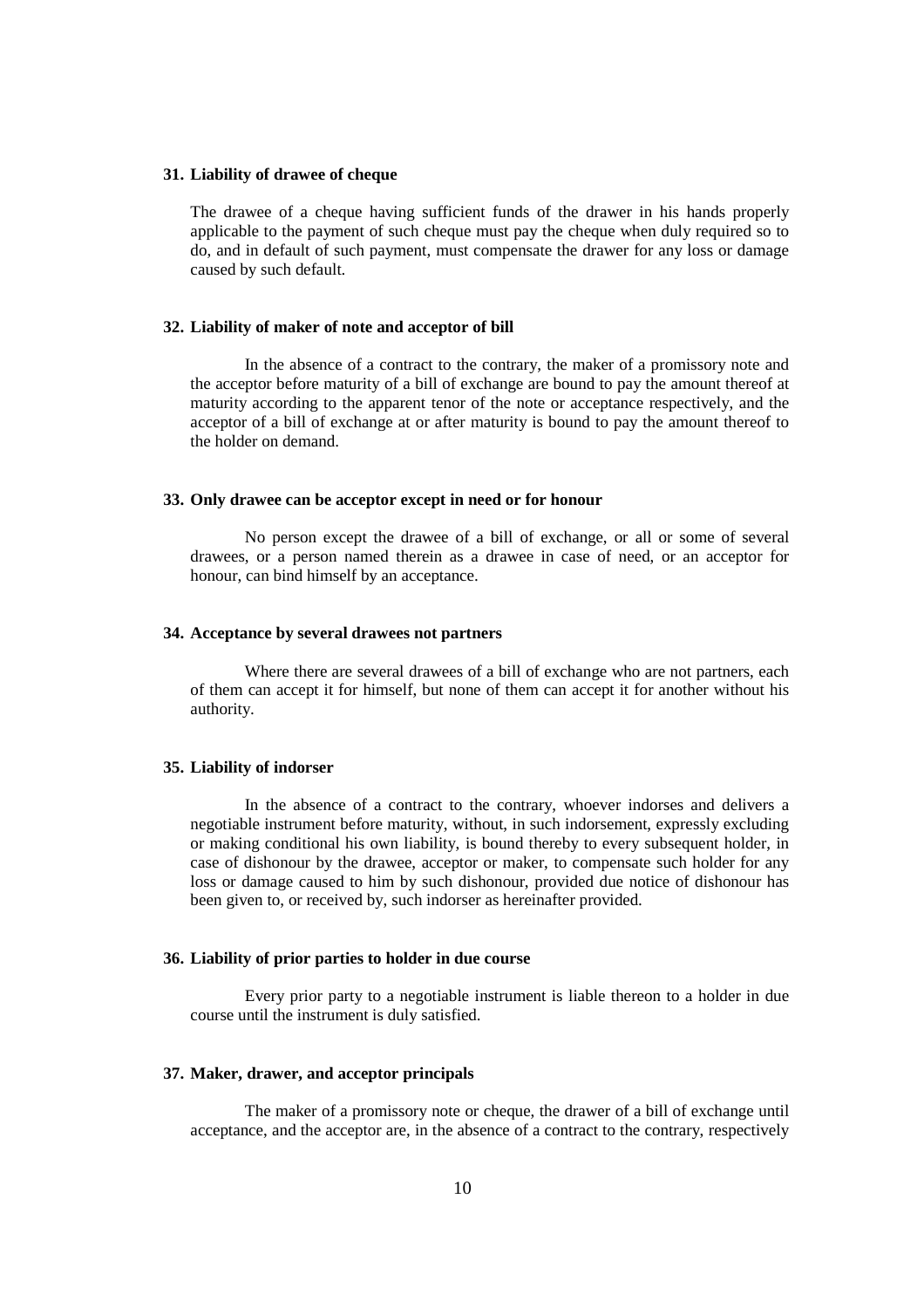liable thereon as principle debtors, and the other parties thereto are liable thereon as sureties for the maker, drawer or acceptor, as the case may be.

#### **38. Prior party a principal in respect of each subsequent party**

As between the parties so liable as sureties, each prior party is, in the absence or a contract to the contrary, also liable thereon as a principal debtor in respect of each subsequent party.

#### *ILLUSTRATION*

A draws a bill payable to his own order on B who accepts. A afterwards indorses the bill to C. C to D, and D to E. As between E and B, B is the principal debtor, and A, C and D are his sureties. As between E and A, A is the principal debtor, and C and D are his sureties. As between E and C, C is the principal debtor, and D is the surety.

#### **39. Suretyship**

When the holder of an accepted bill of exchange enters into any contract with the acceptor by which, the other parties are discharged, or by any act or omission, the legal consequence of which is the discharge of the other parties, the holder may expressly reserve his right to charge the other parties, and in such case they are not discharged.

#### **40. Discharge or indorser's liability**

Where the holder of a negotiable instrument, without the consent of the indorser, destroys or impairs the indorser's remedy against a prior party, the indorser is discharged from liability to the holder to the same extent as if the instrument had been paid at maturity.

#### *ILLUSTRATION*

A is the holder of a bill of exchange made payable to the order of B, which contains the following indorsements in blank: -

 First indorsement, "B". Second indorsement, "Pema". Third indorsement, "Rinchen". Fourth indorsement, "Jamyang".

This bill A puts in suit against Jamyang and strikes out, without Jamyang's consent, the indorsements by Pema, and Rinchen A is not entitled to recover anything from Jamyang.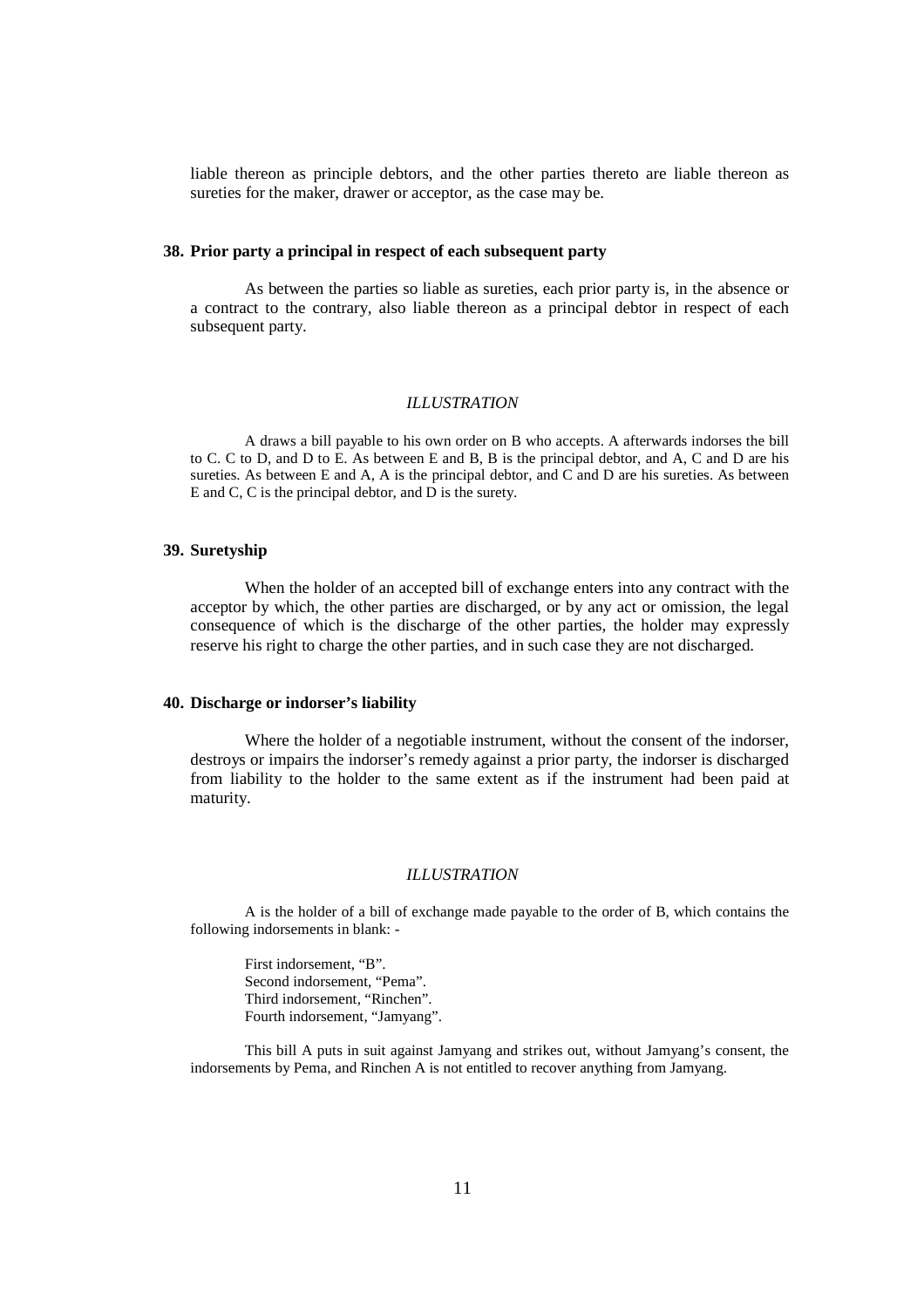#### **41. Acceptor bound, although indorsement forged**

An acceptor of a bill of exchange already indorsed is not relieved from liability by reason that such indorsement is forged, if he knows or had reason to believe the indorsement to be forged when he accepted the bill.

#### **42. Acceptance of bill drawn in fictitious name**

An acceptor of a bill of exchange drawn in a fictitious name and payable to the drawer's order is not, by reason that such name is fictitious, relieved from liability to any holder in due course claiming under an indorsement by the same hand as the drawer's signature, and purporting to be made by the drawer.

#### **43. Negotiable instrument made, etc. without consideration**

A negotiable instrument made, drawn, accepted, indorsed, or transferred without consideration, or for a consideration which fails, creates no obligation of payment between the parties to the transaction. But if any such party has transferred the instrument with or without indorsement to a holder for a consideration, such holder, and every subsequent holder deriving title from him, may recover the amount due on such instrument from the transferor for consideration or any prior party thereto.

*Exception I:* No party for whose accommodation a negotiable instrument has been made, drawn, accepted or indorsed can, if he has paid the amount thereof, recover thereon such amount from any person who became a party to such instrument for his accommodation.

*Exception II:* No party to the instrument who has induced any other party to make draw, accept, indorse or transfer the same to him for a consideration which he has failed to pay or perform in full shall recover therein an amount exceeding the value of the consideration (if any) which he has actually paid or performed.

#### **44. Partial absence or failure of money-consideration**

When the consideration for which a person signed a promissory note, bill of exchange or cheque consisted of money and was originally absent in part, or has subsequently failed in part, the sum which a holder standing in immediate relation with such signer is entitled to receive from him is proportionally reduced.

*Explanation* – The drawer of a bill of exchange stand in immediate relationship with the acceptor. The maker of a promissory note, bill of exchange or cheque stands in immediate relationship with the payee, and the indorser with his indorsee. Other signors may by agreement stand in immediate relation with a holder.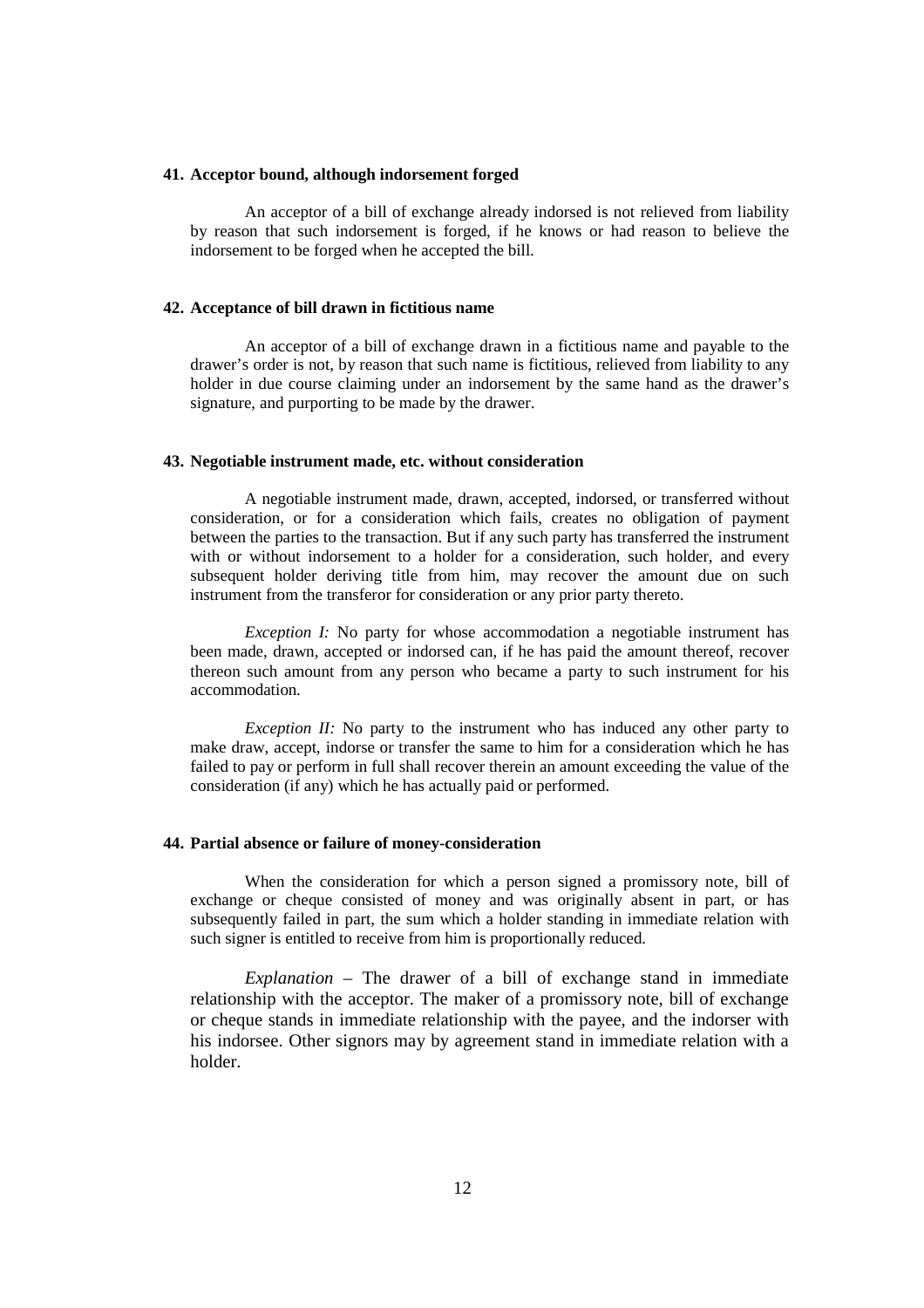#### *ILLUSTRATION*

A draws a bill on B for Nu.500 payable to the order of A. B accepts the bill, but subsequently dishonours it by non-payment. A sues B on the bill. B proves that it was accepted for value as Nu.400, and as an accommodation to the plaintiff as to the residue. A can recover only Nu.400.

#### **45. Partial failure of consideration not consisting of money**

Where a part of the consideration for which a person signed a promissory note, bill of exchange or cheque, though not consisting of money, is ascertainable in money without collateral enquiry, and there has been a failure of that party, the sum which a holder standing in immediate relation with such signer is entitled to receive from him is proportionally reduced.

#### **45A. Holder's right to duplicate of lost bill**

Where a bill of exchange has been lost before it is overdue, the person who was the holder of it may apply to the drawer to give him another bill of the same tenor, giving security to the drawer, if required, to indemnify him against all person whatever in case the bill alleged to have been lost shall be found again.

 If the drawer on request as aforesaid refuses to give such duplicate bill, he may be compelled to do so.

# **PART IV**  OF NEGOTIATION

# **46. Delivery**

The making, acceptance or indorsement of a promissory note, bill of exchange or cheque is completed by delivery, actual or constructive.

 As between parties standing in immediate relation, delivery to be effectual must be made by the party making, accepting or indorsing the instrument, or by a person authorised by him in that behalf.

 As between such parties and any holder of the instrument other than a holder in due course, it may be shown that the instrument was delivered conditionally or for a special purpose only, and not for the purpose of transferring absolutely the property therein.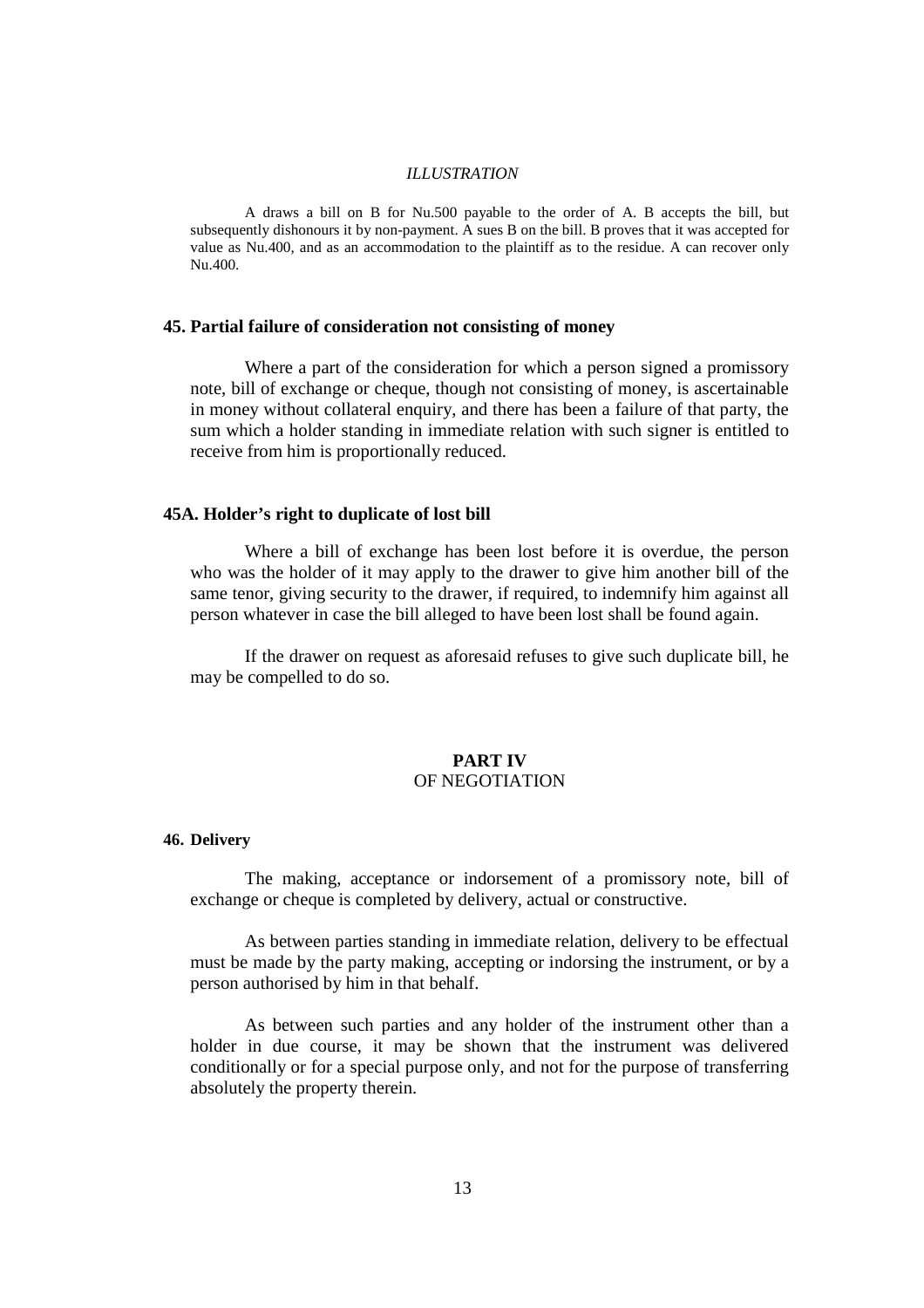A promissory note, bill of exchange or cheque payable to bearer is negotiable by the delivery thereof.

 A promissory note, bill of exchange or cheque payable to order is negotiable by the holder by indorsement and delivery thereof.

#### **47. Negotiation by delivery**

Subject to the provisions of section 58, a promissory note, bill of exchange or cheque payable to bearer is negotiable by delivery thereof.

 Exception: A promissory note, bill of exchange or cheque delivered on condition that it is not to take effect except in a certain event is not negotiable (except in the hands of a holder for value without notice of the condition) unless such event happens.

#### *ILLUSTRATIONS*

- (a) A, the holder of a negotiable instrument payable to bearer, delivers it to B's agent to keep for B. The instrument has been negotiated.
- (b) A, the holder of a negotiable instrument payable to bearer, which is in the hands of A's banker, who is at the time the banker of B, directs the banker to transfer the instrument to B's credit in the banker's account with B. The banker does so, and accordingly now possesses the instrument as B's agent. The instrument has been negotiated, and B has become the holder of it.

#### **48. Negotiation by indorsements**

Subject to the provisions of section 58, a promissory note, bill of exchange or cheque payable to order, is negotiable by the holder by indorsement and delivery thereof.

#### **49. Conversion of indorsement in blank into indorsement in full**

When a negotiable instrument has been indorsed in blank, any holder may, without signing his own name, convert the blank indorsement into an indorsement in full by writing above the endorser's signature a direction to pay the amount to or the order of himself or some other person; and the holder does not thereby incur the responsibility of an indorser.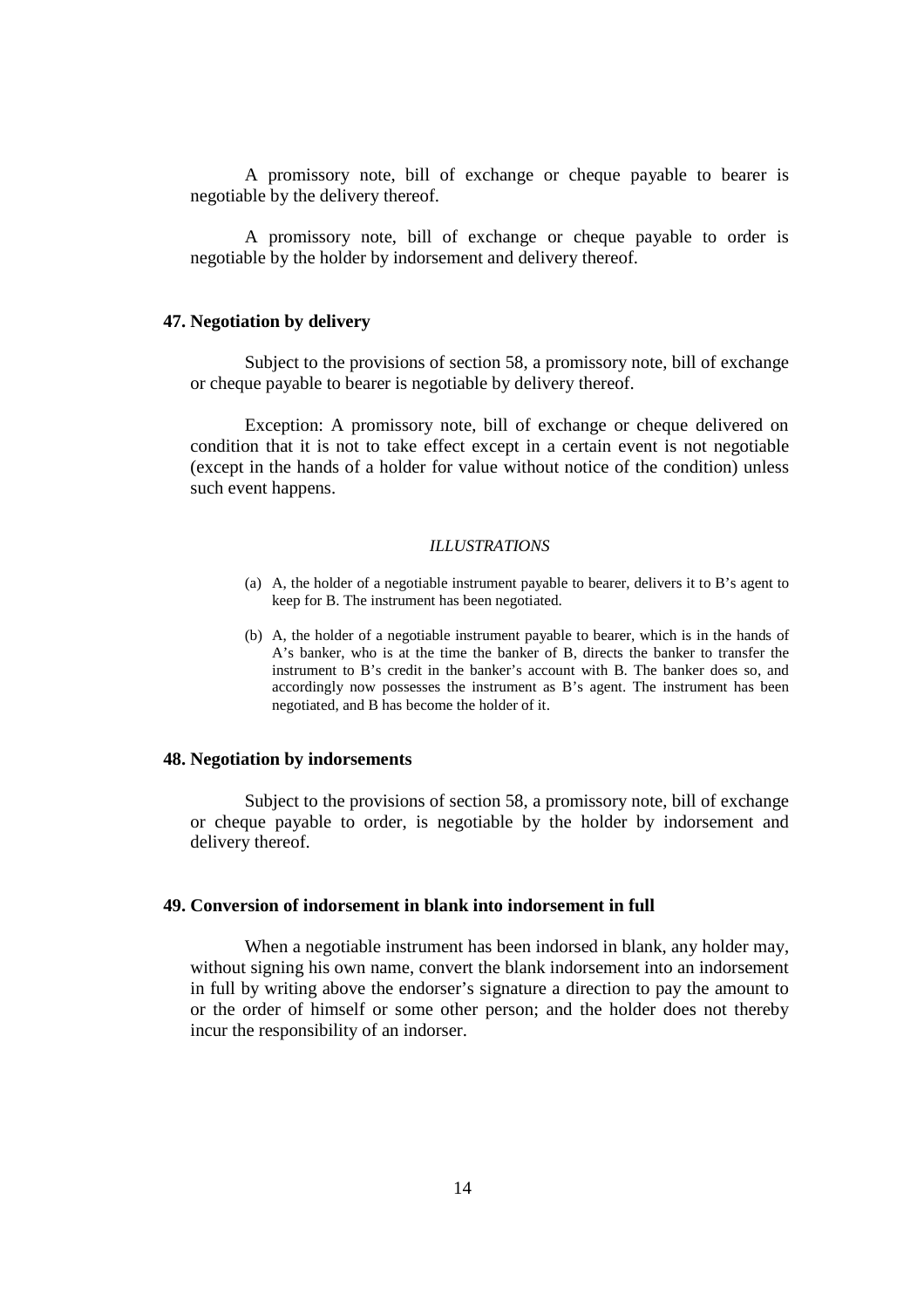# **50. Effect of indorsement**

(1) Subject to the provisions of this Act relating to restrictive, conditional and qualified indorsement, the indorsement of a negotiable instrument followed by the delivery transfers to the indorsee the property therein with the right of further negotiable.

- (2) An indorsement is restrictive which either-
	- (a) restricts or excludes the right to further negotiate the instrument; or
	- (b) constitutes the indorsee an agent of the indorser to indorse the instrument or to receive its contents for the indorser or for some other specified person:

Provided that the mere absence of word implying right to negotiate does not make the indorsement restrictive.

# *ILLUSTRATIONS*

B signs the following indorsements on different negotiable instruments payable to bearer:

- (a) "Pay the contents to C only."
- (b) "Pay C for my use."
- (c) "Pay C or order for the account of B."
- (d) "The within must be credited to C."

These indorsements exclude the right of further negotiation by C.

- (e) "Pay C."
- (f) "Pay C value in account with the Bhutan National Bank."
- (g) "Pay the contents to C, being part of the consideration in a certain deed of assignment executed by C to the Indorser and others."

These indorsements do not exclude the right of further negotiation by C.

#### **51. Who may negotiate**

Every sole maker, drawer, payee or indorsee, or all of several joint makers, drawers, payees or indorsees, of a negotiable instrument may, if the negotiability of such instrument has not been restricted or excluded as mentioned is section 50, indorse and negotiate the same.

*Explanation:* Nothing in this section enables a maker or drawer to indorse or negotiate an instrument, unless he is in lawful possession or is holder thereof, or enables a payee or indorsee to endorse or negotiate an instrument, unless he is holder thereof.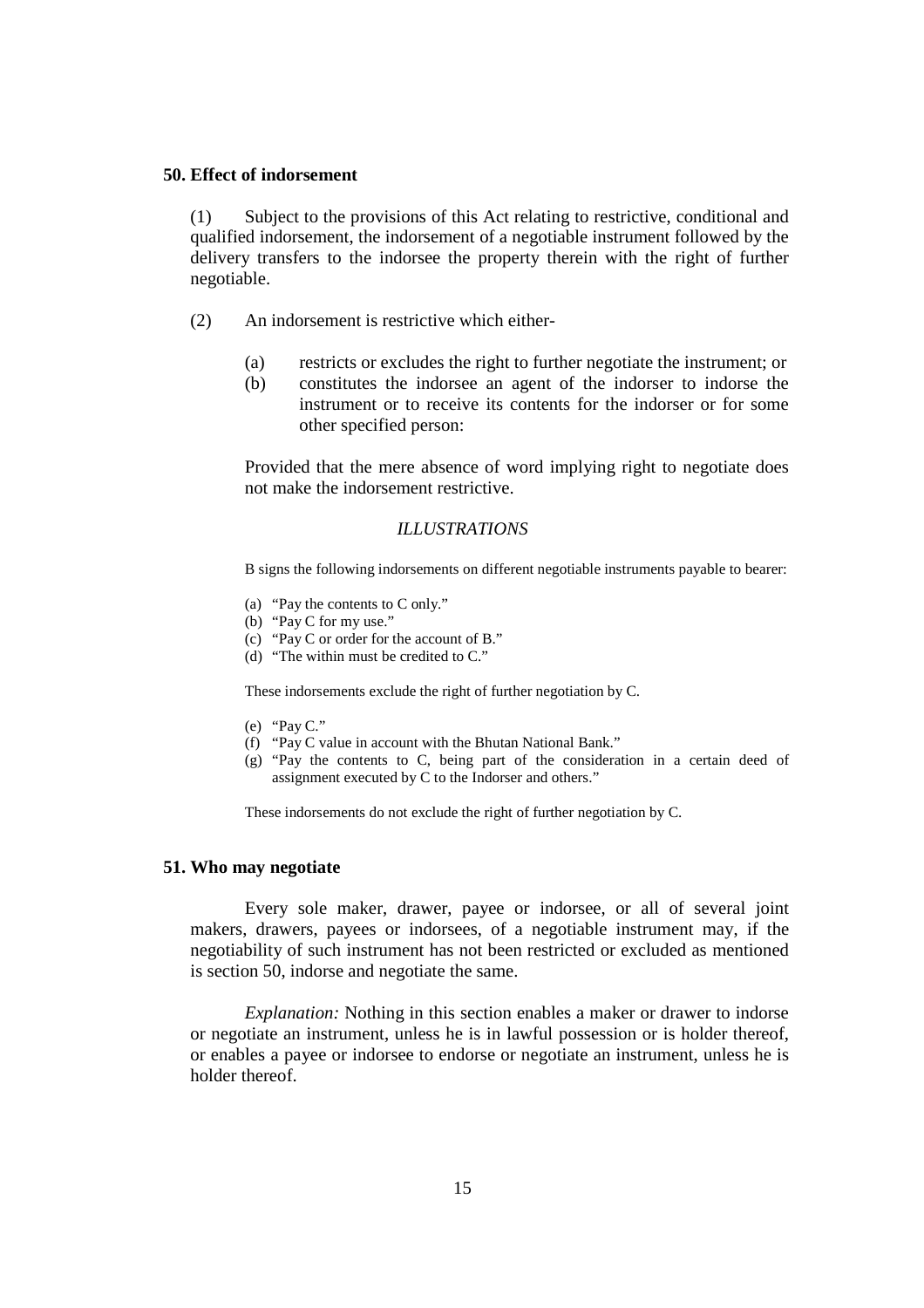## *ILLUSTRATION*

A bill is drawn payable to A or order. A indorses it to B, the indorsement not containing the words "or order" or any equivalent words. B may negotiate the instrument.

## **52. Indorser who excludes his own liability or makes it conditional**

The indorser of a negotiable instrument may, by express words in the indorsement, exclude his own liability thereon, or make such liability or the right of the endorsee to receive the amount due thereon depend upon the happening of a specified event, although such event may never happen.

 Where an indorser so excludes his own liability and afterwards becomes the holder of the instrument, all intermediates indorsers are liable to him.

 Where the right of an indorsee to receive the amount due on the negotiable instrument is made dependent in the aforesaid manner, the condition is valid only as between the indorser and the indorsee.

 Where the indorsement of a negotiable instrument purports to be conditional, the payer may disregard the condition, and payment to the indorsee is valid whether the condition has been fulfilled or not.

#### *ILLUSTRATIONS*

(a) The indorser of a negotiable instrument signs his name adding the words – "without recourse".

Upon this indorsement he incurs no liability.

(b) A is the payee and holder of a negotiable instrument. Excluding personal liability by an indorsement "without recourse," he transfers the instrument to B, and B indorses it to A. A is not only reinstated in his former rights, but has the rights of an indorsee against B.

## **53. Holder deriving title from holder in due course**

A holder of a negotiable instrument who derives title from a holder in due course has the rights thereon of that holder in due course.

# **53A. RIGHTS OF HOLDER IN DUE COURSE**

A holder in due course holds the negotiable instrument free from any defect of title of prior parties, and free from defenses available to prior parties among themselves, and may enforce payment of the instrument for the full amount thereof against all parties liable thereon.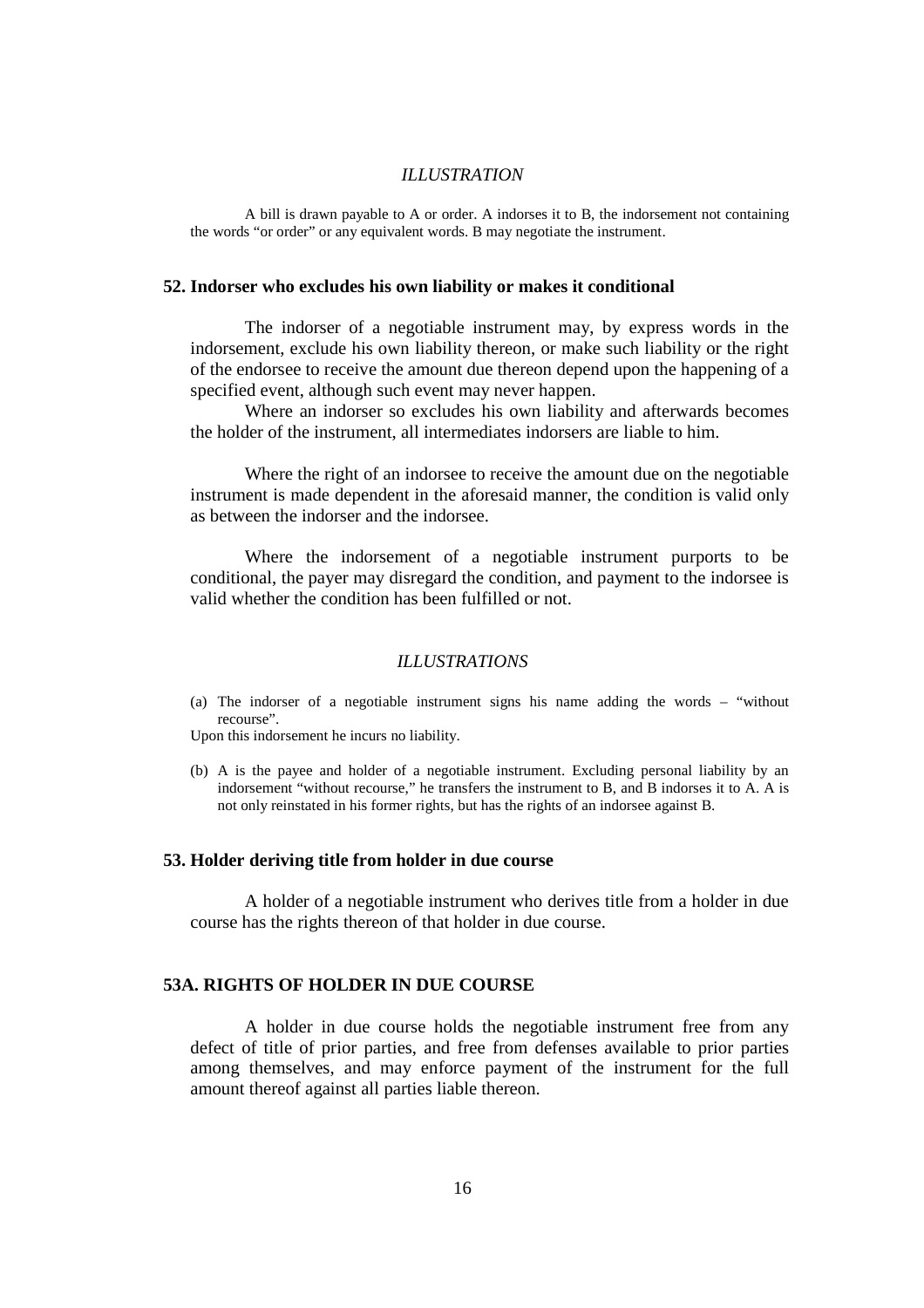## **54. Instrument endorsed in blank**

Subject to the provisions hereinafter contained as to crossed cheques, a negotiable instrument indorsed in blank is payable to the bearer thereof even although originally payable to order.

# **55. Conversion of indorsement in blank into indorsement in full**

If a negotiable instrument, after having been indorsed in blank, is indorsed in full, the amount of it cannot be claimed from the indorser in full, except by the person to whom it has been indorsed in full, or by one who derives title through such person.

## **56. Indorsement for part of sum due**

No writing on a negotiable instrument is valid for the purpose of negotiation if such writing purports to transfer only a part of the amount appearing to be due on the instrument; but where such amount has been partly paid, a note to that effect may be indorsed on the instrument, which, may then be negotiated for the balance.

# **57. Legal representative cannot by delivery only negotiate instrument indorsed by deceased**

The legal representative of a deceased person cannot negotiate by delivery only a promissory note, bill of exchange or cheque payable to order and indorsed by the deceased but not delivered.

## **58. Instrument obtained by unlawful means or for unlawful consideration**

When a negotiable instrument has been lost, or has been obtained from any maker, drawer, acceptor or holder thereof by means of an offence or fraud, or for an unlawful consideration, no possessor or indorsee who claims through the person who found or so obtained the instrument is entitled to receive the amount due thereon from such maker, drawer, acceptor or holder, or from any party prior to such holder, unless such possessor or indorsee is, or some person through whom he claims was, a holder thereof in due course.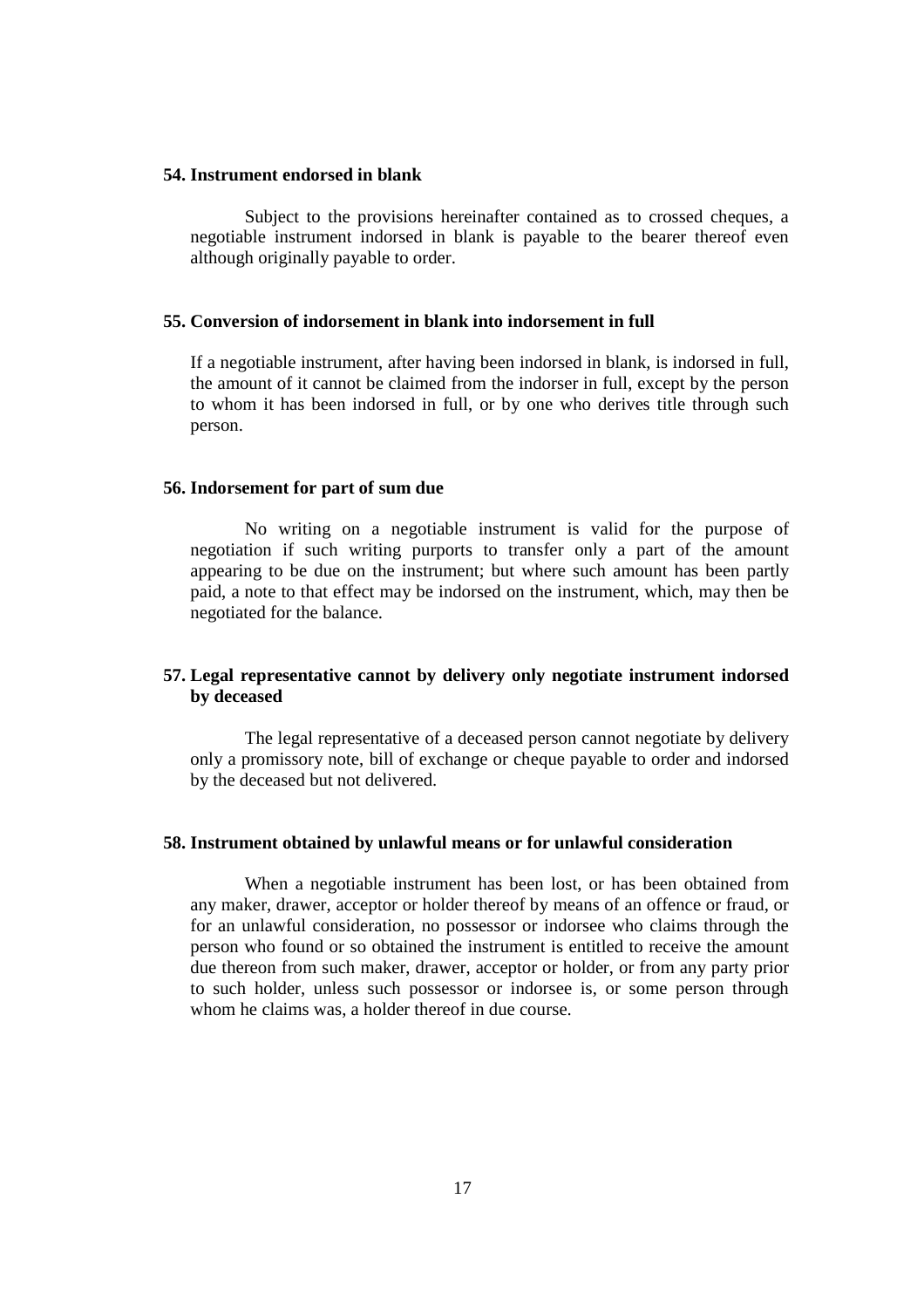#### **59. Instrument acquired after dishonour or when overdue**

The holder of a negotiable instrument, who has acquired it after dishonour, whether by non-acceptance or non-payment, with notice thereof, or after maturity, has only, as against the other parties, the rights thereon of his transferor.

**Accommodation note or bill:** Provided that any person who, in good faith and for consideration, becomes the holder, after maturity, of a promissory note or bill of exchange made, drawn or accepted without consideration, for the purpose of enabling some party thereto to raise money thereon, may recover the amount of the note or bill from any prior party.

#### *ILLUSTRATION*

The acceptor of a bill of exchange, when he accepted it, deposited with the drawer certain goods as a collateral security for the payment of the bill, with power to the drawer to sell the goods and apply the proceeds in discharge of the bill if it were not paid at maturity. The bill not having been paid at maturity, the drawer sold the goods and retained the proceeds, but indorsed the bill to A. A's title is subject to the same objection as the drawer's title.

## **60. Instrument negotiable till payment or satisfaction**

A negotiable instrument may be negotiated (except by the maker, drawee or acceptor after maturity) until payment or satisfaction thereof by the maker, drawee or acceptor at or after, maturity, but not after such payment or satisfaction.

# **PART V**  OF PRESENTMENT

#### **61. Presentment for acceptance**

A bill of exchange payable after sight must, if no time or place is specified therein for presentment, be presented to the drawee thereof for acceptance, if he can, after reasonable search, be found, by a person entitled to demand acceptance, within a reasonable time after it is drawn, and in business hours on a business day. In default of such presentment, no party thereto is liable thereon to the person making such default.

 If the drawee cannot, after reasonable search, be found, the bill is dishonoured.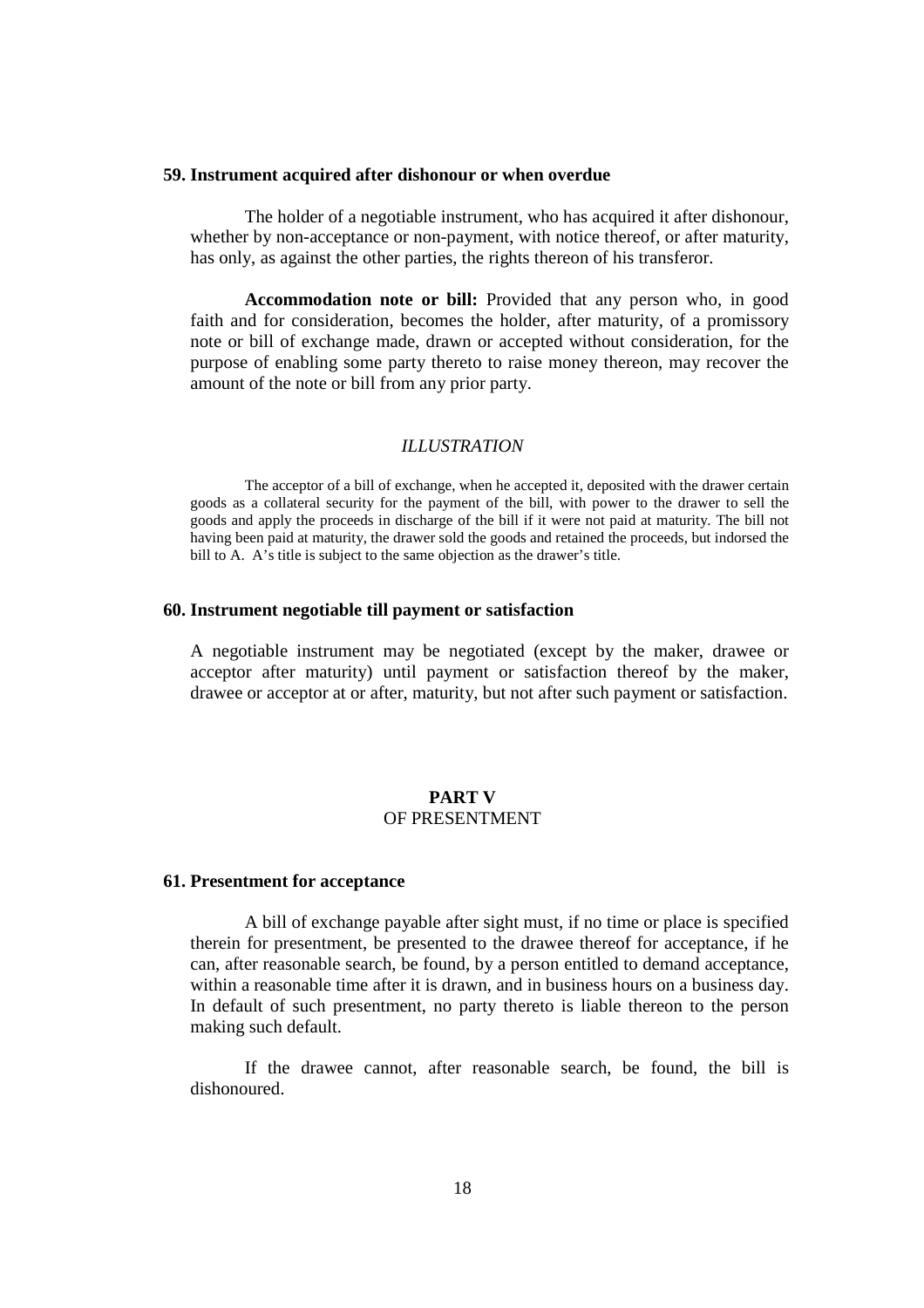If the bill is directed to the drawee at a particular place, it must be presented at that place; and if at the due date for presentment he cannot, after reasonable search, be found there, the bill is dishonoured.

When authorised by agreement or usage, a presentment through the post office by means of a registered letter is sufficient.

## **62. Presentment of promissory note for sight**

A promissory note, payable at a certain period after sight must be presented to the maker thereof for sight (if he can after reasonable search be found) by a person entitled to demand payment, within a reasonable time after it is made and in business hours on a business day. In default of such presentment, no party thereto is liable thereon to the person making such default.

## **63. Drawee's time for deliberation**

The holder must, if so required by the drawee of a bill of exchange presented to him for acceptance, allow the drawee forty-eight hours (exclusive of public holidays to consider whether he will accept it.

## **64. Presentment for payment**

Promissory notes, bills of exchange and cheques must be presented for payment to the maker, acceptor or drawee thereof respectively, by or on behalf of the holder as hereinafter provided. In default of such presentment, the other parties thereto are not liable thereon to such holder.

 Where authorised by agreement or usage, a presentment through the post office by means of a registered letter is sufficient.

*Exception:* Where a promissory note is payable on demand and is not payable at a specified place, no presentment is necessary in order to charge the maker thereof.

#### **65. Hours for presentment**

Presentment for payment must be made during the usual hours of business and, if at a banker's, within banking hours.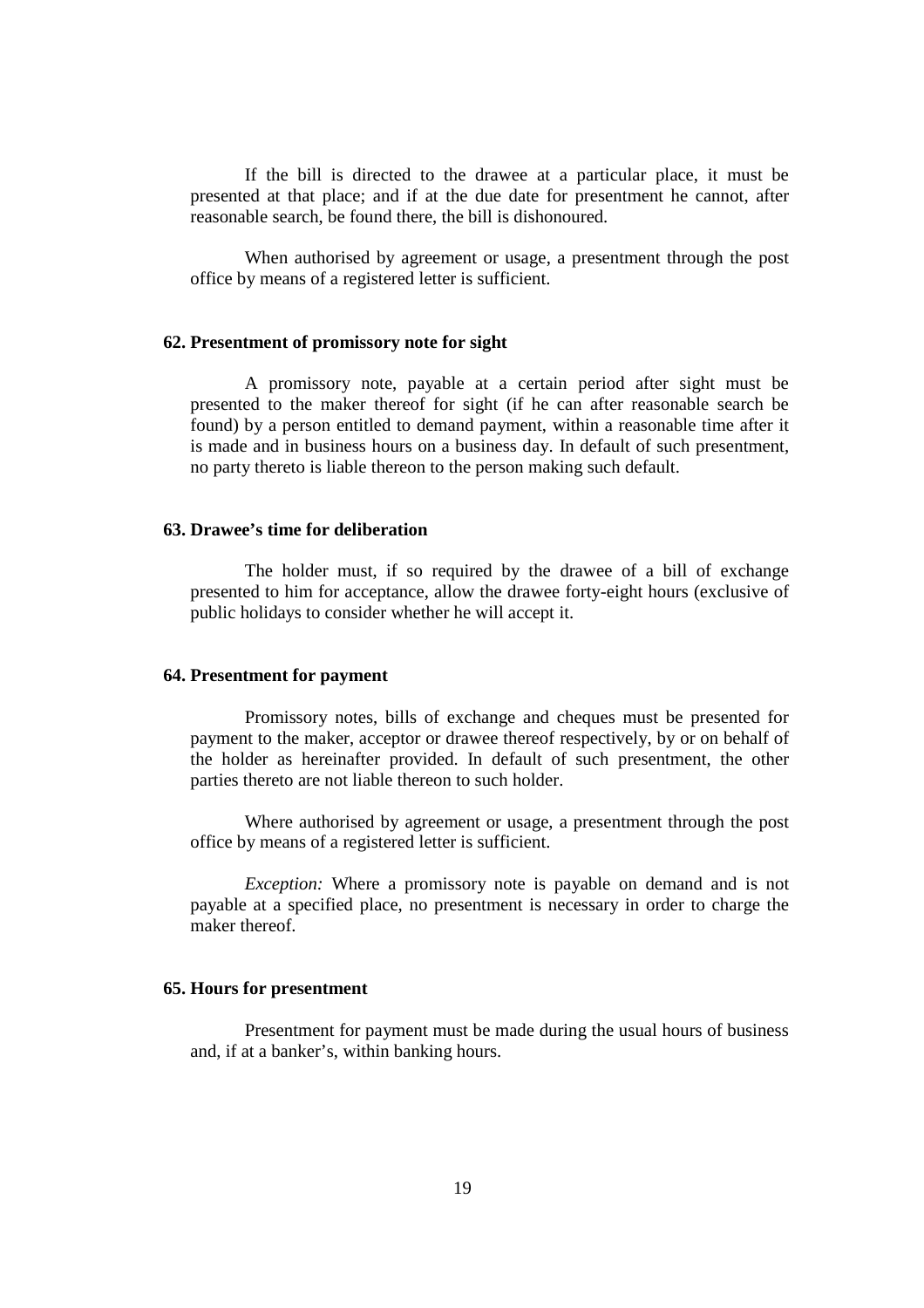## **66. Presentment for payment of instrument payable after date or sight**

A promissory note or bill of exchange, made payable at a specified period after date or sight thereof, must be presented for payment at maturity.

## **67. Presentment for payment of promissory note payable by instalments**

A promissory note payable by instalments must be presented for payment on the third day after the date fixed for payment of each instalment; and nonpayment on such presentment has the same effect as non-payment of a note at maturity.

# **68. Presentment for payment of instrument payable at specified place and not elsewhere**

A promissory note, bill of exchange or cheque made, drawn or accepted payable at a specified place and not elsewhere must, in order to charge any party thereto, be presented for payment at that place.

#### **69. Instrument payable at specified place**

A promissory note or bill of exchange made, drawn or accepted payable at a specified place must, in order to charge the maker or drawer thereof, be presented for payment at that place.

#### **70. Presentment where no exclusive place specified.**

A promissory note or bill of exchange, not made payable as mentioned in sections 68 and 69, must be presented for payment at the address of the maker, acceptor or drawee given in the instrument, and if no such address is given at the place of business (if known), or at the ordinary residence (if known), of the maker, drawee or acceptor thereof, as the case may be.

# **71. Presentment when maker, etc., has no known place of business or residence**

If the maker, drawee, or acceptor of a negotiable instrument has no known place of business or residence, and no place is specified in the instrument for presentment for acceptance or payment such presentment may be made to him in person wherever he can be found.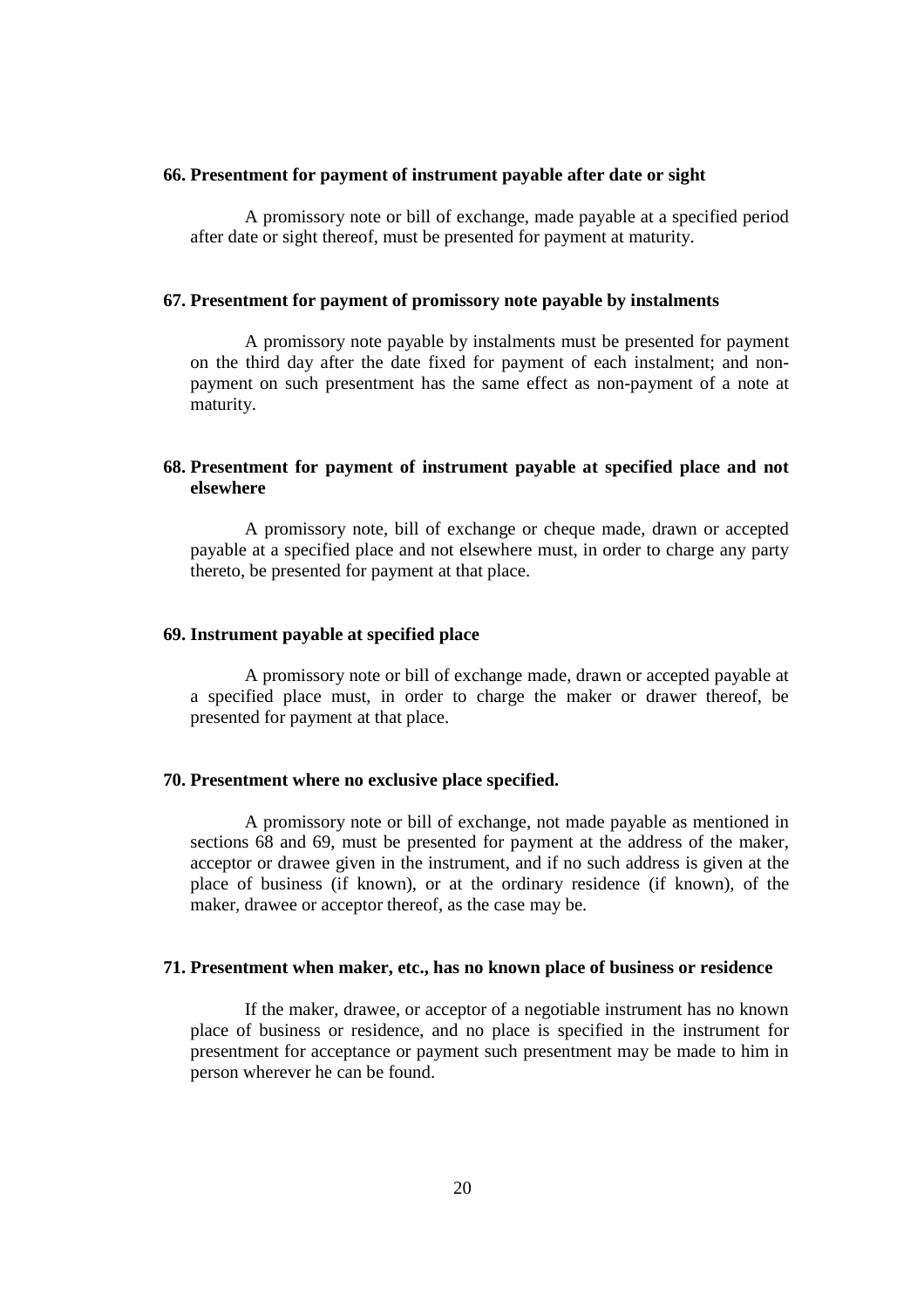*Explanation:* In this section and sections 68 and 69, "specified place" means a place sufficiently described so as to enable the person presenting the instrument to locate it.

## **71A. What Constitutes valid presentment and mode of presentment**

- (1) To constitute a valid presentment it shall be sufficient if instead of the original negotiable instrument a copy thereof certified to be true by the holder is delivered to the person liable thereon, either personally or by registered post or by other effective means.
- (2) If, after such delivery, the person liable to pay so demands, the holder shall allow him to inspect the original negotiable instrument during the hours of business of the holder, and if the holder fails to do so within a reasonable time, the presentment shall be deemed to be invalid.

# **72. Presentment of cheque to charge drawer**

Subject to the provisions of section 84, a cheque must, in order to charge the drawer, be presented at the bank on which it is drawn before the relation between the drawer and his banker has been altered to the prejudice of the drawer.

#### **73. Presentment of cheque to charge any other person**

A cheque must, in order to charge any person except the drawer, be presented within a reasonable time after delivery thereof by such person.

#### **74. Presentment of instrument payable at demand.**

Subject to the provisions of section 31, a negotiable instrument payable on demand must be presented for payment within a reasonable time after it is received by the holder.

# **75. Presentment by or to agent, representative of deceased, or assignee of insolvent.**

Presentment for acceptance, or payment may be made to the duly authorised agent of the drawee, maker or acceptor, as the case may be, or, where the drawee, maker or acceptor has died, to his legal representative, or where he has been declared an insolvent, to his assignee.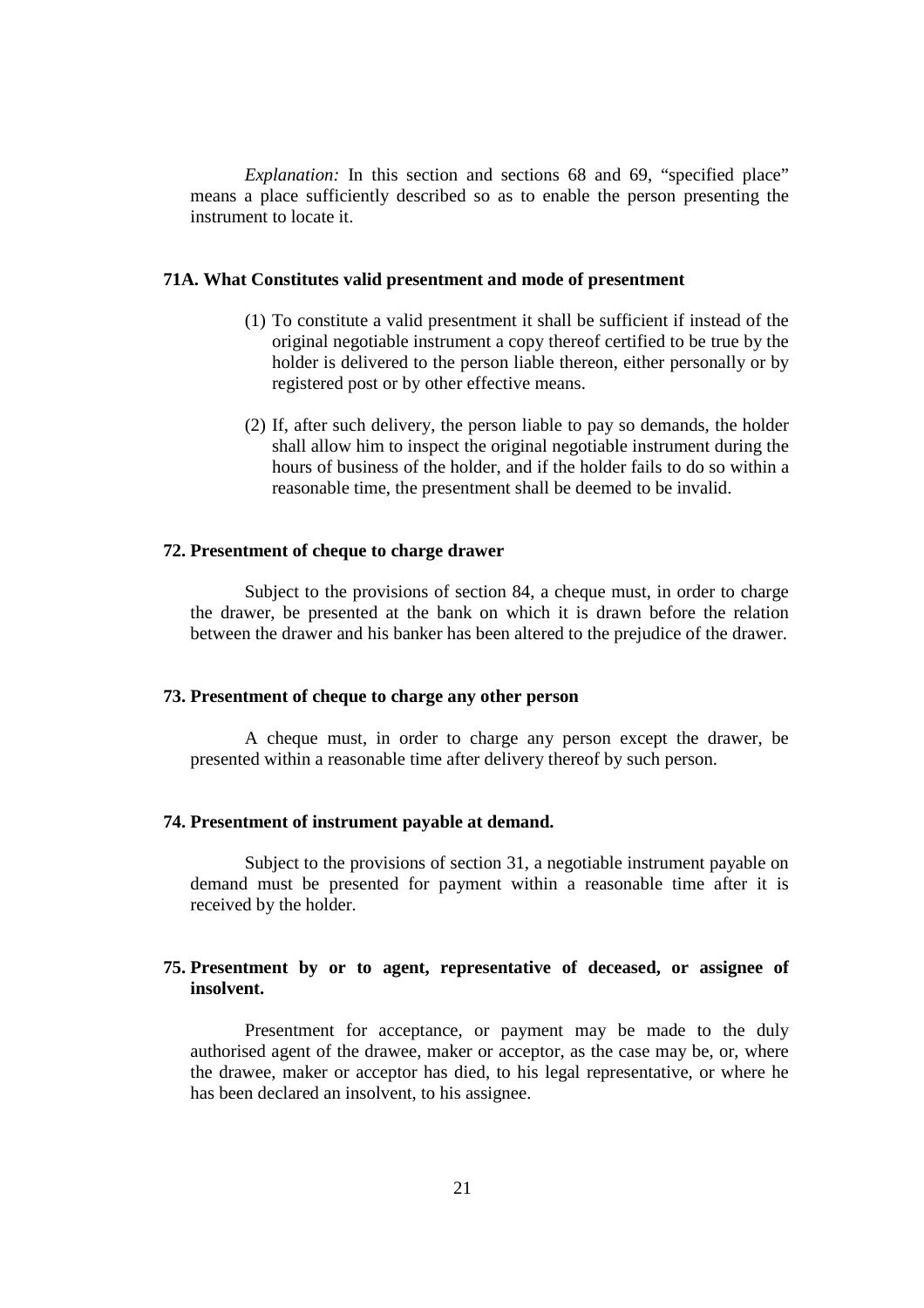#### **75A. Excuse for delay in presentment for acceptance or payment**

Delay in presentment for acceptance of payment is excused if the delay is caused by circumstances beyond the control of the holder, and not imputable to his default, misconduct or negligence. When the cause of the delay ceases to operate, presentment must be made within a reasonable time.

# **76. When presentment unnecessary**

No presentment for payment is necessary, and the instrument shall be deemed to be dishonoured at the due date for presentment, in any of the following cases:

(a) if the maker, drawee or acceptor intentionally prevents the presentment of the instrument, or

if the instrument being payable at his place of business, he closes such place on a business day during the usual business hours, or

if the instrument being payable at some other specified place, neither he nor any person authorised to pay it attends at such place during the usual business hours, or

if the instrument not being payable at any specified place, he cannot after due search be found;

- (b) as against any party sought to be charged therewith, if he has engaged to pay notwithstanding non-presentment;
- (c) as against any party if, after maturity, with knowledge that the instrument has not been presentedhe makes a part payment on account of the amount due on the instrument, or promises to pay the amount due therein whole or in part, or otherwise waives his right to take advantage of any default in presentment for payment;
- (d) as against the drawer, if the drawer could not suffer damage from the want of such presentment; and
- (e) where, after the exercise of reasonable diligence, presentment as required by this Act cannot be effected.

## **77. Liability of banker for negligently dealing with bill presented for payment**

When a bill of exchange, accepted payable at a specified bank, has been duly presented there for payment and dishonoured, if the banker so negligently or improperly keep, deals with or delivers back such bill as to cause loss to the holder, he must compensate the holder for such loss.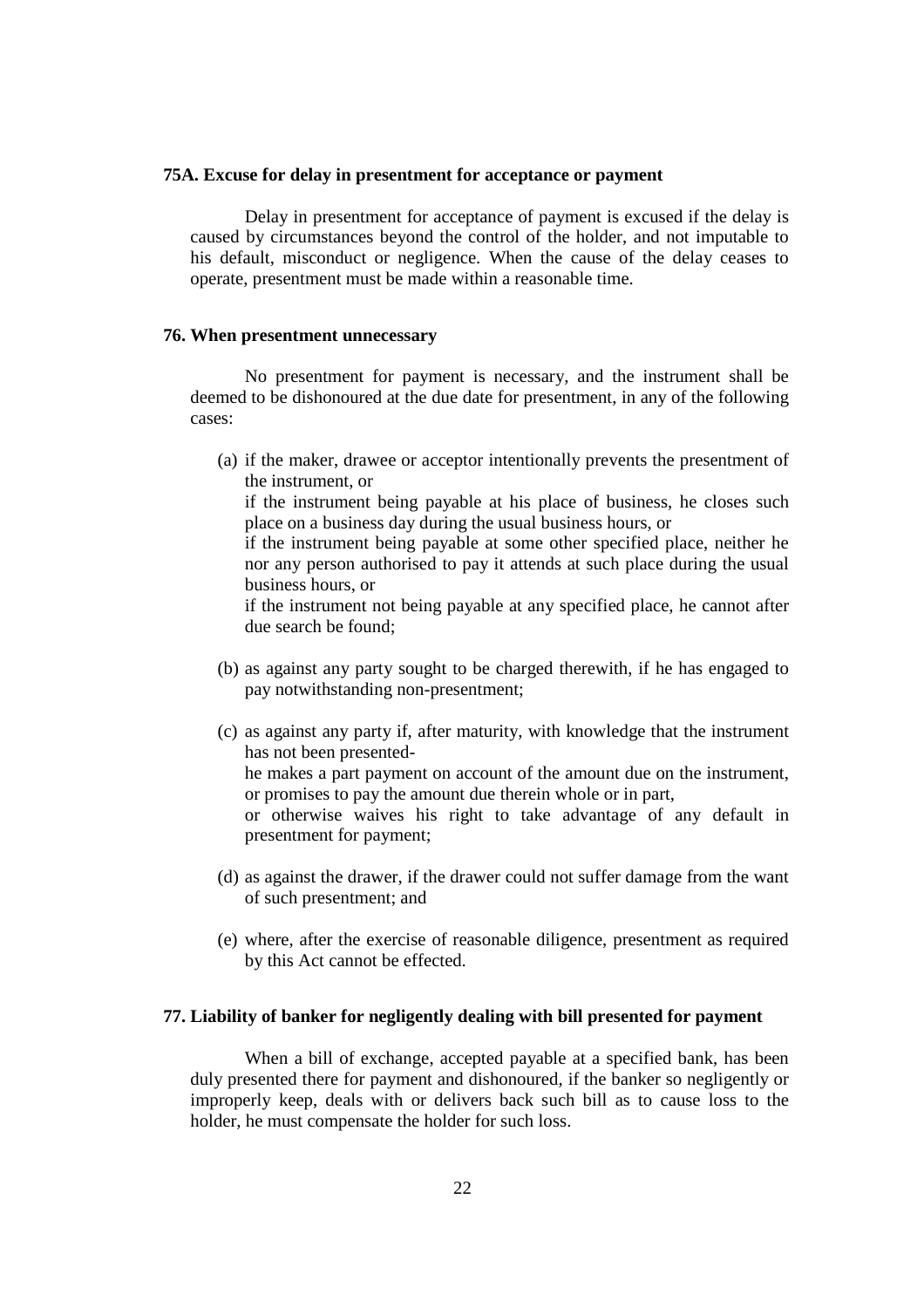#### **PART VI**  OF PAYMENT AND INTEREST

## **78. To whom payment should be made**

Subject to the provision of section 82, clause (c), payment of the amount due on promissory notes, bill of exchange or cheque must, in order to discharge the maker or acceptor, be made to the holder of the instrument.

## **79. Interest when rate specified**

When interest at a specified rate is expressly made payable on a promissory note or bill of exchange, interest shall be calculated at the rate specified, on the amount to the principal money due thereon, from the date of the instrument, until tender or realization of such amount, or until such date after the institution of a suit to recover such amount as the court directs.

#### **80. Interest when no rate specified**

When no rate of interest is specified in the instrument, interest on the amount due thereon shall, notwithstanding any agreement relating to interest between any parties to the instrument, be calculated at the rate of fifteen per cent per annum, from the date at which the same ought to have been paid by the party charged, until tender or realization of the amount due thereon, or until such date after the institution of a suit to recover such amount as the court directs.

*Explanation:* When the party charged is the indorser of an instrument dishonoured by non-payment, he is liable to pay interest only from the time that he receives notice of the dishonour.

#### **81. Delivery of instrument on payment or indemnity in case of loss**

Any person liable to pay, and called upon by the holder thereof to pay, the amount due on a promissory note, bill of exchange or cheque is before payment entitled to have it shown, and is on payment entitled to have it delivered up to him, or, if the instrument is lost or cannot be produced, to be indemnified against any further claim thereon against him.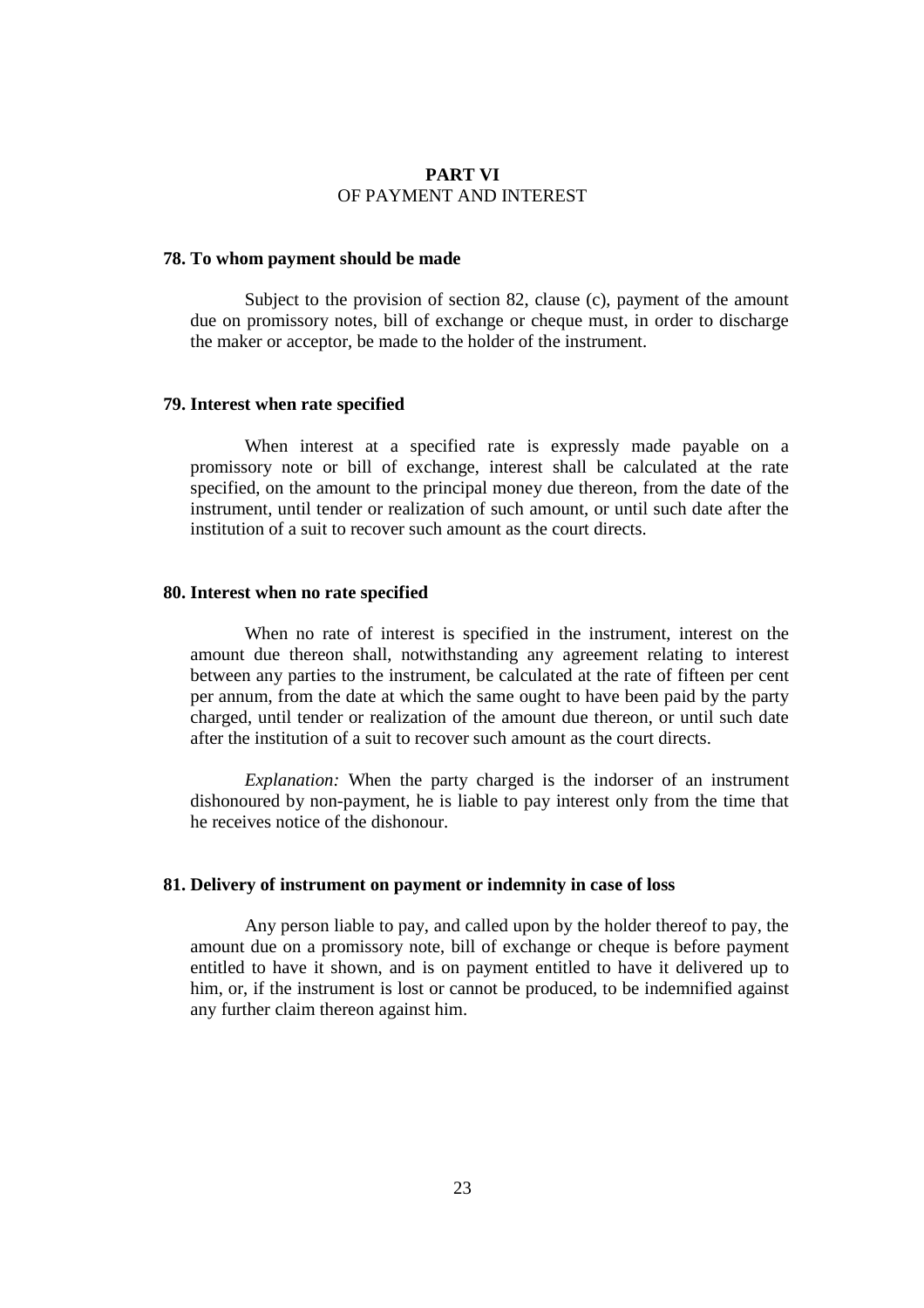## **PART VII**

# OF DISCHARGE FROM LIABILITY ON NOTES, BILLS AND CHEQUES

## **82. Discharge from liability**

The maker, acceptor or indorser respectively of a negotiable instrument is discharged from liability thereon –

- (a) By cancellation to a holder thereof who cancels such acceptor's or indorser's name with intent to discharge him, and to all parties claiming under such holder;
- (b) By release to a holder thereof who otherwise discharge such maker, acceptor or indorser, and to all parties deriving title under such holder after notice of such discharge;
- (c) By payment to all parties thereto, if the instrument is payable to bearer, or has been indorsed in blank, and such maker, acceptor or indorser makes payment in due course of the amount due thereon.

#### **83. Discharge by allowing drawee more than forty-eight hours to accept**

If the holder of a bill of exchange allows the drawee more than forty eight hours, exclusive of public holidays, to consider whether he will accept the same, all previous parties not consenting to such allowance are thereby discharged from liability to such holder.

#### **84. When cheque not duly presented and drawer damaged thereby**

(1) Where a cheque is not presented for payment within a reasonable time of its issue, and the drawer of person on whose account it is drawn had right, at the time when presentment ought to have been made, as between himself and the banker, to have the cheque paid and suffers actual damage through the delays, he is discharged to the extent of such damage, that is to say, to the extent to which such drawer or person is a creditor of the banker to a large amount than he would have been if such cheque had been paid.

(2) In determining what is a reasonable time, regard shall be had to the nature of the instrument, the usage of trade and of bankers, and the facts of the particular case.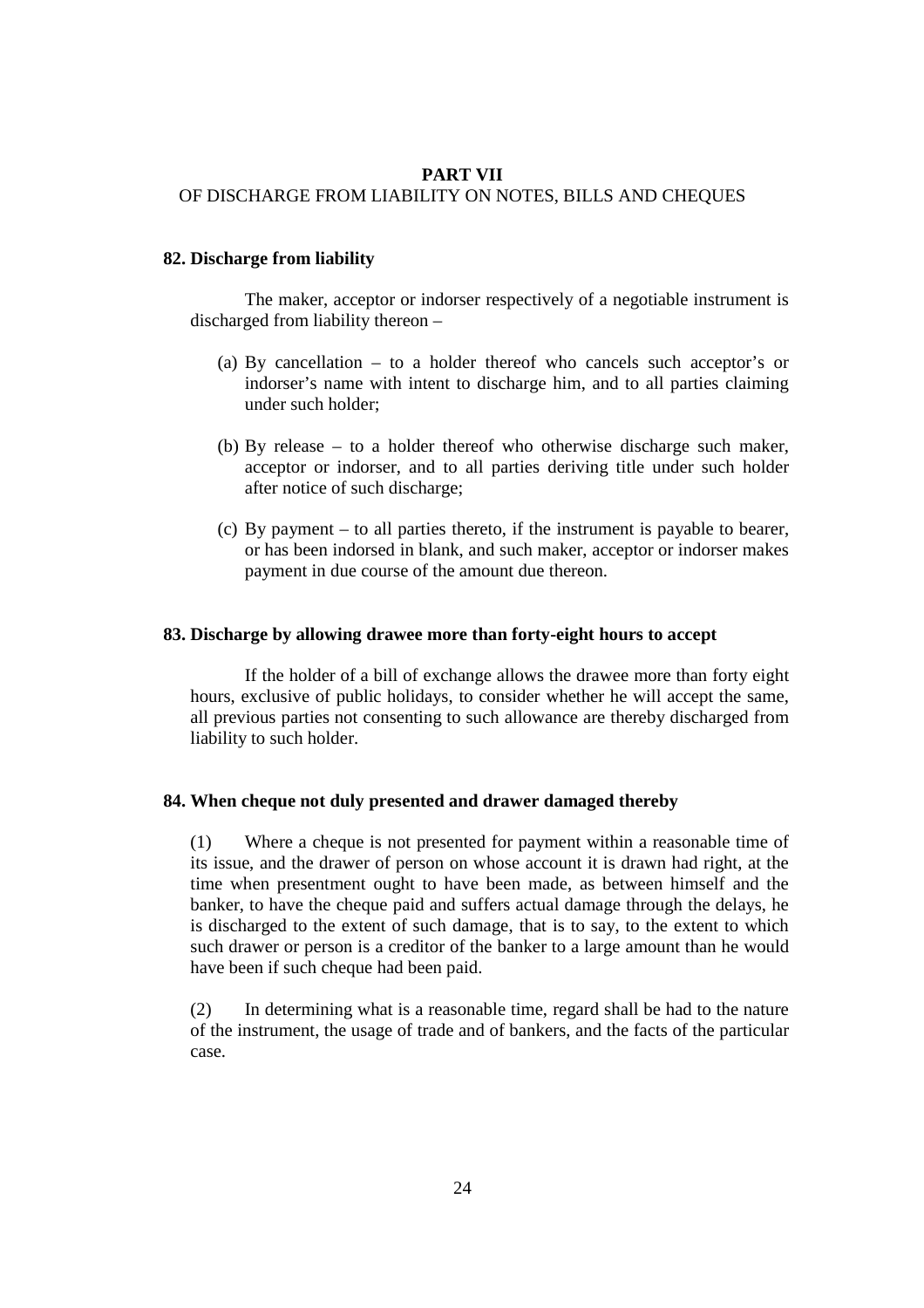(3) The holder of the cheques as to which such drawer or person is so discharged shall be a creditor, in lieu of such drawer or person, of such banker to the extent of such discharged and entitled to recover the amount from him.

## *ILUSTRATIONS*

- (a) A draws a cheque for Nu.1000, and, when the cheque ought to be presented, has funds at the bank to meet it. The bank fails before the cheque is presented. The drawer is discharged, but the holder can prove against the bank for the amount of the cheque.
- (b) A draws a cheque at Umballa on a bank in Calcutta. The bank fails before the cheque could be presented in ordinary course. A is not discharged, for he has not suffered actual damage through any delay in presenting the cheque.

#### **85. Cheque payable to order**

(1) Where a cheque payable to order purports to be indorsed by or on behalf of the payee, the drawee is discharged by payment in due course.

(2) Where a cheque is originally expressed to be payable to bearer, the drawee is discharged by payment in due course to the bearer thereof, notwithstanding any indorsement whether in full or in blank appearing thereon, and notwithstanding that any such indorsement purports to restrict or exclude further negotiation.

## **85A. Drafts drawn by one branch of a bank on another payable to order**

Where any draft, that is an order to pay money, drawn by one office of a bank upon another office of the same bank for a sum of money payable to order on demand, purports to be indorsed by or behalf of the payee, the bank is discharged by payment in due course.

## **86. Parties not consenting discharged by qualified or limited acceptance**

If the holder of a bill of exchange acquiesces in a qualified acceptance, or one limited to part of the sum mentioned in the bill, or which substitutes a different place or time for payment, or which, where the drawees are not partners, is not signed by all the drawees, all previous parties whose consent is not obtained to such acceptance are discharged as against the holder and those claiming under him, unless on notice given by the holder they assent to such acceptance. Explanation: An acceptance is qualified –

(a) where it is conditional, declaring the payment to be dependent on the happening of an event therein stated;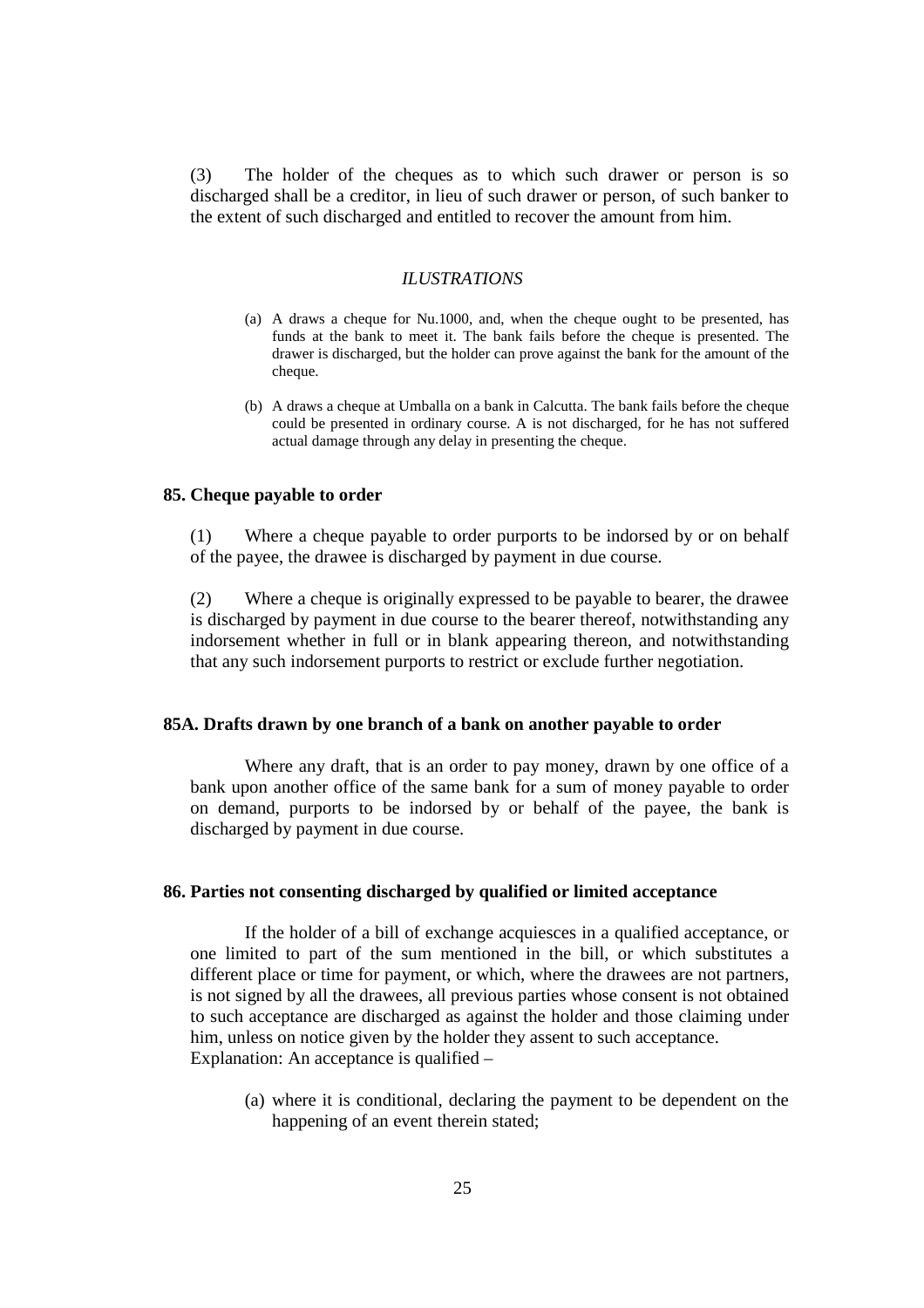- (b) where it undertakes the payment of part only of the sum ordered to be paid,
- (c) where, no place of payment being specified on the order it undertakes the payment at a specified place, and not otherwise or elsewhere; or where, a place of payment being specified in the order, it undertakes the payment at some other place and not otherwise or elsewhere;
- (d) where it undertakes the payment at a time other than that at which under the order it would be legally due.

## **87. Effect of material alteration**

Any material alteration of a negotiable instrument renders the same void as against anyone who is a party thereto at the time of making such alteration and does not consent thereto, unless it was made in order to carry out the common intention of the original parties;

**Alteration by indorsee:** and any such alteration, if made by an indorsee, discharges his indorser from all liability to him in respect of the consideration thereof.

The provisions of this section are subject to those of sections 20, 49, 86 and 125.

#### **88. Acceptor or indorser bound notwithstanding previous alteration**

An acceptor or indorser of a negotiable instrument is bound by the acceptance or indorsement notwithstanding any previous alteration of the instrument.

#### **89. Payment of instrument on which alteration is not apparent**

Where a promissory note, bill of exchange or cheque has been materially altered but does not appear to have been so altered,

or where a cheque is presented for payment which does not at the time of presentation appear to be crossed or to have had a crossing which has been obliterated,

payment thereof by a person or banker liable to pay and paying the same according to the apparent tenor thereof at the time of payment and otherwise in due course, shall discharge such a person or banker from all liability thereon, and such payment shall not be questioned by reasons of the instrument having been altered, or the cheque crossed.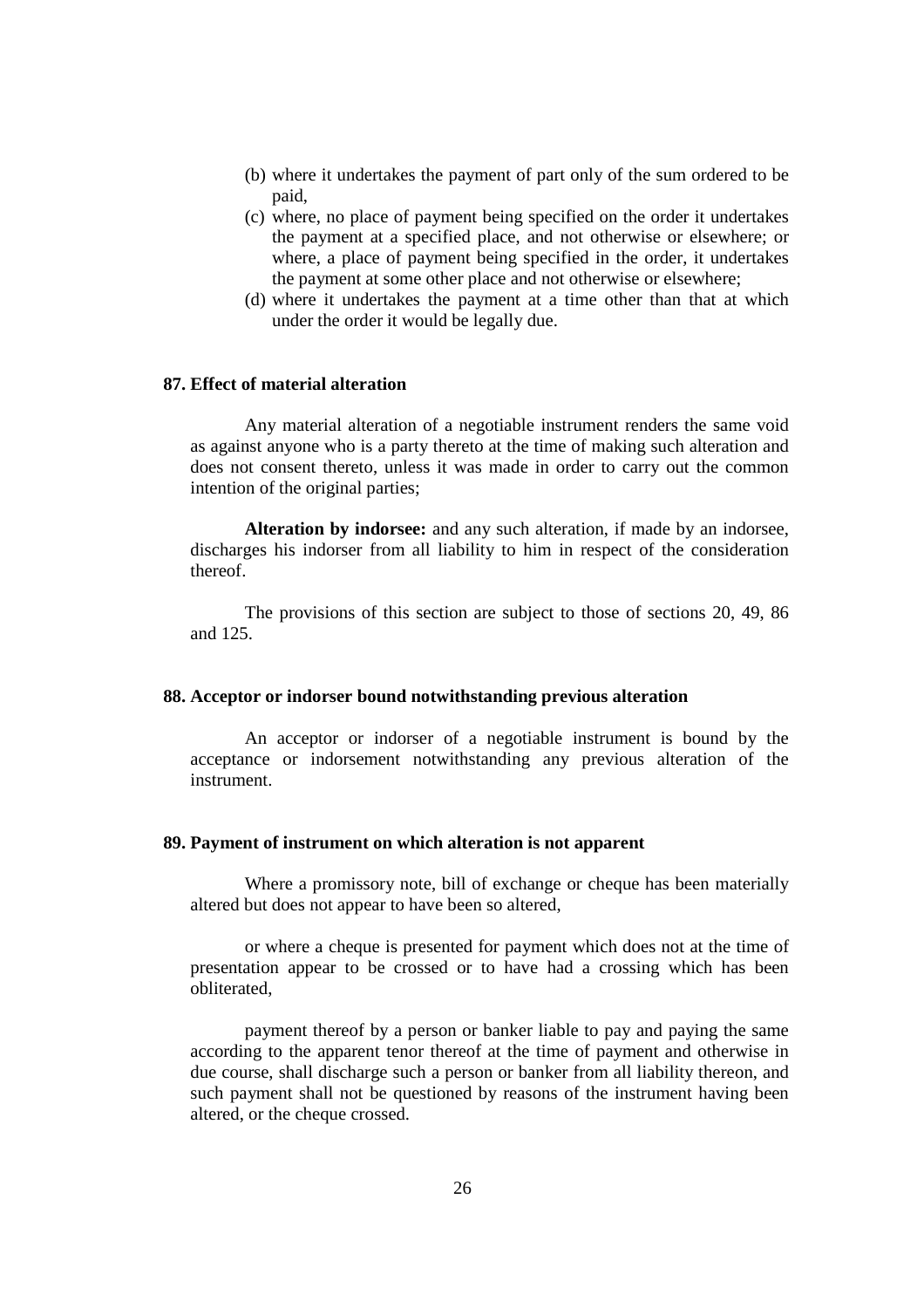## **90. Extinguishment of rights of a action on bill in acceptor's hands**

If a bill of exchange, which has been negotiated is, at or after maturity, held by the acceptor in his own right, all rights of action thereon are extinguished.

## **PART VIII** OF NOTICE OF DISHONOUR

## **91. Dishonour by non-acceptance**

A bill of exchange is said to be dishonoured by non-acceptance when the drawee, or one of several drawees not being partners, makes default in acceptance upon being duly required to accept the bill, or where presentment is excused and the bill is not accepted.

Where the drawee is incompetent to contract, or the acceptance is qualified the bill may be treated as dishonoured.

## **92. Dishonour by non-payment**

A promissory note, bill of exchange or cheque is said to be dishonoured by non-payment when the maker of the note, acceptor of the bill or drawee of the cheque makes default in payment upon being duly required to pay the same.

# **93. By and to whom notice should be given**

When a promissory note, bill of exchange or cheque is dishonoured by non-acceptance or non-payment, the holder thereof, or some party thereto who remains liable thereon, must give notice that the instrument has been so dishonoured to all other parties whom the holder seeks to make severally liable thereon, and to some one of several parties whom he seeks to make jointly liable thereon.

Nothing in this section renders it necessary to give notice to the maker to the dishonoured promissory note, or the drawee or acceptor of the dishonoured bill of exchange or cheque.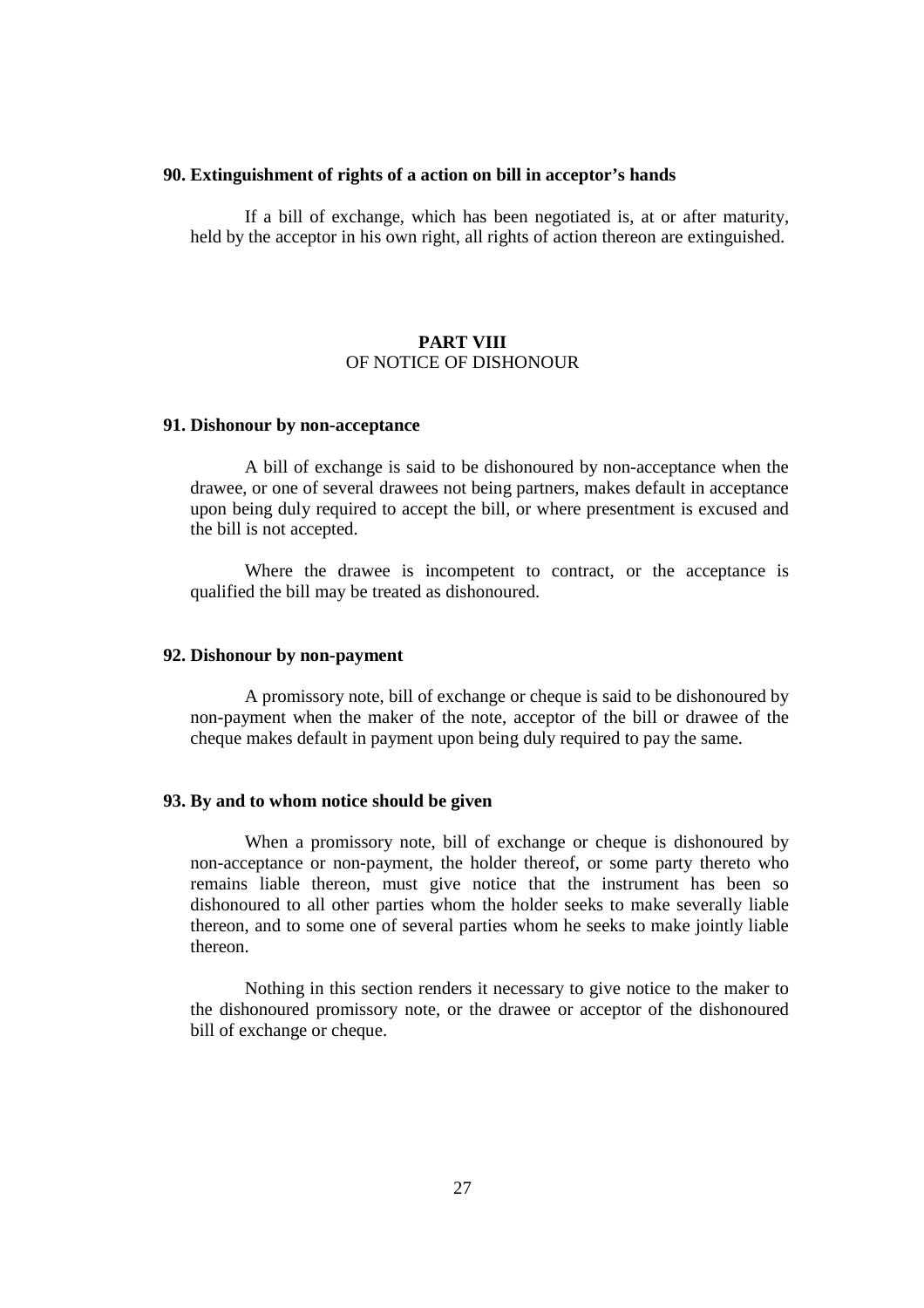#### **94. Mode in which notice may be given**

Notice of dishonour may be given to a duly authorized agent of the person to whom it is required to be given, or, where he has died, to his legal representative, or, where he has been declared an insolvent, to his assignee; may be oral or written; may, if written, be sent by post; and may be in any form; but it must inform the party to whom it is given, either in express terms or by reasonable intendment that the instrument has been dishonoured, and in what way, and that he will be held liable thereon; and it must be given within a reasonable time after dishonour, at the place of business or (in case such party has no place of business) at the residence of the party for whom it is intended.

If the notice is duly directed and sent by post and miscarries, such miscarriage does not render the notice invalid.

## **95. Party receiving must transmit notice of dishonour**

Any party receiving notice of dishonour must, in order to render any prior party liable to himself, give notice of dishonour to such party within a reasonable time, unless such party otherwise receives due notice as provided by section 93.

## **96. Agent for presentment**

When the instrument is deposited with an agent for presentment, the agent is entitled to the same time to give notice to his principal as if he were the holder giving notice of dishonour, and the principal is entitled to a further like period to give notice of dishonour.

#### **97. When notice of dishonour is unnecessary**

When the party to whom notice of dishonour is dispatched is dead, but the party dispatching the notice is ignorant of his death, the notice is sufficient.

## **98. When notice of dishonour is unnecessary**

No notice of dishonour is necessary –

- (a) when it is dispensed with by the party entitled thereto;
- (b) in order to charge the drawer, when he has countermanded payment,
- (c) when the party charged could not suffer damages for want of notice;
- (d) when the party entitled to notice cannot after due search be found; or the party bound to give notice is, for any other reason, unable without any fault of his own to give it;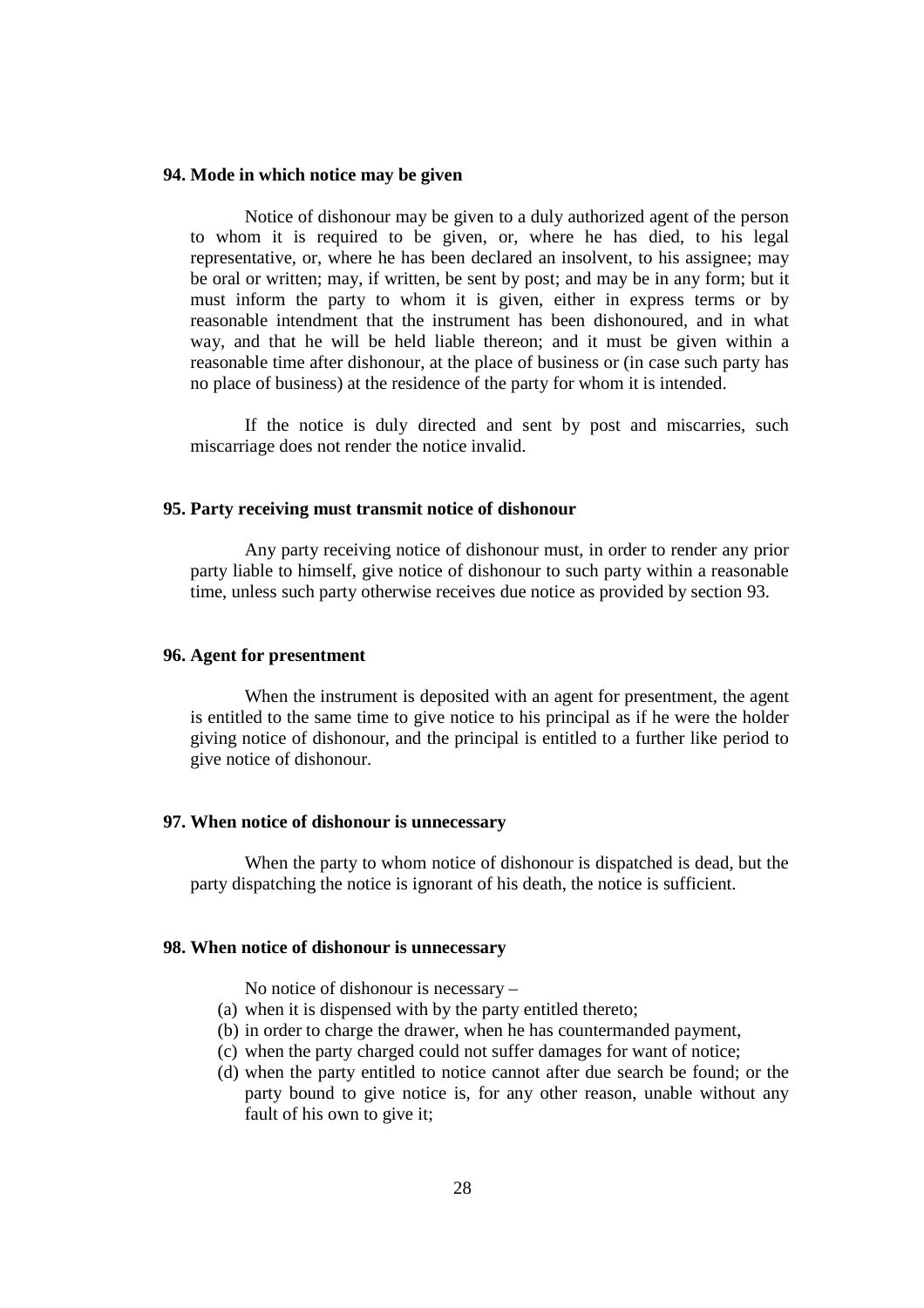- (e) to charge the drawers, when the acceptor is also a drawer;
- (f) in the case of a promissory note which is not negotiable; and
- (g) when the party entitled to notice, knowing the facts, promises unconditionally to pay the amount due on the instrument.

## **PART IX** OF REASONABLE TIME

# **99. Reasonable time**

In determining what is a reasonable time for presentment for acceptance or payment or for giving notice of dishonour, regard shall be had to the nature of the instrument and the usual course of dealing with respect to similar instruments; and, in calculating such time, public holidays shall be excluded.

# **100. Reasonable time of giving notice of dishonour**

If the holder and the party to whom notice of dishonour is given carry on business or live (as the case may be) in different places, such notice is given within a reasonable time if it is dispatched by the next post or on the day next after the day of dishonour.

If the said parties carry on business or live in the same place, such notice is given within a reasonable time if it is dispatched in time to reach its destination on the date next after the day of dishonour.

# **101. Reasonable time for transmitting such notice**

A party receiving notice of dishonour, who seeks to enforce his right against a prior party, transmits the notice within a reasonable time if he transmits it within the same time after its receipt, as he would have had to give notice if he had been the holder.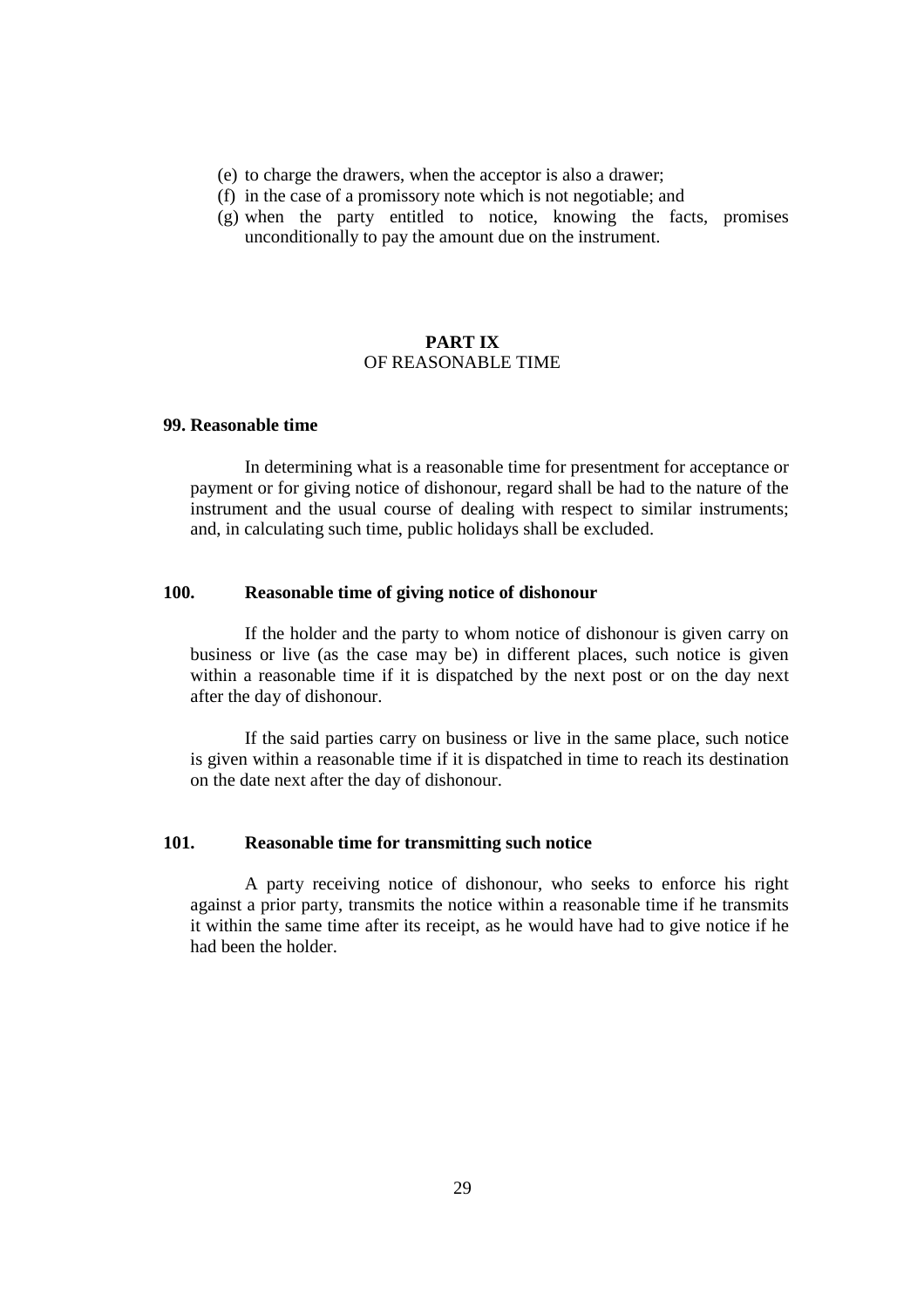# **PART X**  OF ACCEPTANCE AND PAYMENT FOR HONOUR AND REFERENCE CASE OF NEED

## **102. Acceptance for honour**

When an acceptance on a bill of exchange has been refused, any person not being a party already liable thereon may, with the consent of the holder, by writing on the bill accept the same for the honour of any party thereto.

# **103. How acceptance for honour must be made**

A person desiring to accept for honour must, by writing on the bill under his hand, declare that he accepts that bill under protest for the honour of the drawer or of a particular indorser whom he names, or generally for honour.

## **104. Acceptance not specifying for whose honour it is made**

Where the acceptance does not express for whose honour it is made it shall be deemed to be made for the honour of the drawer.

# **105. Liability of acceptor for honour**

An acceptor for honour binds himself to all parties subsequent to the party for whose honour he accepts to pay the amount of the bill if the drawee dose not; and such party and all prior parties are liable in their respective capacities to compensate the acceptor for honour for all loss or damage sustained by him in consequence of such acceptance.

But an acceptor for honour is not liable to the holder of the bill unless it is presented, or (in case the address given by such acceptor on the bill is a place other than the place where the bill is made payable) forwarded for presentment, not later than the day next after the day of its maturity.

## **106. When acceptor for honour may be charged**

An acceptor for honour cannot be charged unless the bill has at its maturity been presented to the drawee for payment, and has been dishonoured by him.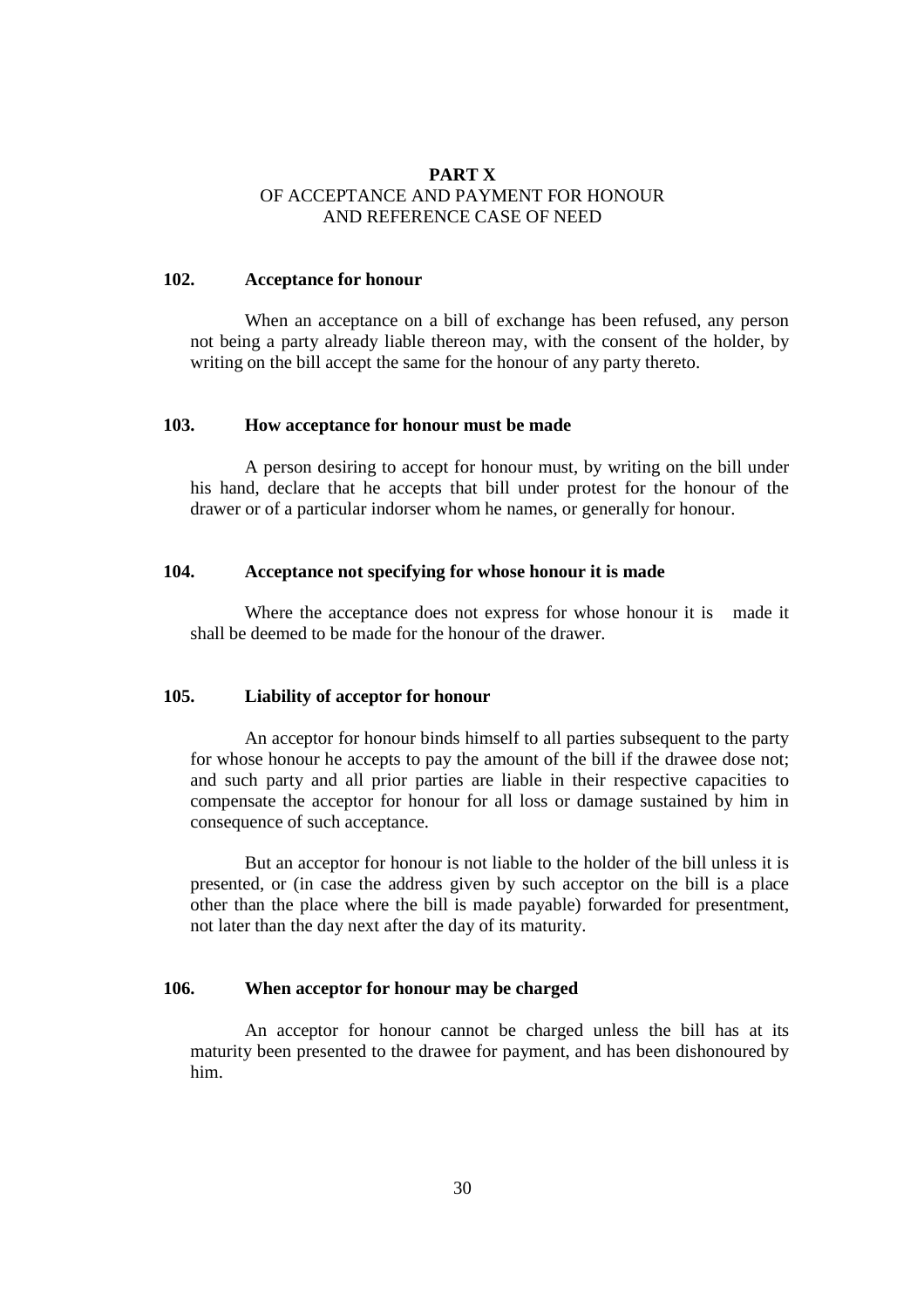## **107. Payment for honour**

When payment on a bill of exchange has been refused, any person may pay the same for the honour of any party liable to pay the same; provided that the person so paying or his agent in that behalf has previously declared in writing the party for whose honour he pays, and that such declaration has been recorded on the bill itself.

# **108. Right of payer for honour**

Any person so paying is entitled to all the rights, in respect of the bill, of the holder at the time of such payment, and may recover from the party for whose honour he pays all sums so paid, with interest thereon and with all expenses property incurred in making such payment.

# **109. Drawee in case of need**

Where a drawee in case of need is named in a bill of exchange, or in any indorsement thereon, the bill is not dishonoured until it has been dishonoured by such drawee.

# **110. Acceptance and payment by drawee in need**

A drawee in case of need may accept and pay the bill of exchange even where acceptance and payment of the bill has been previously refused.

# **PART XI**  OF COMPENSATION

## **111. Rules as to compensation**

The compensation payable in case of dishonour of promissory note, bill of exchange or cheque, by any party liable to the holder or any indorsee, shall be determined by the following rules:

- (a) the holder is entitled to the amount due upon the instrument together with the expense properly incurred in presenting it or towards its dishonour;
- (b) when the person charged resides at a place different from that at which the instrument was payable, the holder is entitled to receive such sum at the current rate of exchange between the two places;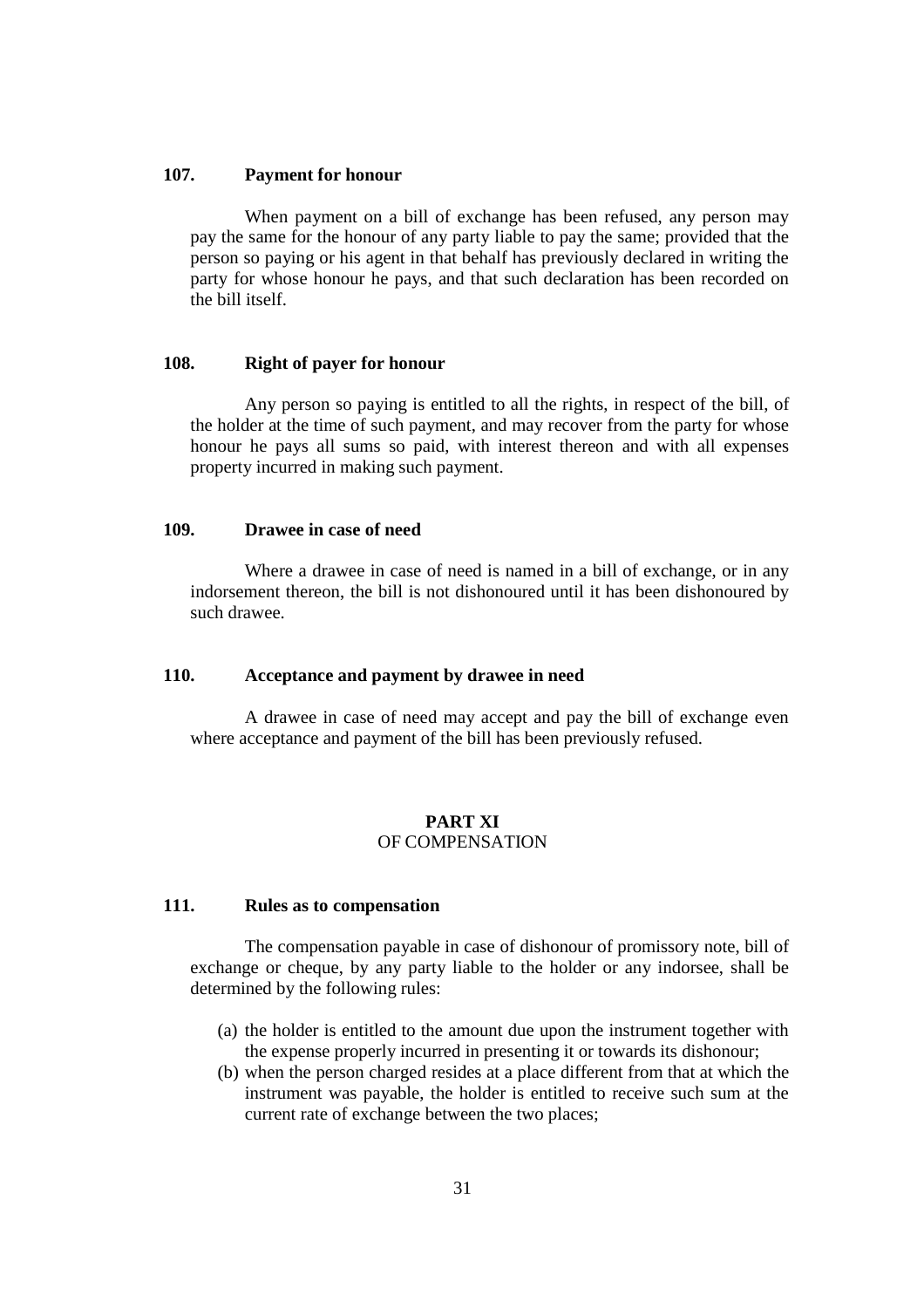- (c) an indorser who, being liable, has paid the amount due on the same is entitled to the amount so paid with interest at fifteen per cent per annum from the date of payment until tender or realization thereof, together with all expenses caused by the dishonour and payment;
- (d) when the person charged and such indorser reside at different places, the indorser is entitled to receive such sum at the current rate of exchange between the two places;
- (e) the party entitled to compensation may draw a bill upon the party liable to compensate him, payable at sight or on demand, for the amount due to him, together with all expenses properly incurred by him. Such bill must be accompanied by the instrument dishonoured. If such bill is dishonoured, the party dishonouring the same is liable to make compensation thereof in the same manner as in the case of the original bill.

# **PART XII**  SPECIAL RULES OF EVIDENCE

## **112. Presumption as to negotiable instruments of consideration**

Until the contrary is proved, the following presumptions shall be made:-

- (a) of consideration that every negotiable instrument was made or drawn for consideration, and that every such instrument, when it has been accepted, indorsed, negotiated or transferred, was accepted, indorsed, negotiated or transferred for consideration;
- (b) as to date that every negotiable instrument bearing a date was made or drawn on such date;
- (c) as to time of acceptance that every accepted bill of exchange was accepted within a reasonable time after its date and before its maturity;
- (d) as to time of transfer that every transfer of negotiable instrument was made before its maturity;
- (e) as to order of indorsements that the indorsements appearing upon a negotiable instrument were made in the order in which they appear thereon;
- (f) as to stamps that a lost promissory note, bill of exchange or cheque was duly stamped; and
- (g) that holder is a holder in due course that the holder of a negotiable instrument is a holder in due course; provided that, where the instrument has been obtained from its lawful owner, or from any person if lawful custody thereof, by means of an offence or fraud, or has been obtained from the maker or acceptor thereof by means of an offence or fraud, or for unlawful consideration, the burden of proving that the holder is a holder in due course lies upon him.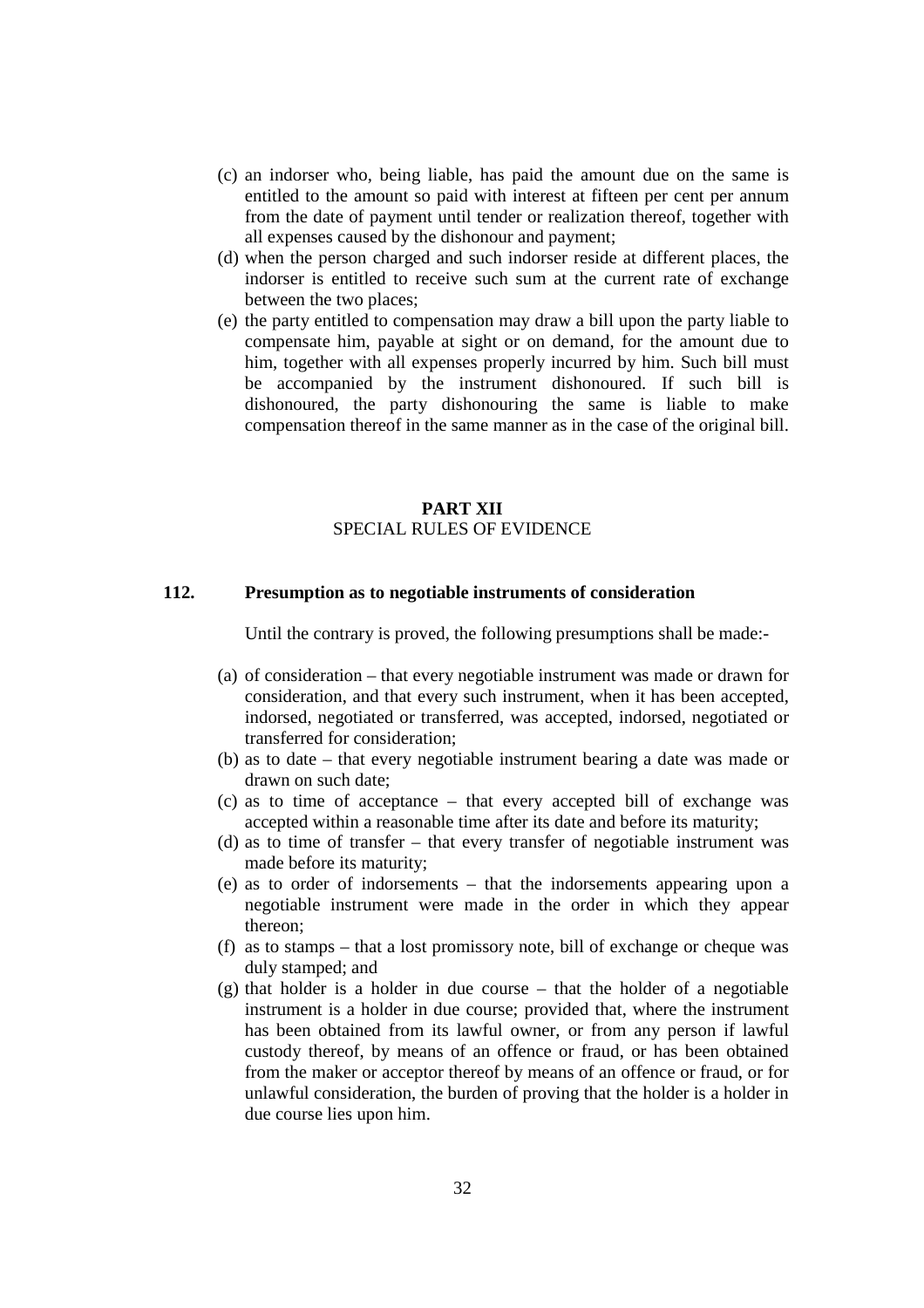## **113. Presumption on proof of dishonour**

In a suit upon an instrument, which has been dishonoured, the court shall, on proof of issuance of the notice, presume the fact of dishonour, unless and until such fact is disproved.

# **114. Estoppel against denying original validity of instrument**

No maker of a promissory note, and no drawer of a bill of exchange or cheque, and no acceptor of a bill of exchange for the honour of the drawer, shall, in a suit thereon by a holder in due course, be permitted to deny the validity of the instrument as originally made or drawn.

# **115. Estoppel against denying capacity of payee to indorse**

No maker of a promissory note, and no acceptor of a bill of exchange payable to order shall, in suit thereon by a holder in due course, be permitted to deny the payee's capacity, at the date of note or bill, to indorse the same.

## **116. Estoppel against denying signature or capacity of prior party**

No indorser of a negotiable instrument shall, in a suit thereon by a subsequent holder, be permitted to deny the signature or capacity to contract of any prior party to the instrument.

## **PART XIII** OF CROSSED CHEQUES

## **117. Cheque crossed generally**

Where a cheque bears across its face an addition of the words "and company" or any abbreviation thereof, between two parallel transverse lines, or of two parallel transverse lines simply, either with or without the words "not negotiable", that addition shall be deemed a crossing, and the cheque shall be deemed to be crossed generally.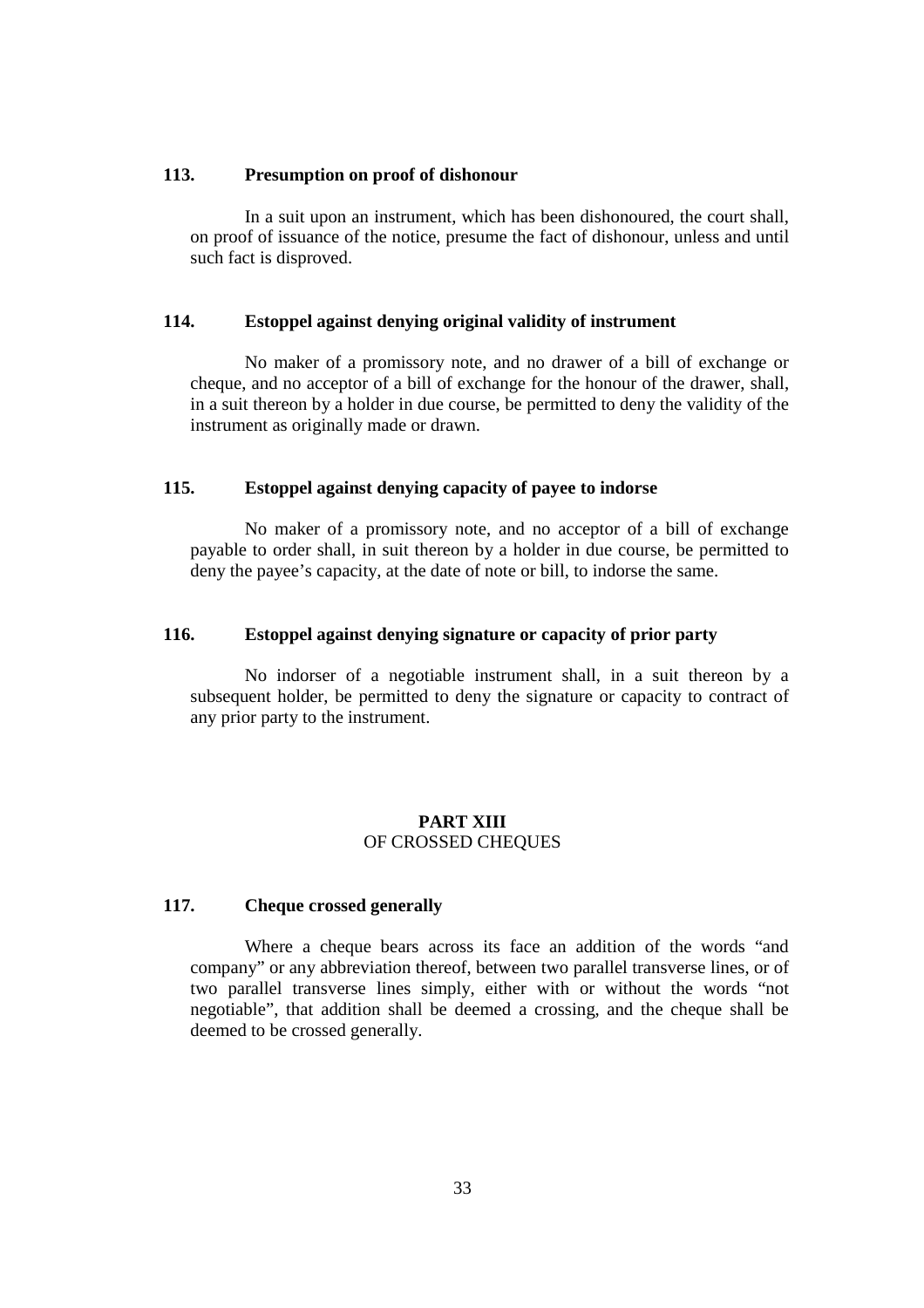# **117A. CHEQUE CROSSED "ACCOUNT PAYEE"**

- (1) Where a cheque crossed generally bears across its face an addition of the words "account payee" between the two parallel transverse lines constituting the general crossing, the cheque, besides being crossed generally, is said to be crossed " account payee".
- (2) When a cheque is crossed "account payee"-
	- (a) it shall cease to be negotiable; and
		- (b) it shall be the duty of the banker collecting payment of the cheque to credit the proceeds thereof only to the account of the payee named in the cheque.

# **118. Cheque crossed specially**

Where a cheque bears across its face an addition of the name of a banker, either with or without the words "not negotiable", that addition shall be deemed a crossing and the cheque shall be deemed to be crossed specially, and to be crossed to that banker.

## **119. Crossing after issue**

Where a cheque is uncrossed, the holder may cross it generally or specially.

Where a cheque is crossed generally, the holder may cross it specially.

Where a cheque is crossed generally or specially, the holder may add the words "not negotiable".

Where a cheque is crossed specially, the banker to whom it is crossed may again cross it specially to another banker, his agent, for collection.

When an uncrossed cheque, or a cheque crossed generally, is sent to a banker for collection, he may cross it specially to himself.

## **119A. Crossing a material part of a cheque**

A crossing authorized by this Act is a material part of the cheque; it shall not be lawful for any person to obliterate, or, except as authorized by this Act, to add to or alter, the crossing.

# **120. Payment of cheque crossed generally**

Where a cheque is crossed generally, the banker on whom it is drawn shall not pay it otherwise than to a banker.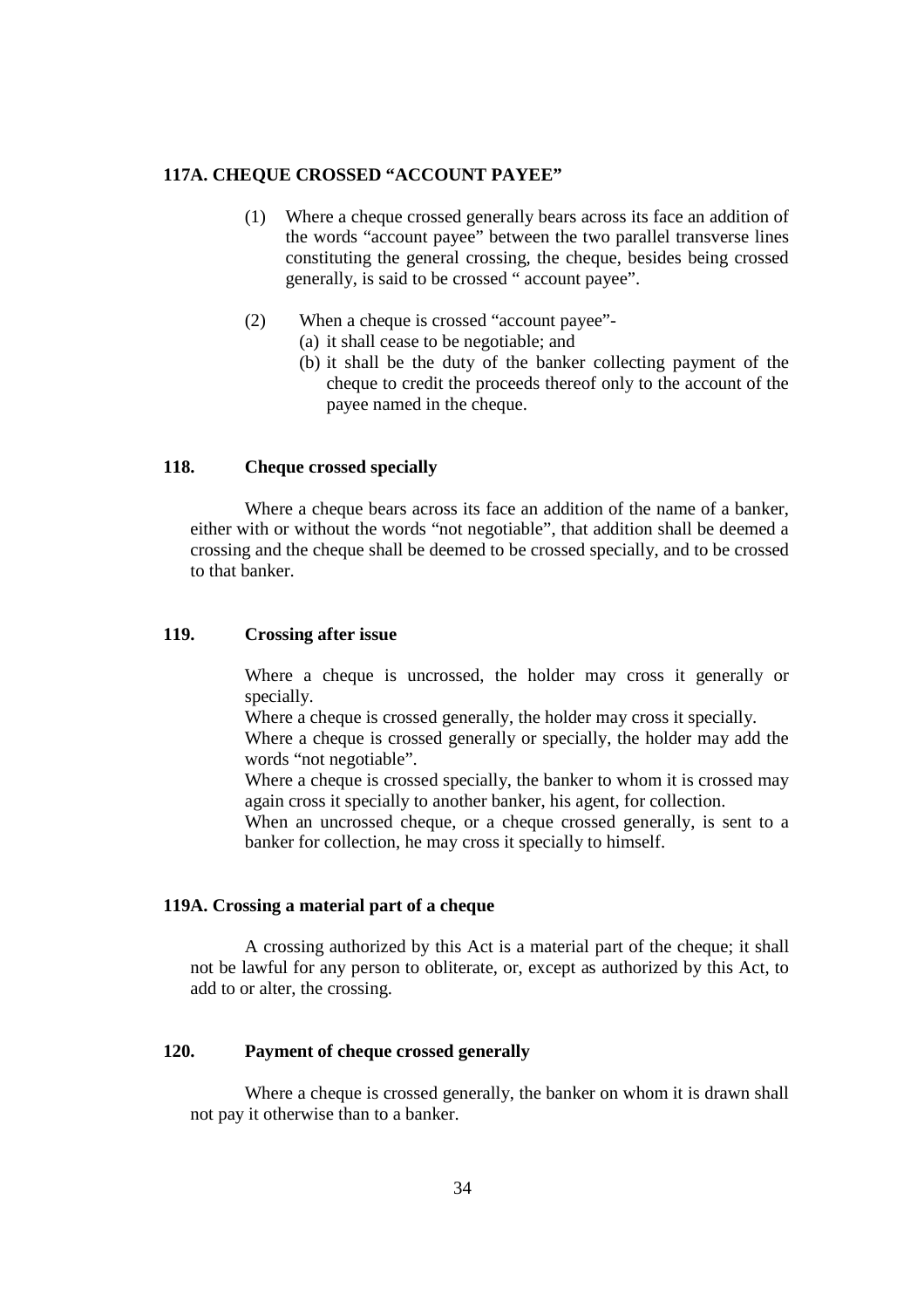Payment of cheque crossed specially: Where a cheque is crossed specially, the banker to whom it is drawn shall not pay it otherwise than to the banker to whom it is crossed, or his agent for collection.

## **121. Payment of cheque crossed specially more than once**

Where a cheque is crossed specially to more than one banker, except when crossed to an agent for the purpose of collection, the banker on whom it is drawn shall refuse payment thereof.

## **122. Payment in due course of crossed cheque**

Where the banker on whom a crossed cheque is drawn has paid the same is due course, the banker paying the cheque, and (in case such cheque has come to the hands of the payee) the drawer thereof, shall respectively be entitled to the same rights, and be placed in the same position is all respect, as they would respectively be entitled to and place in if the amount of the cheque had been paid to and received by the true owner thereof.

# **123. Payment of crossed cheque out of due course**

Any banker paying a cheque crossed generally otherwise than to a banker, or a cheque crossed specially otherwise than to the banker to whom the same is crossed, or his agent for collection, being a banker, shall be liable to the true owner of the cheque for any loss he may sustain owing to the cheque having been so paid.

# **124. Cheque bearing "not negotiable"**

A person taking a cheque crossed generally or specially, bearing in either case the words "non negotiable", shall not have and shall not be capable of giving, a better title to the cheque than that which the person from whom he took it had.

# **125. Non-liability of banker receiving payment of cheque**

Subject to the provisions of this Act relating to cheques crossed "account payee", where a banker who has in good faith and without negligence received payment for a customer of a cheque crossed generally or specially to himself shall not, in case the title to the cheque proves defective, incur any liability to the true owner of the cheque by reason only of having received such payment.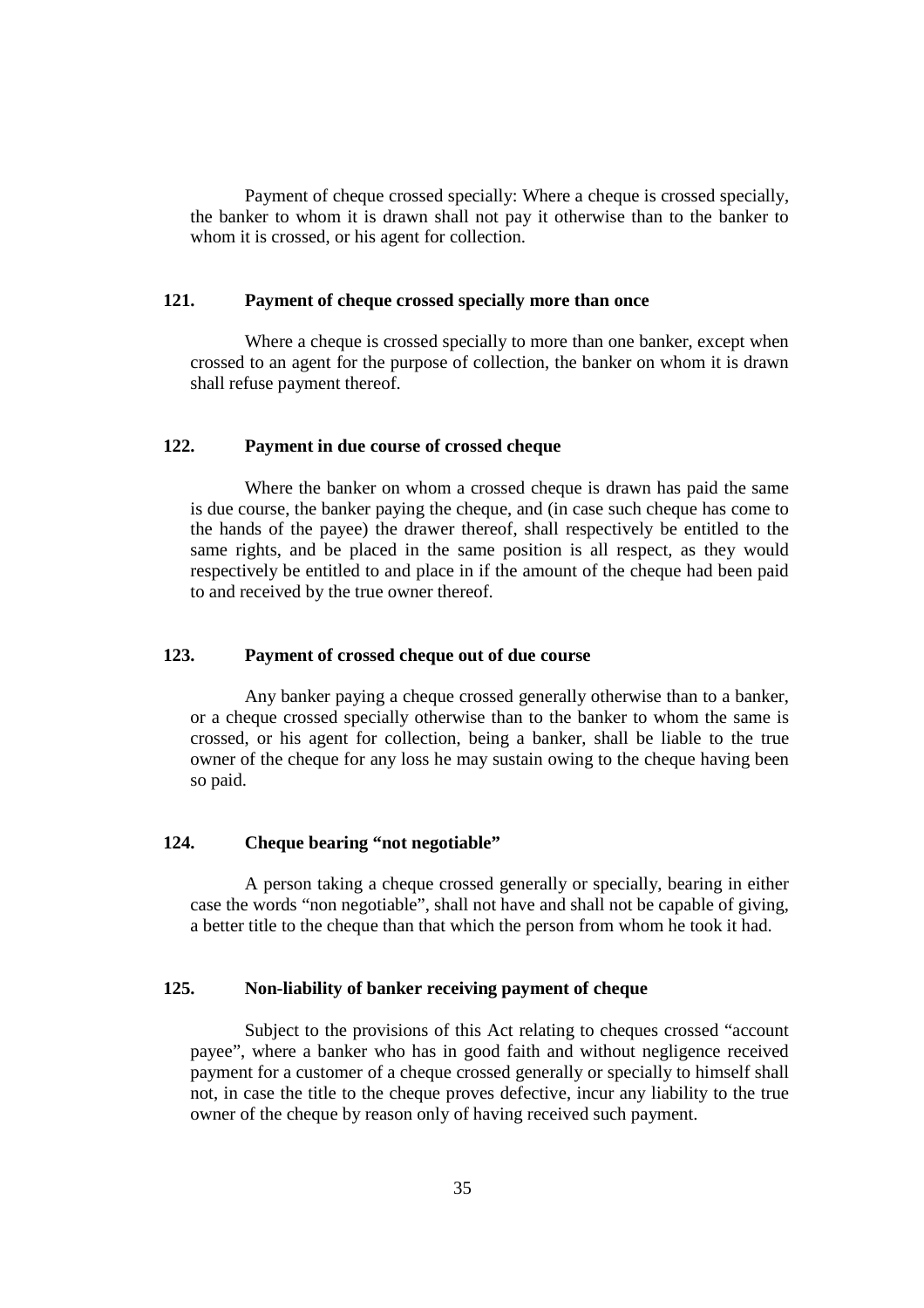*Explanation:* A banker receives payment of a crossed cheque for a customer within the meaning of this section notwithstanding that he credits his customer's account with the amount of the cheque before receiving payment thereof.

## **125A. Application of Part to drafts**

The provisions of this Part shall apply to any draft, as defined in section 85A, as if the draft were a cheque.

# **PART XIV**  OF BILLS IN SETS

# **126. Set of bills**

Bills of exchange may be drawn in parts, each part being numbered and containing a provision that it shall continue payable only as long as the others remain unpaid. All the parts together make a set; but the whole set constitutes only one bill, and is extinguished when one of the parts if a separate bill, would be extinguished.

*Exception* – When a person accepts or indorses different parts of the bill in favor of different persons, he and the subsequent indorsers of each part are liable on such part as if it were a separate bill.

# **127. Holder of first acquired part entitled to all**

As between holders in due course of different parts of the same set, he who first acquired title to his part is entitled to the other parts and the money represented by the bill.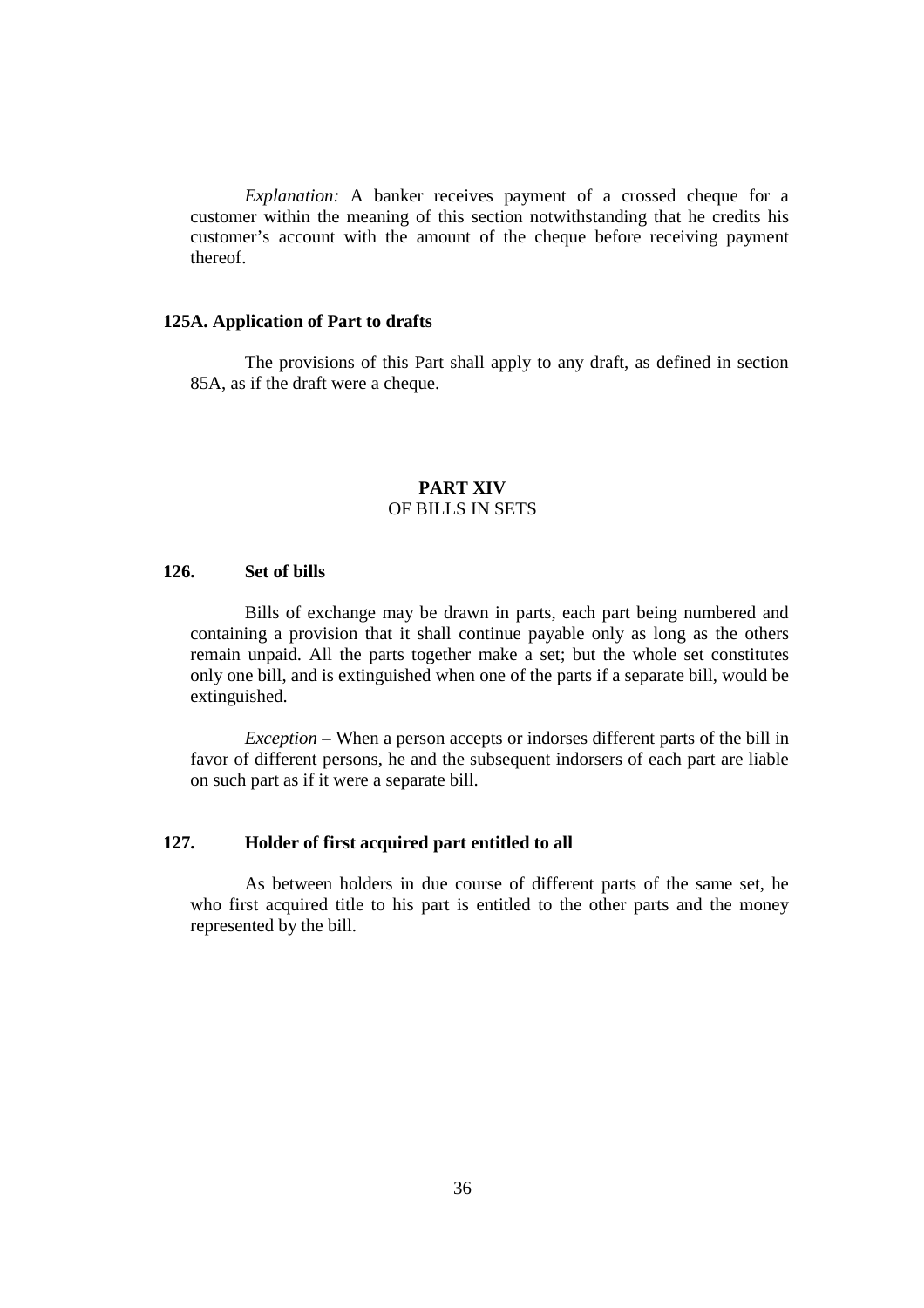# **PART XV**  OF INTERNATIONAL LAW

## **128. Law governing liability of parties to a foreign instrument**

In the absence of contract to the contrary and subject to the provisions of **section 130, in the case of a foreign promissory note, bill of exchange or cheque, -**

- (a) the law of the place where the instrument was made or drawn, or accepted or negotiated shall determine-
	- (i) the capacity of the parties; and
	- (ii) the validity of the instrument or, as the case may be, of its acceptance or negotiation;

Provided that such instrument shall not be valid or inadmissible in evidence by reason only that it was not stamped or not sufficiently stamped according to the law of the place where it was made.

- (b) the law of the place where such instrument is payable shall determine,-
	- (i) the liability of all parties thereto;
	- (ii) the duties of the holder with respect to presentment for acceptance or payment;
	- (iii)the date of maturity of the instrument;
	- (iv)what constitutes dishonour;
	- (v) the necessity for and sufficiency of a notice of dishonour; and
	- (vi)all questions relating to payment and satisfaction including the currency in which and the rate of exchange at which the instrument is to be paid.

#### *ILLUSTRATION*

A bill of exchange was drawn by A in California, where the rate of interest is 25%, and accepted by B, payable in Washington, where the rate of interest is 6 per cent. The bill is indorsed in Bhutan, and is dishonoured. An action on the bill is brought against B in Bhutan. He is liable to pay interest at the rate of 15 per cent only; but, if A is charged as drawer, A is liable to pay interest at the rate 25 per cent.

# **129. Instrument made, etc. out of Bhutan, but in accordance with the law of Bhutan**

If a negotiable instrument is made, drawn accepted or indorsed outside Bhutan, but in accordance with the law of Bhutan, the circumstances that any agreement evidenced by such instrument is invalid according to the law of the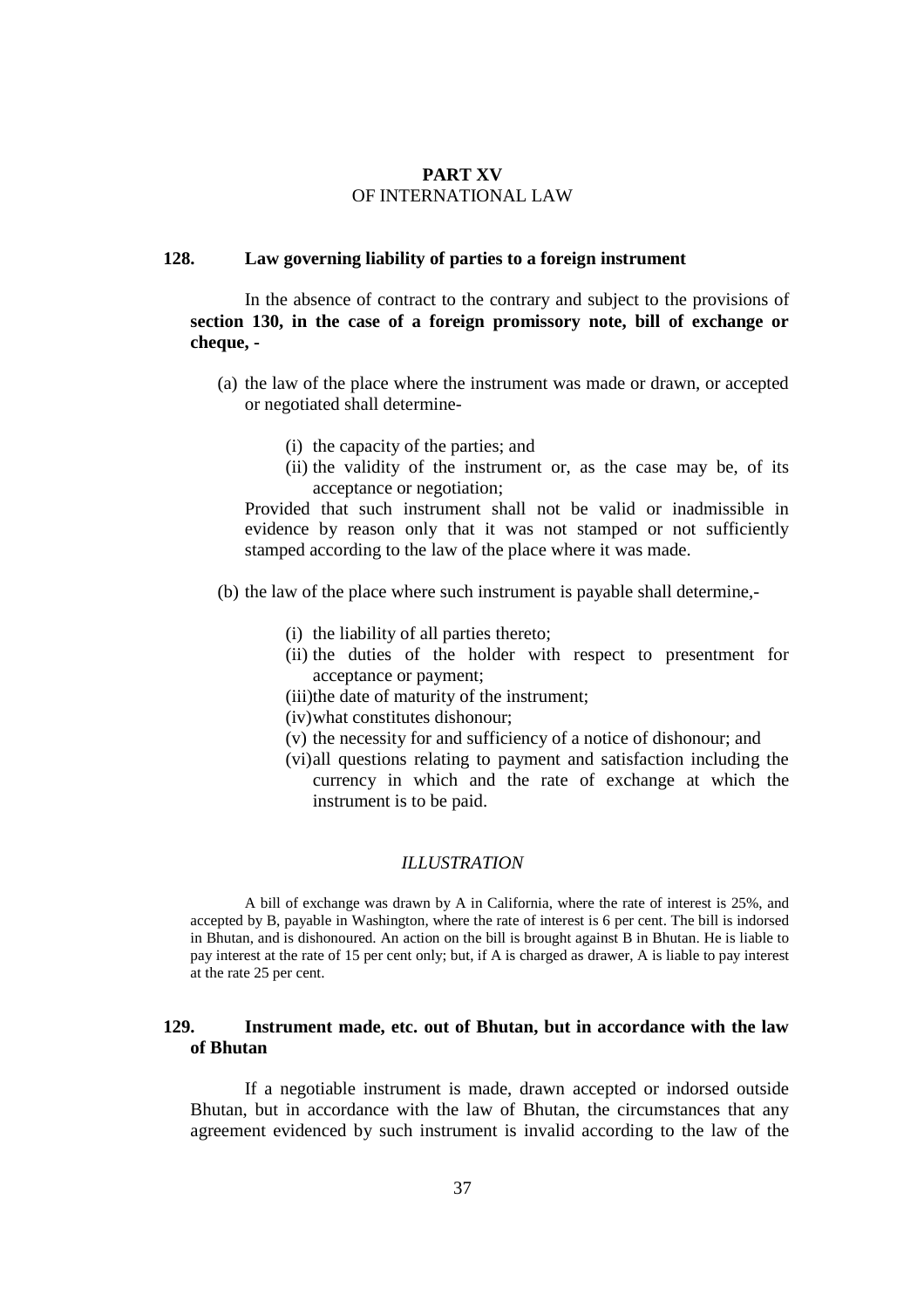country wherein it was entered into does not invalidate any subsequent acceptance or indorsement made thereon within Bhutan.

## **130. Presumption as to foreign law**

The law of any foreign country regarding promissory notes, bills of exchange and cheques shall be presumed to be the same as that of Bhutan, unless and until the contrary is proved.

# **PART XVI**

# OF PENALITIES IN CASE OF DISHOUR OF CERTAIN CHEQUES FOR INSFFICIENCY OF FUNDS IN THE ACCOUNTS

## **131. Dishonour of cheque for insufficiency, etc., of funds in the accounts**

Where any cheque drawn by a person on an account maintained by him with a banker for payment of any amount of money to another person from out of that account for the discharge, in whole or in part, of any debt or other liability, is returned by the bank unpaid, either because of the amount of money standing to the credit of that account is insufficient to honour the cheque or that it exceeds the amount arranged to be paid from that account by an agreement made with that bank, such person shall be deemed to have committed an offence and shall, without prejudice to any other provision of this Act, be punished with imprisonment for a term or with fine or both as determined with the provisions of the Thrimzhung Chenpo.

Provided that nothing contained in this section shall apply unless:

- (a) the cheque has been presented to the bank within a period of six months from the date on which it is drawn or within the period of its validity, whichever is earlier.
- (b) the payee or the holder in due course of the cheque, as the case may be, makes a demand for the payment of the said amount of money by giving a notice, in writing, to the drawer of the cheque, within fifteen days of the receipt of information by him from the bank regarding the return of the cheque as unpaid, and
- (c) the drawer of such cheque fails to make the payment of the said amount of money to the payee or, as the case may be, to the holder in due course of the cheque, within fifteen days of the receipt of the said notice.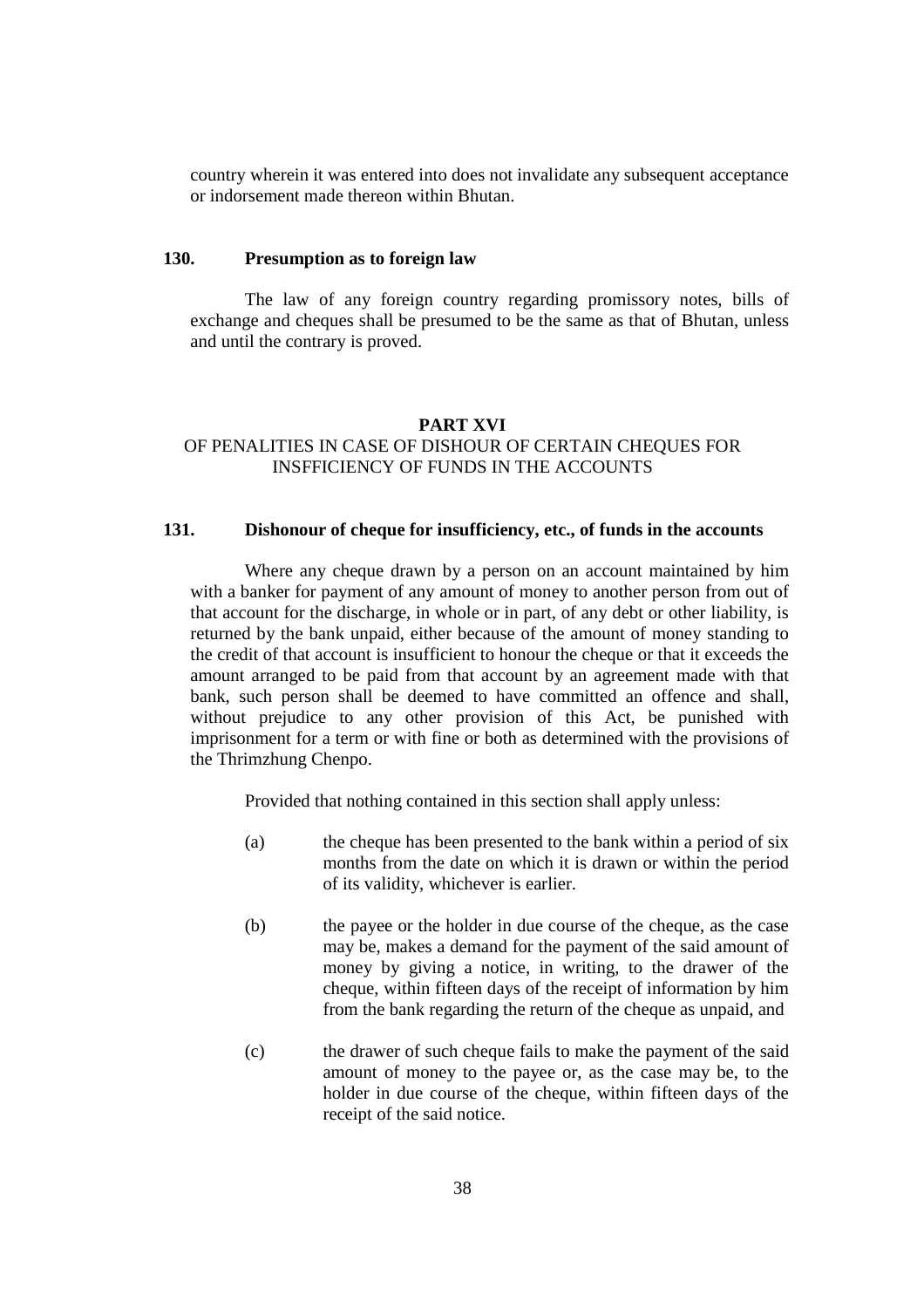*Explanation* – For the purposes of this section, "debt or other liability" means a legally enforceable debt or other liability.

## **132. Presumption in favour of holder**

It shall be presumed, unless the contrary is proved, that the holder of a cheque received the cheque of the nature referred to in section 131 for the discharge, in whole or in part, of any debt or other liability.

# **133. Defence which may not be allowed in any prosecution under section 131**

It shall not be defense in a prosecution for an offence under section 131 that the drawer had no reason to believe when he issued the cheque that the cheque may be dishonoured on presentment for the reasons stated in that section.

# **134. Offences by companies**

(1) If the person committing an offence under section 131 is a company, every person who, at the time the offence was committed, was in charged of, and was responsible to, the company for the conduct of the business of the company, as well as the company, shall be deemed to be guilty of the offence and shall be liable to be proceeded against and punished accordingly.

Provided that nothing contained in this sub-section shall render any person liable to punishment if he proves that the offence was committed without his knowledge, or that he had exercised all due diligence to prevent the commission of such offence.

(2) Notwithstanding anything contained in sub-section (1), where any offence under this Act has been committed by a company and it is proved that the offence has been committed with the consent or connivance of, or is attributable to, any neglect on the part of, any director, manager, secretary or other officer of the company, such director, manager, secretary or other officer shall also be deemed to be guilty of that offence and shall be liable to be to be proceeded against and punished accordingly.

Explanation – For the purposes of this section, -

(a) "company" means any body corporate and includes a firm or other association of individuals; and